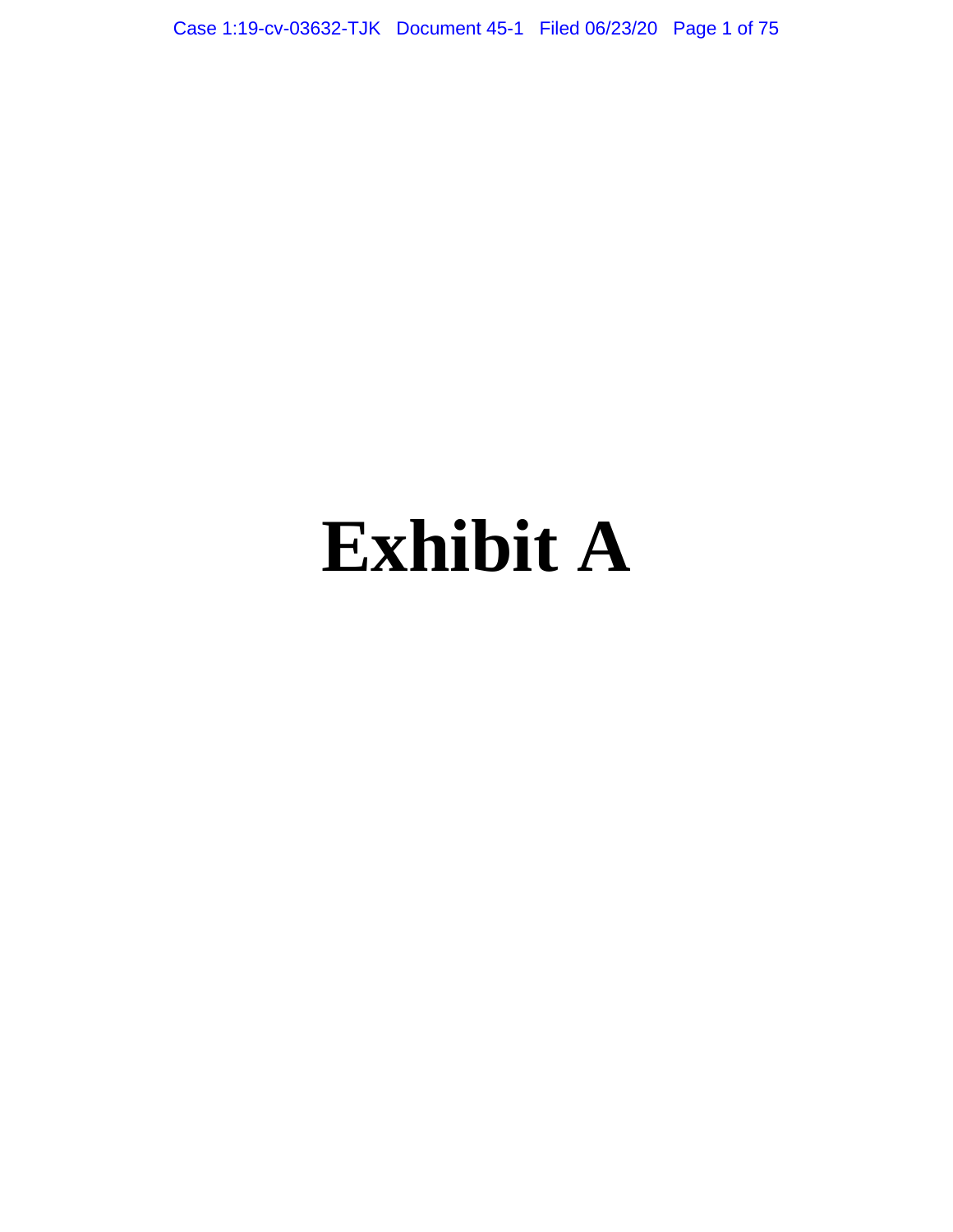——————

#### (Slip Opinion) **OCTOBER TERM, 2019** 1

## Syllabus

 NOTE: Where it is feasible, a syllabus (headnote) will be released, as is being done in connection with this case, at the time the opinion is issued. The syllabus constitutes no part of the opinion of the Court but has been<br>prepared by the Reporter of Decisions for the convenience of the reader.<br>See United States v. Detroit Timber & Lumber Co., 200 U.S. 321, 337.

# **SUPREME COURT OF THE UNITED STATES**

#### Syllabus

# REGENTS OF THE UNIVERSITY OF DEPARTMENT OF HOMELAND SECURITY ET AL. *v.*  CALIFORNIA ET AL.

## CERTIORARI TO THE UNITED STATES COURT OF APPEALS FOR THE NINTH CIRCUIT

#### No. 18–587. Argued November 12, 2019—Decided June 18, 2020\*

In 2012, the Department of Homeland Security (DHS) issued a memorandum announcing an immigration relief program known as Deferred Action for Childhood Arrivals (DACA), which allows certain unauthorized aliens who arrived in the United States as children to apply for a two-year forbearance of removal. Those granted such relief become eligible for work authorization and various federal benefits. Some 700,000 aliens have availed themselves of this opportunity.

Two years later, DHS expanded DACA eligibility and created a related program known as Deferred Action for Parents of Americans and Lawful Permanent Residents (DAPA). If implemented, that program would have made 4.3 million parents of U. S. citizens or lawful permanent residents eligible for the same forbearance from removal, work eligibility, and other benefits as DACA recipients. Texas, joined by 25 other States, secured a nationwide preliminary injunction barring implementation of both the DACA expansion and DAPA. The Fifth Circuit upheld the injunction, concluding that the program violated the Immigration and Nationality Act (INA), which carefully defines eligibility for benefits. This Court affirmed by an equally divided vote, and

<sup>\*</sup>Together with No. 18–588, *Trump, President of the United States, et al.* v. *National Association for the Advancement of Colored People et al.*, on certiorari before judgment to the United States Court of Appeals for the District of Columbia Circuit, and No. 18–589, *Wolf, Acting Secretary of Homeland Security, et al.* v. *Batalla Vidal et al.*, on certiorari before judgment to the United States Court of Appeals for the Second Circuit.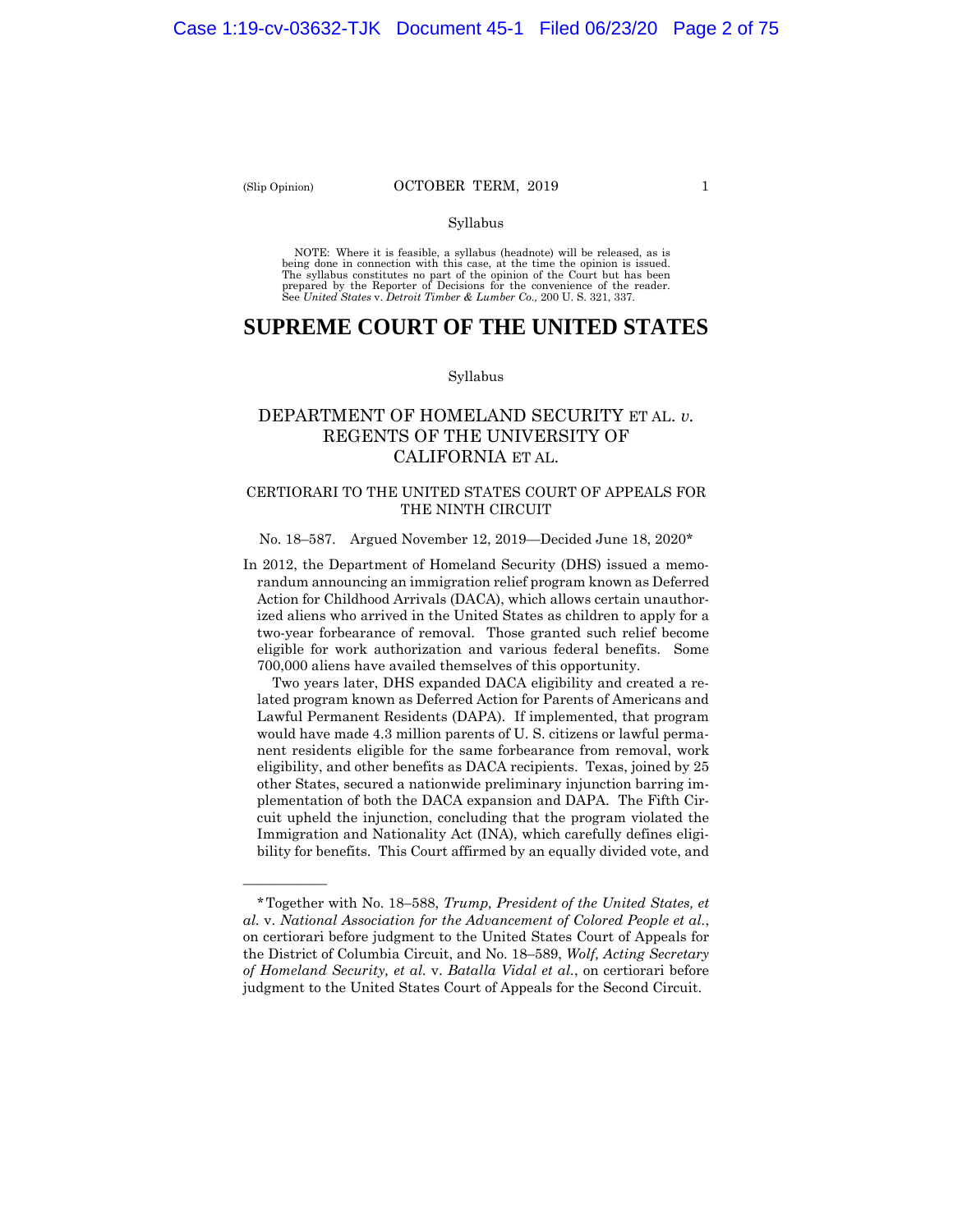## 2 DEPARTMENT OF HOMELAND SECURITY *v.*  REGENTS OF UNIV. OF CAL. Syllabus

the litigation then continued in the District Court.

In June 2017, following a change in Presidential administrations, DHS rescinded the DAPA Memorandum, citing, among other reasons, the ongoing suit by Texas and new policy priorities. That September, the Attorney General advised Acting Secretary of Homeland Security Elaine C. Duke that DACA shared DAPA's legal flaws and should also be rescinded. The next day, Duke acted on that advice. Taking into consideration the Fifth Circuit and Supreme Court rulings and the Attorney General's letter, Duke decided to terminate the program. She explained that DHS would no longer accept new applications, but that existing DACA recipients whose benefits were set to expire within six months could apply for a two-year renewal. For all other DACA recipients, previously issued grants of relief would expire on their own terms, with no prospect for renewal.

 successor, Secretary Kirstjen M. Nielsen, responded to the court's or-Several groups of plaintiffs challenged Duke's decision to rescind DACA, claiming that it was arbitrary and capricious in violation of the Administrative Procedure Act (APA) and infringed the equal protection guarantee of the Fifth Amendment's Due Process Clause. District Courts in California (*Regents*, No. 18–587), New York (*Batalla Vidal*, No. 18–589), and the District of Columbia (*NAACP*, No. 18–588) all ruled for the plaintiffs. Each court rejected the Government's arguments that the claims were unreviewable under the APA and that the INA deprived the courts of jurisdiction. In *Regents* and *Batalla Vidal*, the District Courts further held that the equal protection claims were adequately alleged, and they entered coextensive nationwide preliminary injunctions based on the conclusion that the plaintiffs were likely to succeed on their APA claims. The District Court in *NAACP* took a different approach. It deferred ruling on the equal protection challenge but granted partial summary judgment to the plaintiffs on their APA claim, finding that the rescission was inadequately explained. The court then stayed its order for 90 days to permit DHS to reissue a memorandum rescinding DACA, this time with a fuller explanation of the conclusion that DACA was unlawful. Two months later, Duke's der. She declined to disturb or replace Duke's rescission decision and instead explained why she thought her predecessor's decision was sound. In addition to reiterating the illegality conclusion, she offered several new justifications for the rescission. The Government moved for the District Court to reconsider in light of this additional explanation, but the court concluded that the new reasoning failed to elaborate meaningfully on the illegality rationale.

The Government appealed the various District Court decisions to the Second, Ninth, and D. C. Circuits, respectively. While those appeals were pending, the Government filed three petitions for certiorari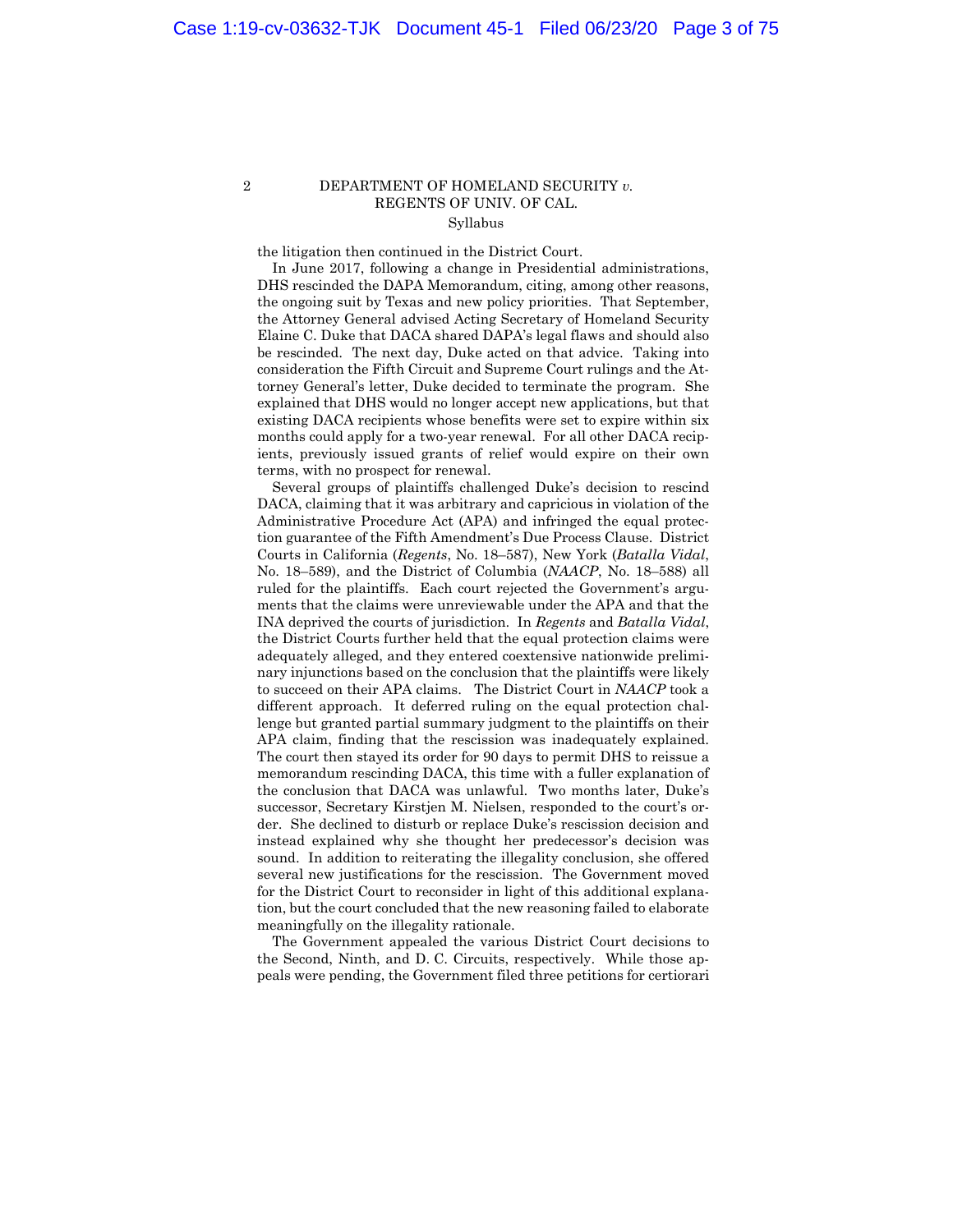#### Syllabus

before judgment. Following the Ninth Circuit affirmance in *Regents*, this Court granted certiorari.

- *Held*: The judgment in No. 18–587 is vacated in part and reversed in part; the judgment in No. 18–588 is affirmed; the February 13, 2018 order in No. 18–589 is vacated, the November 9, 2017 order is affirmed in part, and the March 29, 2018 order is reversed in part; and all of the cases are remanded.
- No. 18–587, 908 F. 3d 476, vacated in part and reversed in part; No. 18– 588, affirmed; and No. 18–589, February 13, 2018 order vacated, November 9, 2017 order affirmed in part, and March 29, 2018 order reversed in part; all cases remanded.

THE CHIEF JUSTICE delivered the opinion of the Court, except as to Part IV, concluding:

1. DHS's rescission decision is reviewable under the APA and is within this Court's jurisdiction. Pp. 9–13.

 focus for judicial review." *Id.,* at 832. In addition, by virtue of receiving (a) The APA's "basic presumption of judicial review" of agency action, *Abbott Laboratories* v. *Gardner*, 387 U. S. 136, 140, can be rebutted by showing that the "agency action is committed to agency discretion by law," 5 U. S. C. §701(a)(2). In *Heckler* v. *Chaney*, the Court held that this narrow exception includes an agency's decision not to institute an enforcement action. 470 U. S. 821, 831–832. The Government contends that DACA is a general non-enforcement policy equivalent to the individual non-enforcement decision in *Chaney*. But the DACA Memorandum did not merely decline to institute enforcement proceedings; it created a program for conferring affirmative immigration relief. Therefore, unlike the non-enforcement decision in *Chaney*, DACA's creation—and its rescission—is an "action [that] provides a deferred action, 700,000 DACA recipients may request work authorization and are eligible for Social Security and Medicare. Access to such benefits is an interest "courts often are called upon to protect." *Ibid.*  DACA's rescission is thus subject to review under the APA. Pp. 9–12.

(b) The two jurisdictional provisions of the INA invoked by the Government do not apply. Title 8 U. S. C. §1252(b)(9), which bars review of claims arising from "action[s]" or "proceeding[s] brought to remove an alien," is inapplicable where, as here, the parties do not challenge any removal proceedings. And the rescission is not a decision "to commence proceedings, adjudicate cases, or execute removal orders" within the meaning of  $$1252(g)$ . Pp. 12–13.

2. DHS's decision to rescind DACA was arbitrary and capricious under the APA. Pp. 13–26.

(a) In assessing the rescission, the Government urges the Court to consider not just the contemporaneous explanation offered by Acting Secretary Duke but also the additional reasons supplied by Secretary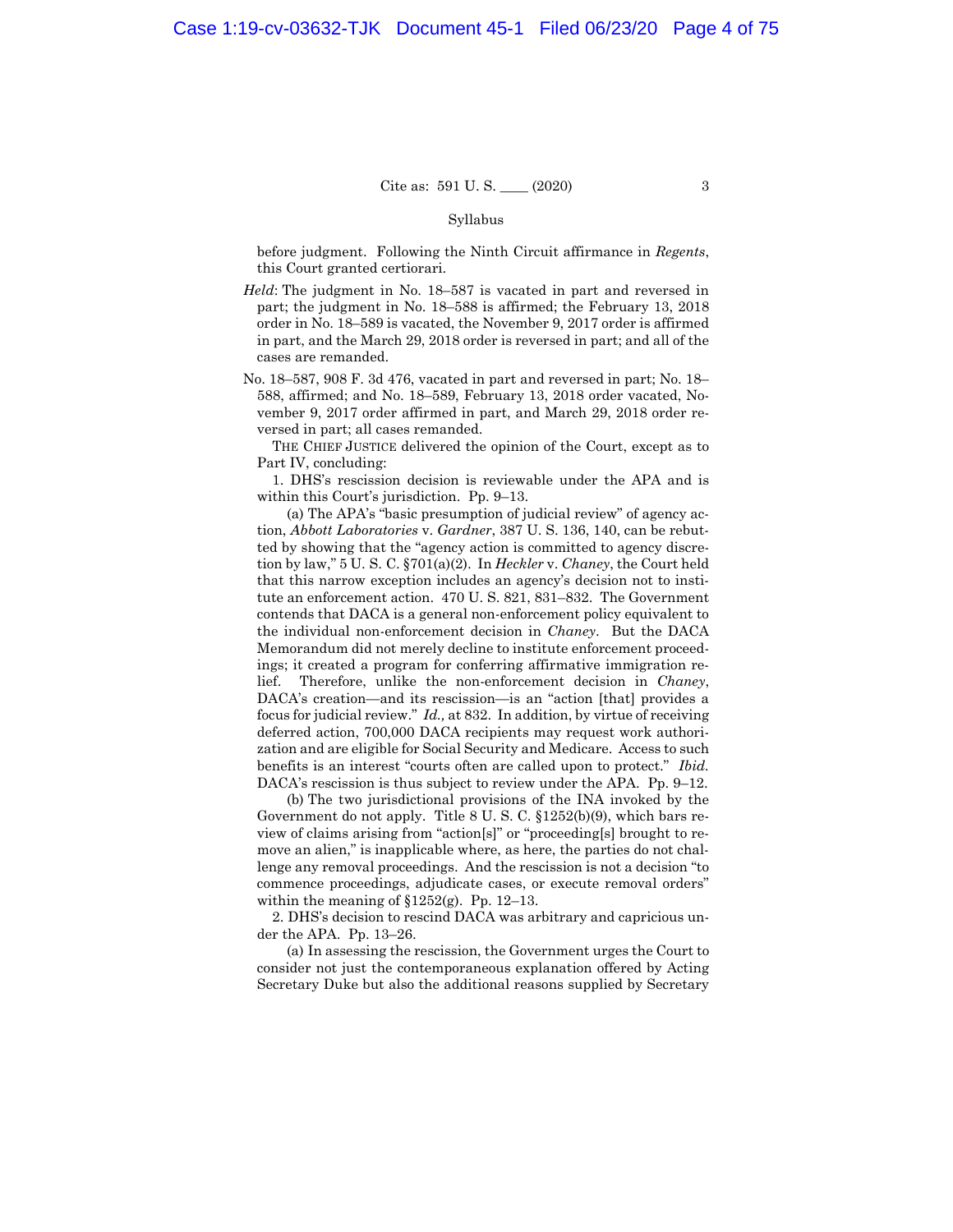## 4 DEPARTMENT OF HOMELAND SECURITY *v.*  REGENTS OF UNIV. OF CAL. Syllabus

Nielsen nine months later. Judicial review of agency action, however, is limited to "the grounds that the agency invoked when it took the action." *Michigan* v. *EPA*, 576 U. S. 743, 758. If those grounds are inadequate, a court may remand for the agency to offer "a fuller explanation of the agency's reasoning *at the time of the agency action*," *Pension Benefit Guaranty Corporation* v. *LTV Corp.*, 496 U. S. 633, 654 (emphasis added), or to "deal with the problem afresh" by taking *new*  agency action, *SEC* v. *Chenery Corp.,* 332 U. S. 194, 201. Because Secretary Nielsen chose not to take new action, she was limited to elaborating on the agency's original reasons. But her reasoning bears little relationship to that of her predecessor and consists primarily of impermissible "*post hoc* rationalization." *Citizens to Preserve Overton Park, Inc.* v. *Volpe*, 401 U. S. 402, 420. The rule requiring a new decision before considering new reasons is not merely a formality. It serves important administrative law values by promoting agency accountability to the public, instilling confidence that the reasons given are not simply convenient litigating positions, and facilitating orderly review. Each of these values would be markedly undermined if this Court allowed DHS to rely on reasons offered nine months after the rescission and after three different courts had identified flaws in the original explanation. Pp. 13–17.

(b) Acting Secretary Duke's rescission memorandum failed to consider important aspects of the problem before the agency. Although Duke was bound by the Attorney General's determination that DACA is illegal, see 8 U. S. C. §1103(a)(1), deciding how best to address that determination involved important policy choices reserved for DHS. Acting Secretary Duke plainly exercised such discretionary authority in winding down the program, but she did not appreciate the full scope of her discretion. The Attorney General concluded that the legal defects in DACA mirrored those that the courts had recognized in DAPA. The Fifth Circuit, the highest court to offer a reasoned opinion on DAPA's legality, found that DAPA violated the INA because it extended eligibility for benefits to a class of unauthorized aliens. But the defining feature of DAPA (and DACA) is DHS's decision to defer removal, and the Fifth Circuit carefully distinguished that forbearance component from the associated benefits eligibility. Eliminating benefits eligibility while continuing forbearance thus remained squarely within Duke's discretion. Yet, rather than addressing forbearance in her decision, Duke treated the Attorney General's conclusion regarding the illegality of benefits as sufficient to rescind both benefits and forbearance, without explanation. That reasoning repeated the error in *Motor Vehicle Manufacturers Association of the United States, Inc.*  v. *State Farm*— treating a rationale that applied to only part of a policy as sufficient to rescind the entire policy. 463 U. S. 29, 51. While DHS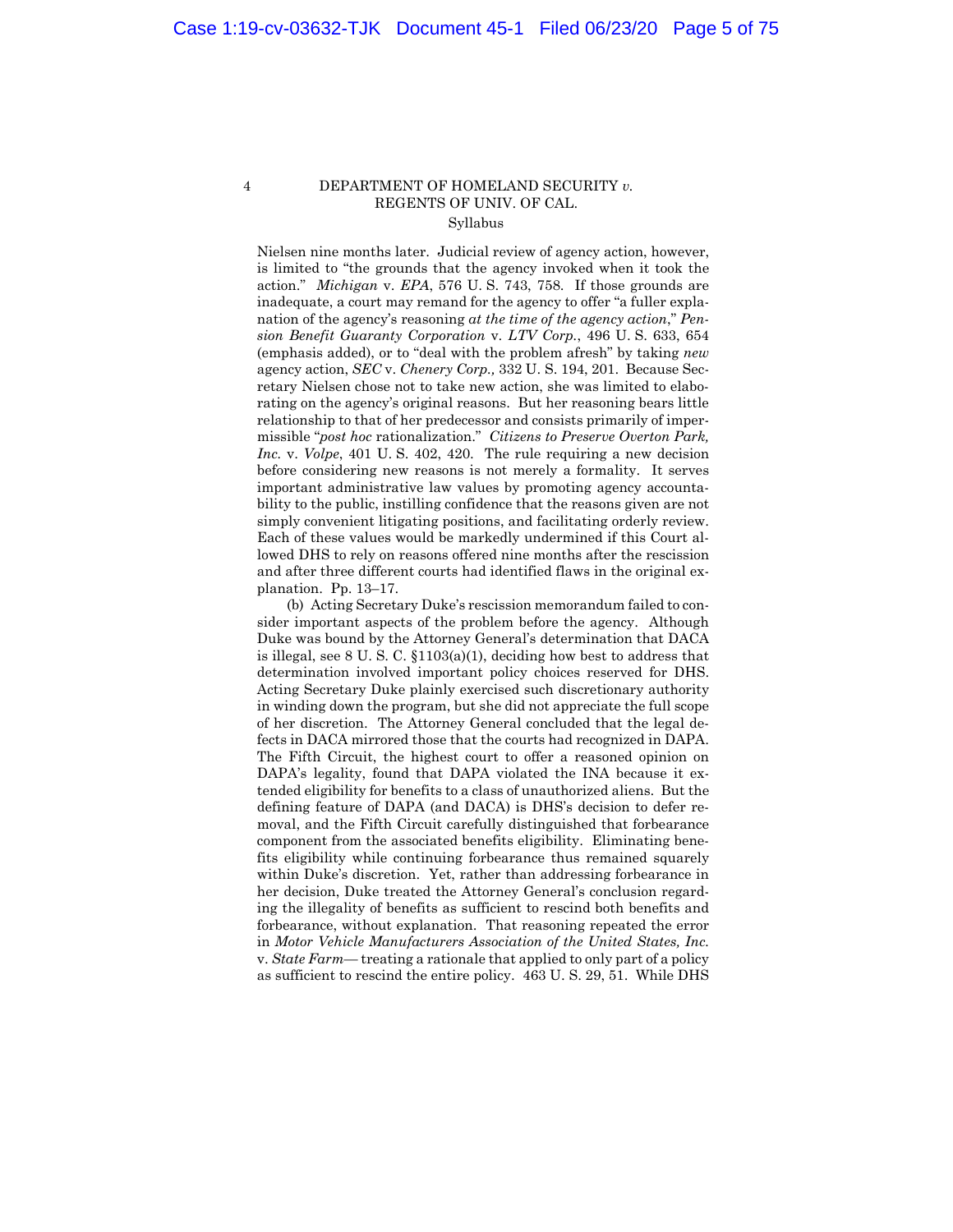#### Syllabus

was not required to "consider all policy alternatives," *ibid.*, deferred action was "within the ambit of the existing" policy, *ibid.*; indeed, it was the centerpiece of the policy. In failing to consider the option to retain deferred action, Duke "failed to supply the requisite 'reasoned analysis.'" *Id.*, at 57.

That omission alone renders Duke's decision arbitrary and capricious, but it was not the only defect. Duke also failed to address whether there was "legitimate reliance" on the DACA Memorandum. *Smiley* v. *Citibank (South Dakota), N. A.*, 517 U. S. 735, 742. Certain features of the DACA policy may affect the strength of any reliance interests, but those features are for the agency to consider in the first instance. DHS has flexibility in addressing any reliance interests and could have considered various accommodations. While the agency was not required to pursue these accommodations, it was required to assess the existence and strength of any reliance interests, and weigh them against competing policy concerns. Its failure to do so was arbitrary and capricious. Pp. 17–26.

THE CHIEF JUSTICE, joined by JUSTICE GINSBURG, JUSTICE BREYER, and JUSTICE KAGAN, concluded in Part IV that respondents' claims fail to establish a plausible inference that the rescission was motivated by animus in violation of the equal protection guarantee of the Fifth Amendment. Pp. 27–29.

ROBERTS, C. J., delivered the opinion of the Court, except as to Part IV. ROBERTS, C. J., delivered the opinion of the Court, except as to Part IV. GINSBURG, BREYER, and KAGAN, JJ., joined that opinion in full, and SO-TOMAYOR, J., joined as to all but Part IV. SOTOMAYOR, J., filed an opinion concurring in part, concurring in the judgment in part, and dissenting in part. THOMAS, J., filed an opinion concurring in the judgment in part and dissenting in part, in which ALITO and GORSUCH, JJ., joined. ALITO, J., and KAVANAUGH, J., filed opinions concurring in the judgment in part and dissenting in part.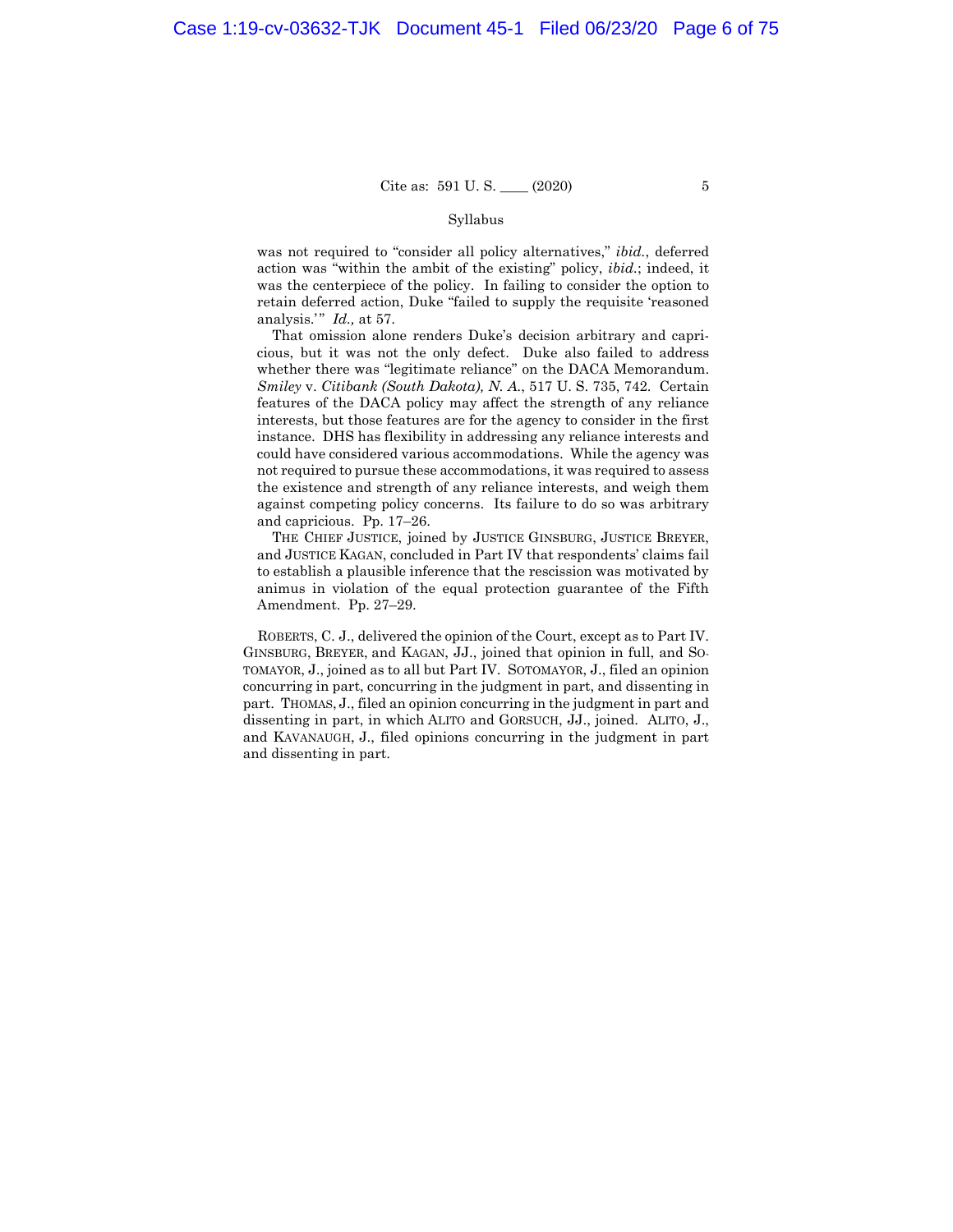Opinion of the Court

NOTICE: This opinion is subject to formal revision before publication in the preliminary print of the United States Reports. Readers are requested to notify the Reporter of Decisions, Supreme Court of the United States, Wa ington, D. C. 20543, of any typographical or other formal errors, in order that corrections may be made before the preliminary print goes to press.

### $\frac{1}{2}$  ,  $\frac{1}{2}$  ,  $\frac{1}{2}$  ,  $\frac{1}{2}$  ,  $\frac{1}{2}$  ,  $\frac{1}{2}$  ,  $\frac{1}{2}$ **SUPREME COURT OF THE UNITED STATES**

 $\frac{1}{2}$  ,  $\frac{1}{2}$  ,  $\frac{1}{2}$  ,  $\frac{1}{2}$  ,  $\frac{1}{2}$  ,  $\frac{1}{2}$ Nos. 18–587, 18–588, and 18–589

# DEPARTMENT OF HOMELAND SECURITY, ET AL., PETITIONERS

18–587 *v.* 

# REGENTS OF THE UNIVERSITY OF CALIFORNIA, ET AL.

## ON WRIT OF CERTIORARI TO THE UNITED STATES COURT OF APPEALS FOR THE NINTH CIRCUIT

# DONALD J. TRUMP, PRESIDENT OF THE UNITED STATES, ET AL., PETITIONERS

# 18–588 *v.*  NATIONAL ASSOCIATION FOR THE ADVANCEMENT OF COLORED PEOPLE, ET AL.; AND

ON WRIT OF CERTIORARI BEFORE JUDGMENT TO THE UNITED STATES COURT OF APPEALS FOR THE DISTRICT OF COLUMBIA CIRCUIT

# CHAD WOLF, ACTING SECRETARY OF HOMELAND SECURITY, ET AL., PETITIONERS

18–589 *v.*  MARTIN JONATHAN BATALLA VIDAL, ET AL.

# ON WRIT OF CERTIORARI BEFORE JUDGMENT TO THE UNITED STATES COURT OF APPEALS FOR THE SECOND CIRCUIT

[June 18, 2020]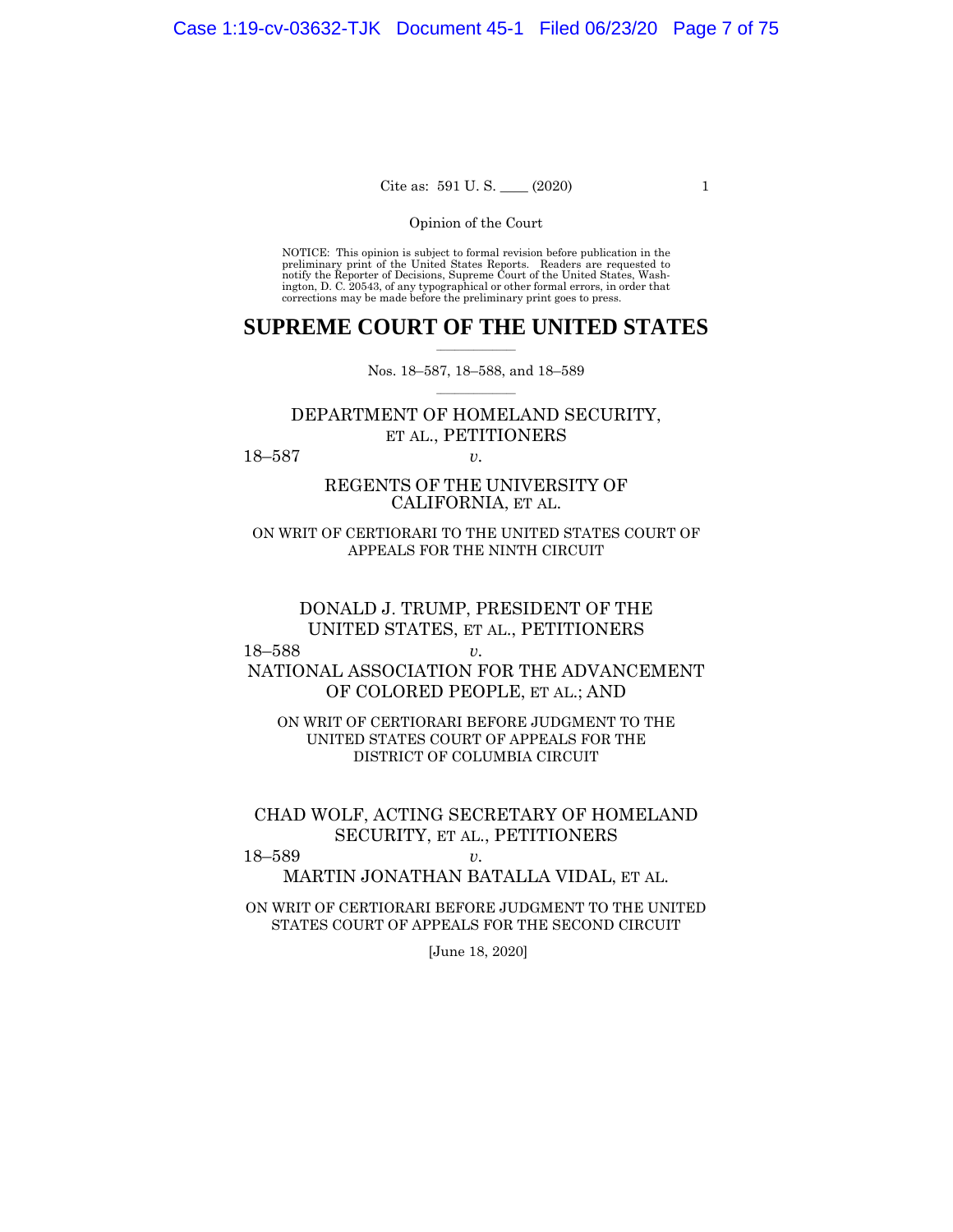CHIEF JUSTICE ROBERTS delivered the opinion of the Court, except as to Part IV.

In the summer of 2012, the Department of Homeland Security (DHS) announced an immigration program known as Deferred Action for Childhood Arrivals, or DACA. That program allows certain unauthorized aliens who entered the United States as children to apply for a two-year forbearance of removal. Those granted such relief are also eligible for work authorization and various federal benefits. Some 700,000 aliens have availed themselves of this opportunity.

Five years later, the Attorney General advised DHS to rescind DACA, based on his conclusion that it was unlawful. The Department's Acting Secretary issued a memorandum terminating the program on that basis. The termination was challenged by affected individuals and third parties who alleged, among other things, that the Acting Secretary had violated the Administrative Procedure Act (APA) by failing to adequately address important factors bearing on her decision. For the reasons that follow, we conclude that the Acting Secretary did violate the APA, and that the rescission must be vacated.

> I A

In June 2012, the Secretary of Homeland Security issued a memorandum announcing an immigration relief program for "certain young people who were brought to this country as children." App. to Pet. for Cert. in No. 18–587, p. 97a (App. to Pet. for Cert.). Known as DACA, the program applies to childhood arrivals who were under age 31 in 2012; have continuously resided here since 2007; are current students, have completed high school, or are honorably discharged veterans; have not been convicted of any serious crimes; and do not threaten national security or public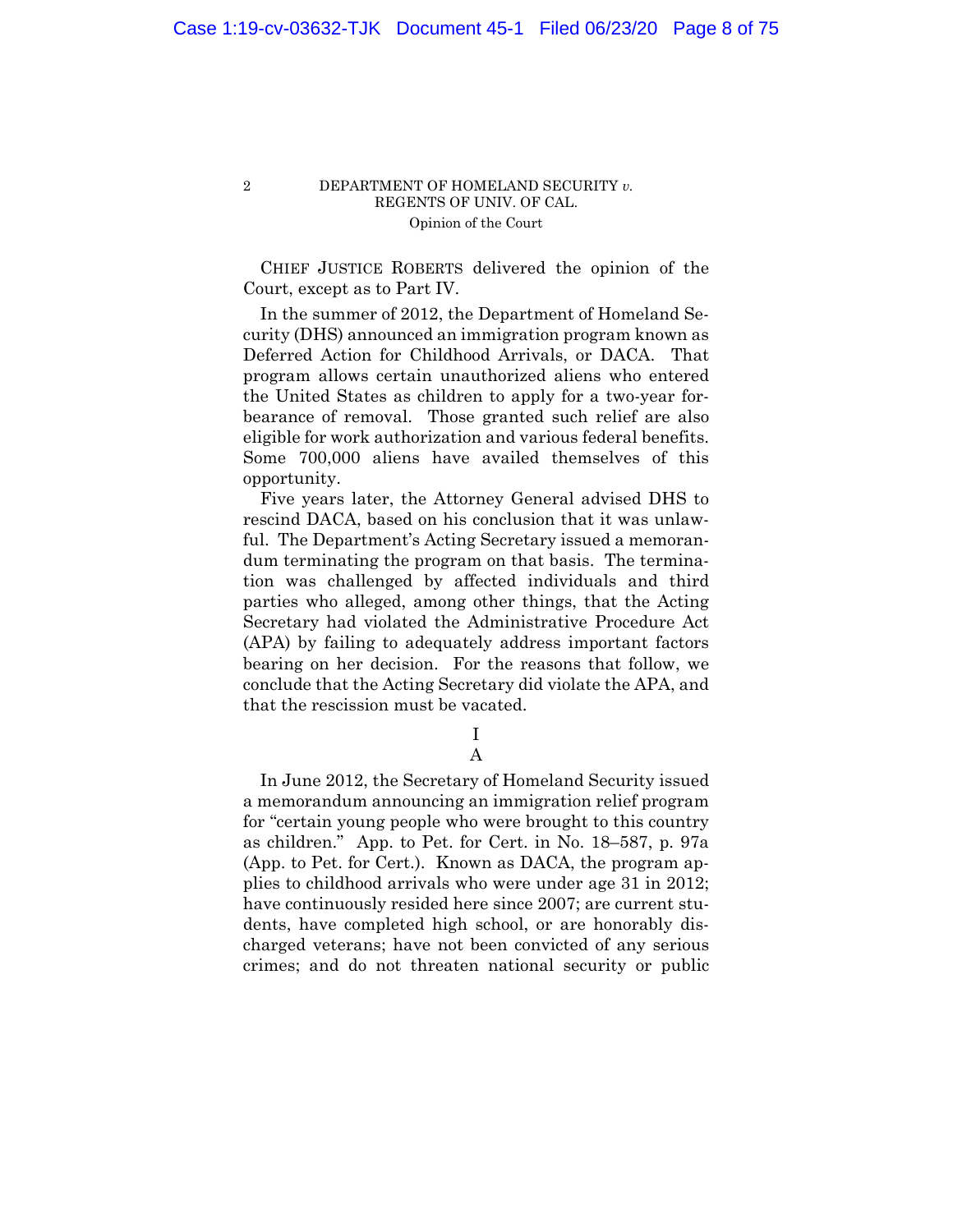#### Opinion of the Court

safety. *Id.*, at 98a. DHS concluded that individuals who meet these criteria warrant favorable treatment under the immigration laws because they "lacked the intent to violate the law," are "productive" contributors to our society, and "know only this country as home." *Id.*, at 98a–99a.

"[T]o prevent [these] low priority individuals from being removed from the United States," the DACA Memorandum instructs Immigration and Customs Enforcement to "exercise prosecutorial discretion[] on an individual basis . . . by deferring action for a period of two years, subject to renewal." *Id.*, at 100a. In addition, it directs U. S. Citizenship and Immigration Services (USCIS) to "accept applications to determine whether these individuals qualify for work authorization during this period of deferred action," *id.*, at 101a, as permitted under regulations long predating DACA's creation, see 8 CFR §274a.12(c)(14) (2012) (permitting work authorization for deferred action recipients who establish "economic necessity"); 46 Fed. Reg. 25080–25081 (1981) (similar). Pursuant to other regulations, deferred action recipients are considered "lawfully present" for purposes of, and therefore eligible to receive, Social Security and Medicare benefits. See 8 CFR §1.3(a)(4)(vi); 42 CFR §417.422(h) (2012).

In November 2014, two years after DACA was promulgated, DHS issued a memorandum announcing that it would expand DACA eligibility by removing the age cap, shifting the date-of-entry requirement from 2007 to 2010, and extending the deferred action and work authorization period to three years. App. to Pet. for Cert. 106a–107a. In the same memorandum, DHS created a new, related program known as Deferred Action for Parents of Americans and Lawful Permanent Residents, or DAPA. That program would have authorized deferred action for up to 4.3 million parents whose children were U. S. citizens or lawful permanent residents. These parents were to enjoy the same forbearance, work eligibility, and other benefits as DACA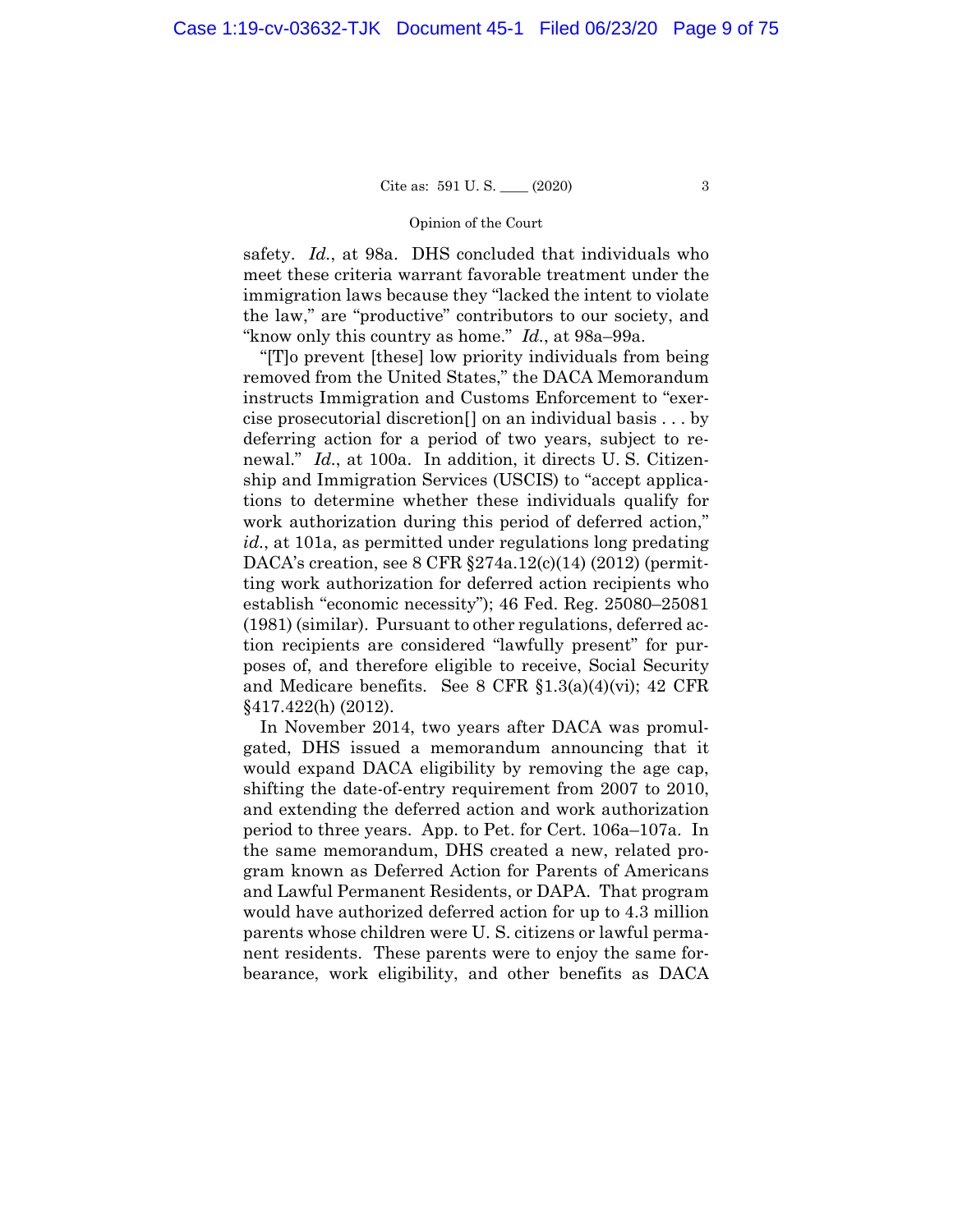recipients.

Before the DAPA Memorandum was implemented, 26 States, led by Texas, filed suit in the Southern District of Texas. The States contended that DAPA and the DACA expansion violated the APA's notice and comment requirement, the Immigration and Nationality Act (INA), and the Executive's duty under the Take Care Clause of the Constitution. The District Court found that the States were likely to succeed on the merits of at least one of their claims and entered a nationwide preliminary injunction barring implementation of both DAPA and the DACA expansion. See *Texas* v. *United States*, 86 F. Supp. 3d 591, 677–678 (2015).

 forcement discretion. The Fifth Circuit majority disagreed. benefits on a class of unlawfully present aliens." *Id.*, at 166. A divided panel of the Court of Appeals for the Fifth Circuit affirmed the preliminary injunction. *Texas* v. *United States*, 809 F. 3d 134, 188 (2015). In opposing the injunction, the Government argued that the DAPA Memorandum reflected an unreviewable exercise of the Government's en-It reasoned that the deferred action described in the DAPA Memorandum was "much more than nonenforcement: It would affirmatively confer 'lawful presence' and associated From this, the majority concluded that the creation of the DAPA program was not an unreviewable action "committed to agency discretion by law." *Id.*, at 169 (quoting 5 U. S. C.  $§701(a)(2)$ ).

 The majority then upheld the injunction on two grounds. It first concluded the States were likely to succeed on their procedural claim that the DAPA Memorandum was a substantive rule that was required to undergo notice and comment. It then held that the APA required DAPA to be set aside because the program was "manifestly contrary" to the INA, which "expressly and carefully provides legal designations allowing defined classes" to "receive the benefits" associated with "lawful presence" and to qualify for work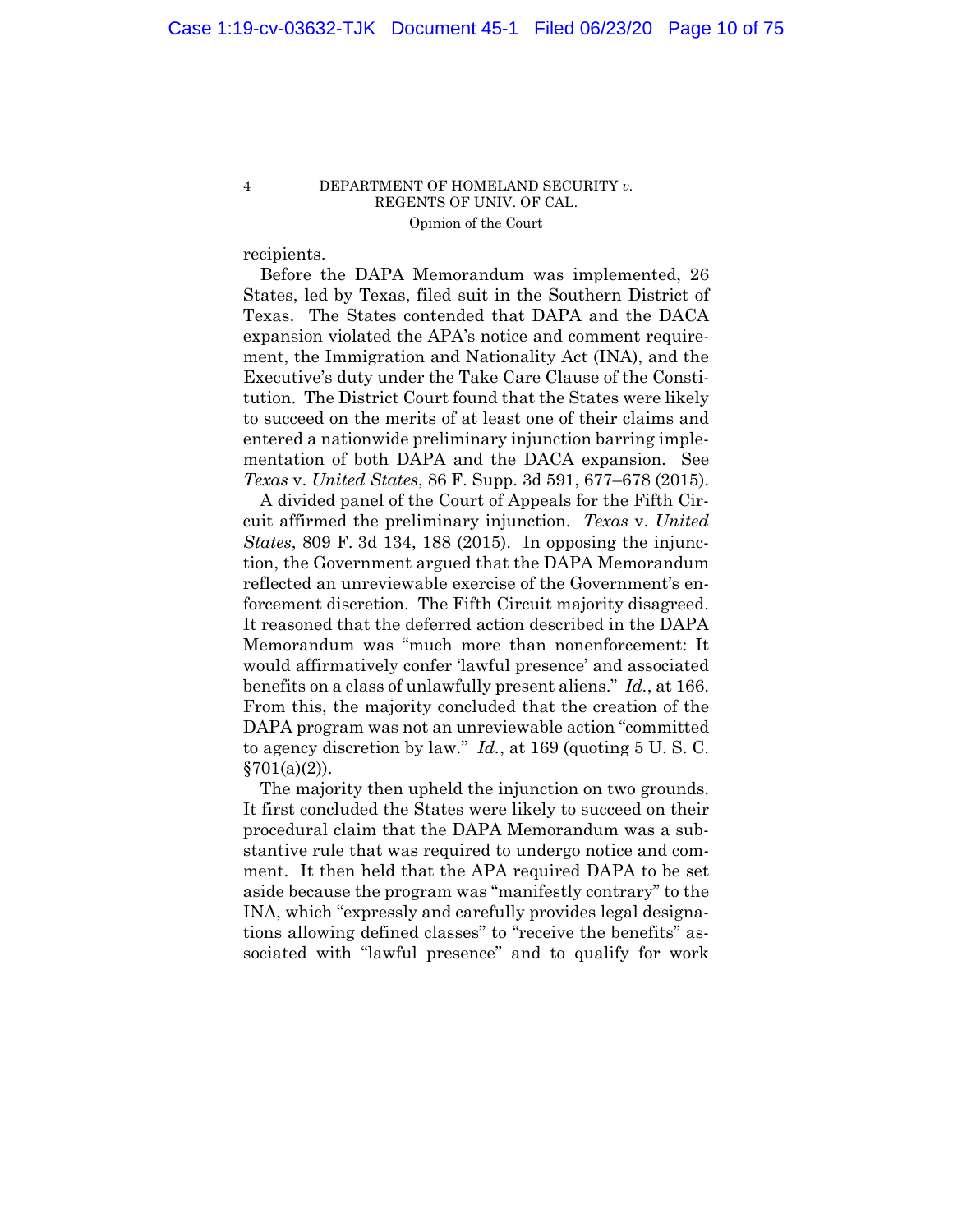#### Opinion of the Court

authorization, 809 F. 3d, at 179–181, 186 (internal quotation marks omitted). Judge King dissented.

This Court affirmed the Fifth Circuit's judgment by an equally divided vote, which meant that no opinion was issued. *United States* v. *Texas*, 579 U. S. \_\_\_ (2016) (*per curiam*). For the next year, litigation over DAPA and the DACA expansion continued in the Southern District of Texas, while implementation of those policies remained enjoined.

Then, in June 2017, following a change in Presidential administrations, DHS rescinded the DAPA Memorandum. In explaining that decision, DHS cited the preliminary injunction and ongoing litigation in Texas, the fact that DAPA had never taken effect, and the new administration's immigration enforcement priorities.

 nized as to DAPA" and was "likely" to meet a similar fate. Three months later, in September 2017, Attorney General Jefferson B. Sessions III sent a letter to Acting Secretary of Homeland Security Elaine C. Duke, "advis[ing]" that DHS "should rescind" DACA as well. App. 877. Citing the Fifth Circuit's opinion and this Court's equally divided affirmance, the Attorney General concluded that DACA shared the "same legal ... defects that the courts recog-*Id.*, at 878. "In light of the costs and burdens" that a rescission would "impose[] on DHS," the Attorney General urged DHS to "consider an orderly and efficient wind-down process." *Ibid.* 

The next day, Duke acted on the Attorney General's advice. In her decision memorandum, Duke summarized the history of the DACA and DAPA programs, the Fifth Circuit opinion and ensuing affirmance, and the contents of the Attorney General's letter. App. to Pet. for Cert. 111a–117a. "Taking into consideration the Supreme Court's and the Fifth Circuit's rulings" and the "letter from the Attorney General," she concluded that the "DACA program should be terminated." *Id.*, at 117a.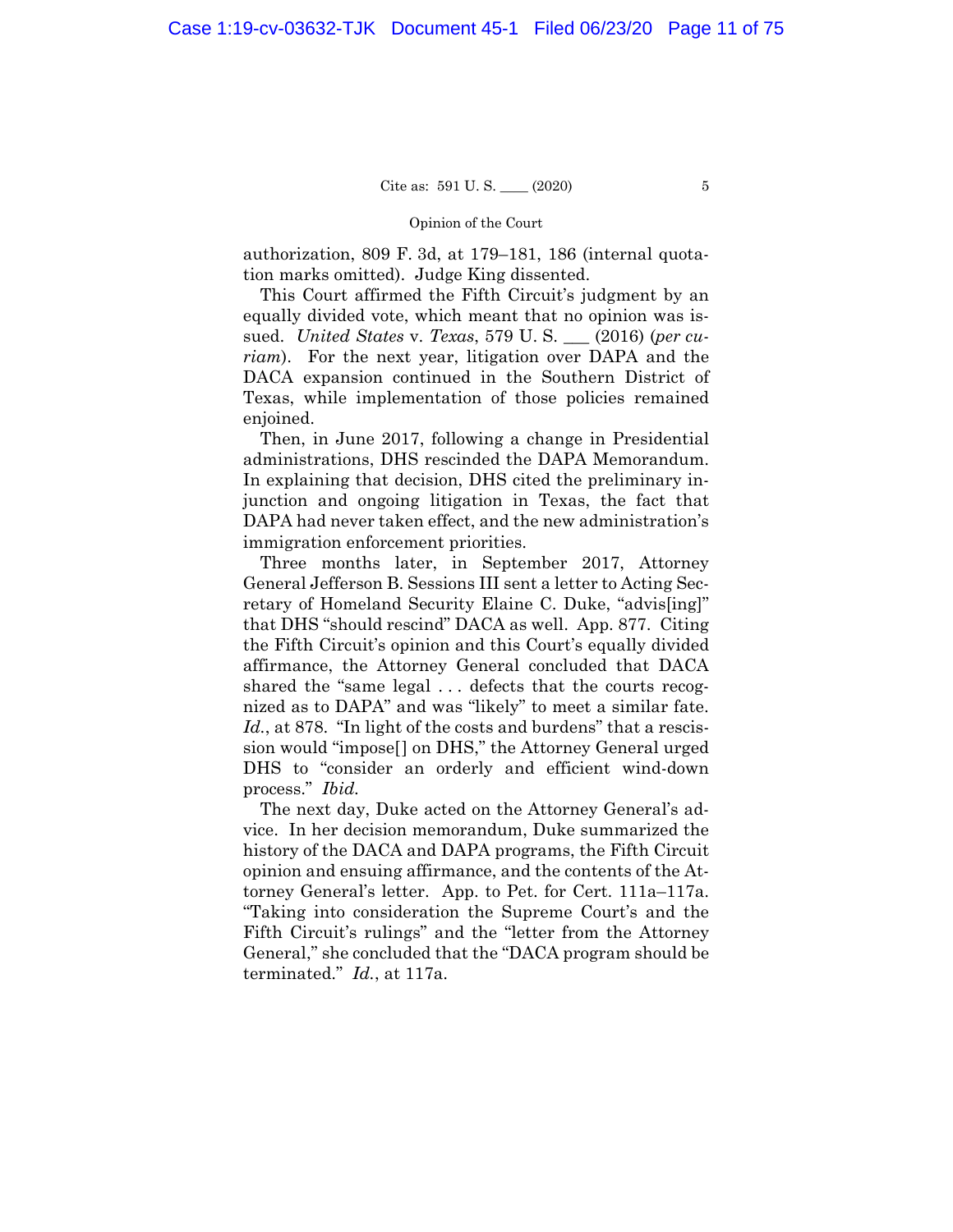Duke then detailed how the program would be wound down: No new applications would be accepted, but DHS would entertain applications for two-year renewals from DACA recipients whose benefits were set to expire within six months. For all other DACA recipients, previously issued grants of deferred action and work authorization would not be revoked but would expire on their own terms, with no prospect for renewal. *Id.*, at 117a–118a.

# B

Within days of Acting Secretary Duke's rescission announcement, multiple groups of plaintiffs ranging from individual DACA recipients and States to the Regents of the University of California and the National Association for the Advancement of Colored People challenged her decision in the U. S. District Courts for the Northern District of California (*Regents*, No. 18–587), the Eastern District of New York (*Batalla Vidal*, No. 18–589), and the District of Columbia (*NAACP*, No. 18–588). The relevant claims are that the rescission was arbitrary and capricious in violation of the APA and that it infringed the equal protection guarantee of the Fifth Amendment's Due Process Clause.1

All three District Courts ruled for the plaintiffs, albeit at different stages of the proceedings.<sup>2</sup> In doing so, each court rejected the Government's threshold arguments that the

<sup>&</sup>lt;sup>1</sup>Plaintiffs also raised notice and comment claims, which uniformly failed below, and assorted due process challenges, some of which survived motions to dismiss. Those claims are not before us. 2 In a related challenge not at issue here, the District Court for the

 pricious. *Casa de Maryland* v. *United States Dept. of Homeland Security*, District of Maryland granted partial summary judgment in favor of the Government. *Casa de Maryland* v. *United States Dept. of Homeland Security*, 284 F. Supp. 3d 758 (2018). After the Government filed petitions for certiorari in the instant cases, the Fourth Circuit reversed that decision and vacated Acting Secretary Duke's rescission as arbitrary and ca-924 F. 3d 684 (2019), cert. pending, No. 18–1469. The Fourth Circuit has since stayed its mandate.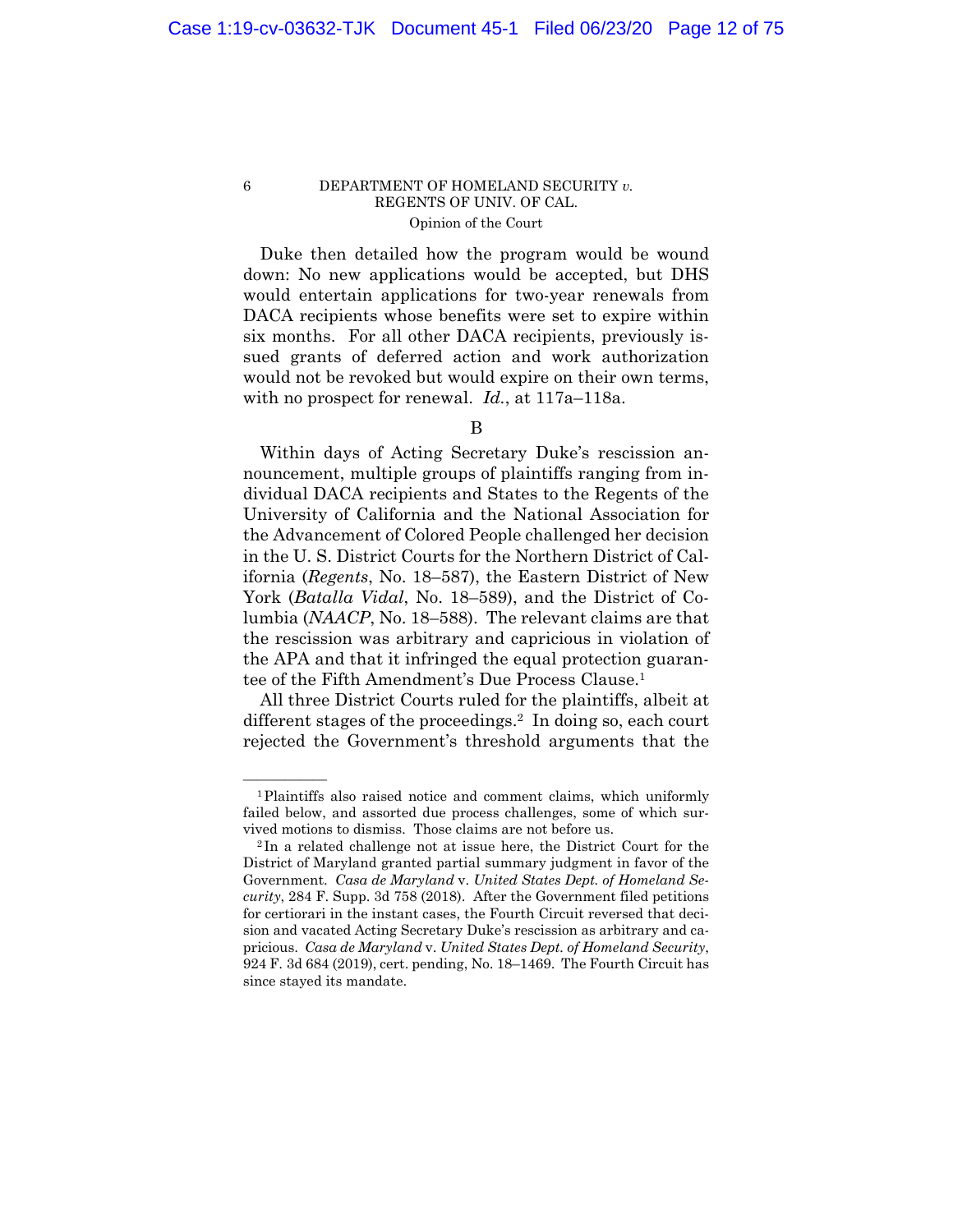#### Opinion of the Court

claims were unreviewable under the APA and that the INA deprived the court of jurisdiction. 298 F. Supp. 3d 209, 223–224, 234–235 (DC 2018); 279 F. Supp. 3d 1011, 1029– 1033 (ND Cal. 2018); 295 F. Supp. 3d 127, 150, 153–154 (EDNY 2017).

 that the equal protection claims were adequately alleged. In *Regents* and *Batalla Vidal*, the District Courts held 298 F. Supp. 3d 1304, 1315 (ND Cal. 2018); 291 F. Supp. 3d 260, 279 (EDNY 2018). Those courts also entered coextensive nationwide preliminary injunctions, based on the conclusion that the plaintiffs were likely to succeed on the merits of their claims that the rescission was arbitrary and capricious. These injunctions did not require DHS to accept new applications, but did order the agency to allow DACA recipients to "renew their enrollments." 279 F. Supp. 3d, at 1048; see 279 F. Supp. 3d 401, 437 (EDNY 2018).

In *NAACP*, the D. C. District Court took a different course. In April 2018, it deferred ruling on the equal protection challenge but granted partial summary judgment to the plaintiffs on their APA claim, holding that Acting Secretary Duke's "conclusory statements were insufficient to explain the change in [the agency's] view of DACA's lawfulness." 298 F. Supp. 3d, at 243. The District Court stayed its order for 90 days to permit DHS to "reissue a memorandum rescinding DACA, this time providing a fuller explanation for the determination that the program lacks statutory and constitutional authority." *Id.*, at 245.

Two months later, Duke's successor, Secretary Kirstjen M. Nielsen, responded via memorandum. App. to Pet. for Cert. 120a–126a. She explained that, "[h]aving considered the Duke memorandum," she "decline[d] to disturb" the rescission. *Id.*, at 121a. Secretary Nielsen went on to articulate her "understanding" of Duke's memorandum, identifying three reasons why, in Nielsen's estimation, "the decision to rescind the DACA policy was, and remains, sound." *Ibid.* First, she reiterated that, "as the Attorney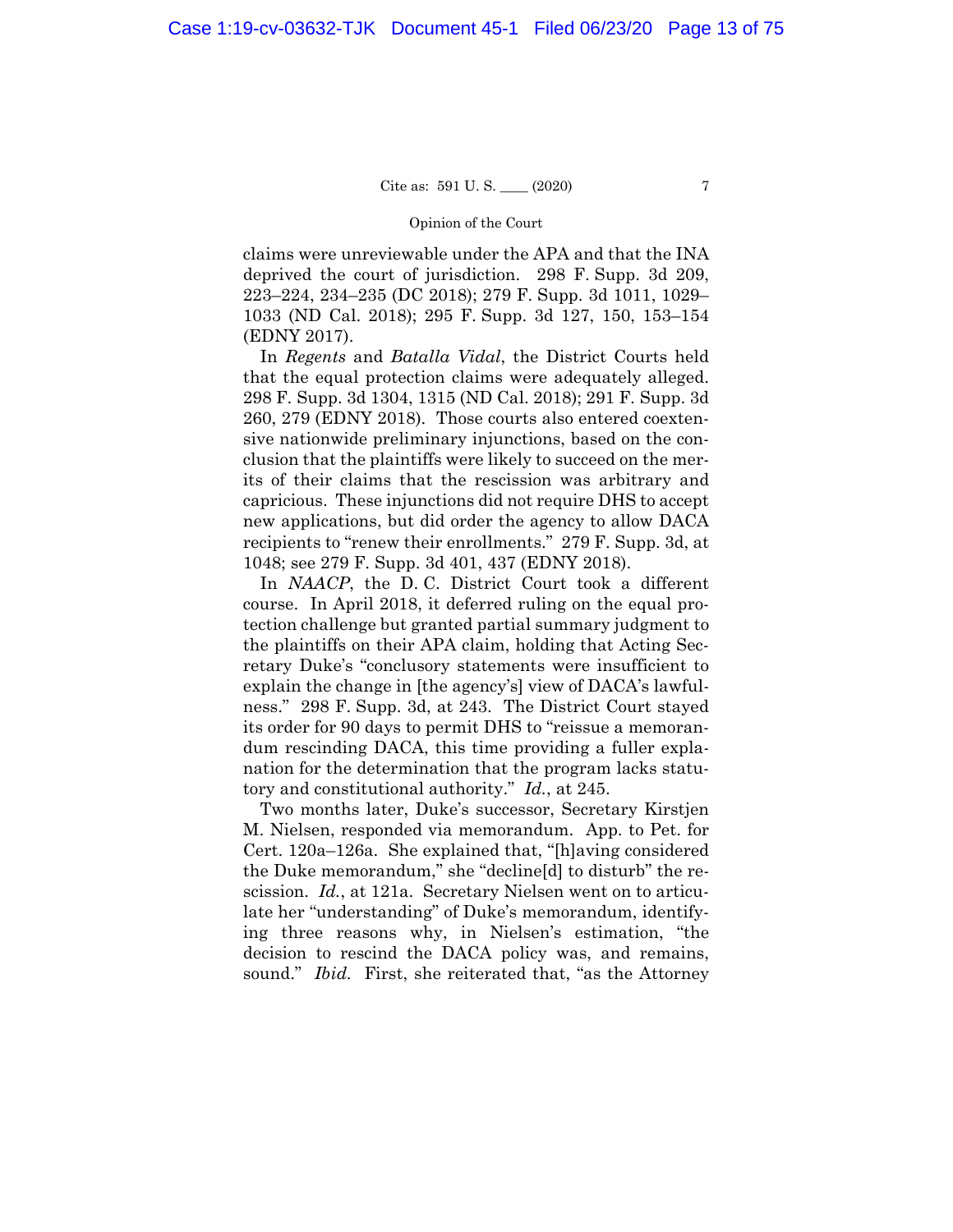ble" policies. *Id.*, at 123a. Third, she identified multiple General concluded, the DACA policy was contrary to law." Id., at 122a. Second, she added that, regardless, the agency had "serious doubts about [DACA's] legality" and, for law enforcement reasons, wanted to avoid "legally questionapolicy reasons for rescinding DACA, including (1) the belief that any class-based immigration relief should come from Congress, not through executive non-enforcement; (2) DHS's preference for exercising prosecutorial discretion on "a truly individualized, case-by-case basis"; and (3) the importance of "project[ing] a message" that immigration laws would be enforced against all classes and categories of aliens. *Id.*, at 123a–124a. In her final paragraph, Secretary Nielsen acknowledged the "asserted reliance interests" in DACA's continuation but concluded that they did not "outweigh the questionable legality of the DACA policy and the other reasons" for the rescission discussed in her memorandum. *Id.*, at 125a.

The Government asked the D. C. District Court to revise its prior order in light of the reasons provided by Secretary Nielsen, but the court declined. In the court's view, the new memorandum, which "fail[ed] to elaborate meaningfully" on the agency's illegality rationale, still did not provide an adequate explanation for the September 2017 rescission. 315 F. Supp. 3d 457, 460, 473–474 (2018).

The Government appealed the various District Court decisions to the Second, Ninth, and D. C. Circuits, respectively. In November 2018, while those appeals were pending, the Government simultaneously filed three petitions for certiorari before judgment. After the Ninth Circuit affirmed the nationwide injunction in *Regents*, see 908 F. 3d 476 (2018), but before rulings from the other two Circuits, we granted the petitions and consolidated the cases for argument.  $588 \text{ U.S.}$  (2019). The issues raised here are (1) whether the APA claims are reviewable, (2) if so,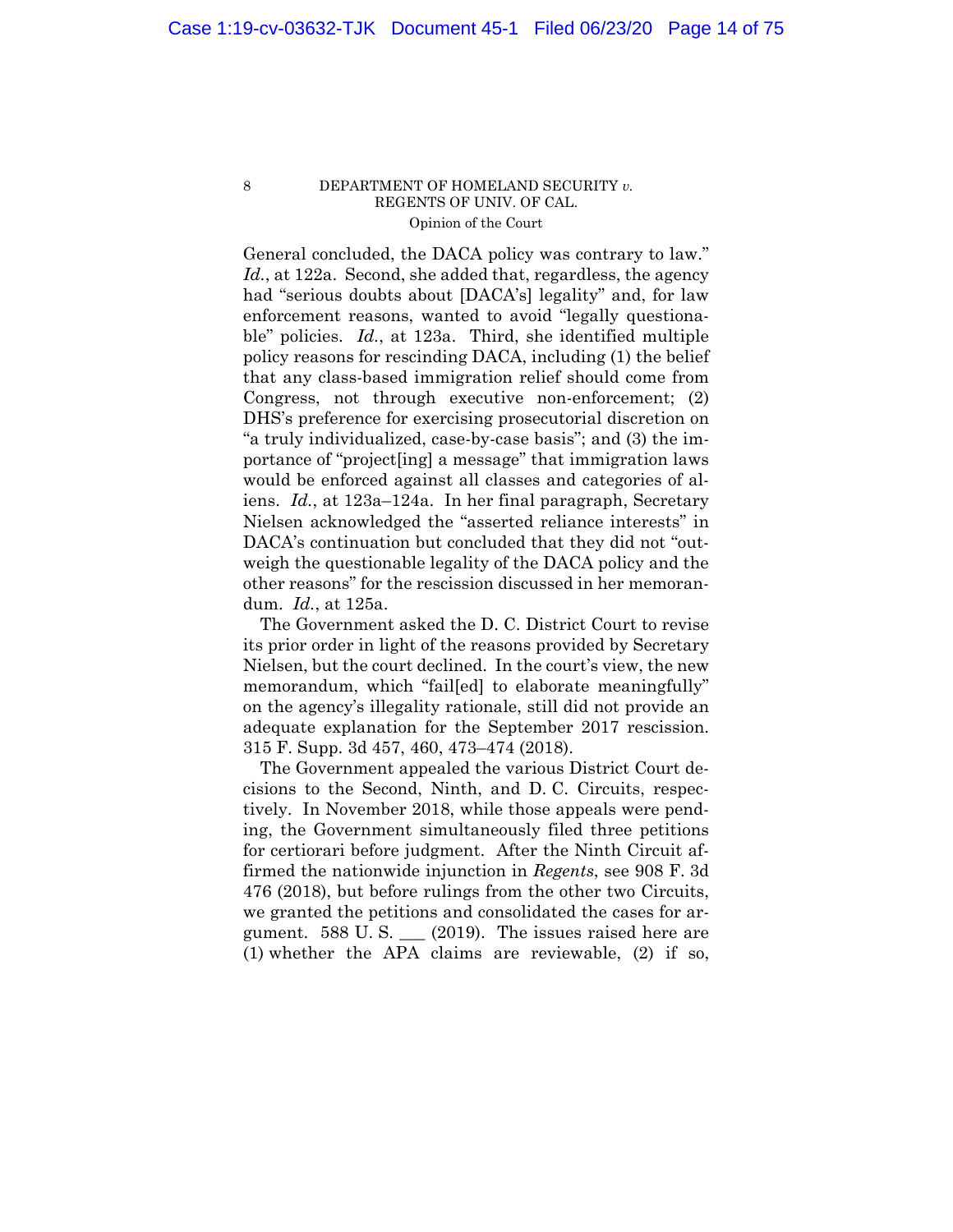#### Opinion of the Court

whether the rescission was arbitrary and capricious in violation of the APA, and (3) whether the plaintiffs have stated an equal protection claim.

# II

The dispute before the Court is not whether DHS may rescind DACA. All parties agree that it may. The dispute is instead primarily about the procedure the agency followed in doing so.

 "reasoned decisionmaking," *Michigan* v. *EPA*, 576 U. S. The APA "sets forth the procedures by which federal agencies are accountable to the public and their actions subject to review by the courts." *Franklin* v. *Massachusetts*, 505 U. S. 788, 796 (1992). It requires agencies to engage in 743, 750 (2015) (internal quotation marks omitted), and directs that agency actions be "set aside" if they are "arbitrary" or "capricious," 5 U. S. C. §706(2)(A). Under this "narrow standard of review, . . . a court is not to substitute its judgment for that of the agency," *FCC* v. *Fox Television Stations, Inc.*, 556 U. S. 502, 513 (2009) (internal quotation marks omitted), but instead to assess only whether the decision was "based on a consideration of the relevant factors and whether there has been a clear error of judgment," *Citizens to Preserve Overton Park, Inc.* v. *Volpe*, 401 U. S. 402, 416 (1971).

But before determining whether the rescission was arbitrary and capricious, we must first address the Government's contentions that DHS's decision is unreviewable under the APA and outside this Court's jurisdiction.

## A

The APA establishes a "basic presumption of judicial review [for] one 'suffering legal wrong because of agency action.'" *Abbott Laboratories* v. *Gardner*, 387 U. S. 136, 140 (1967) (quoting §702). That presumption can be rebutted by a showing that the relevant statute "preclude[s]" review,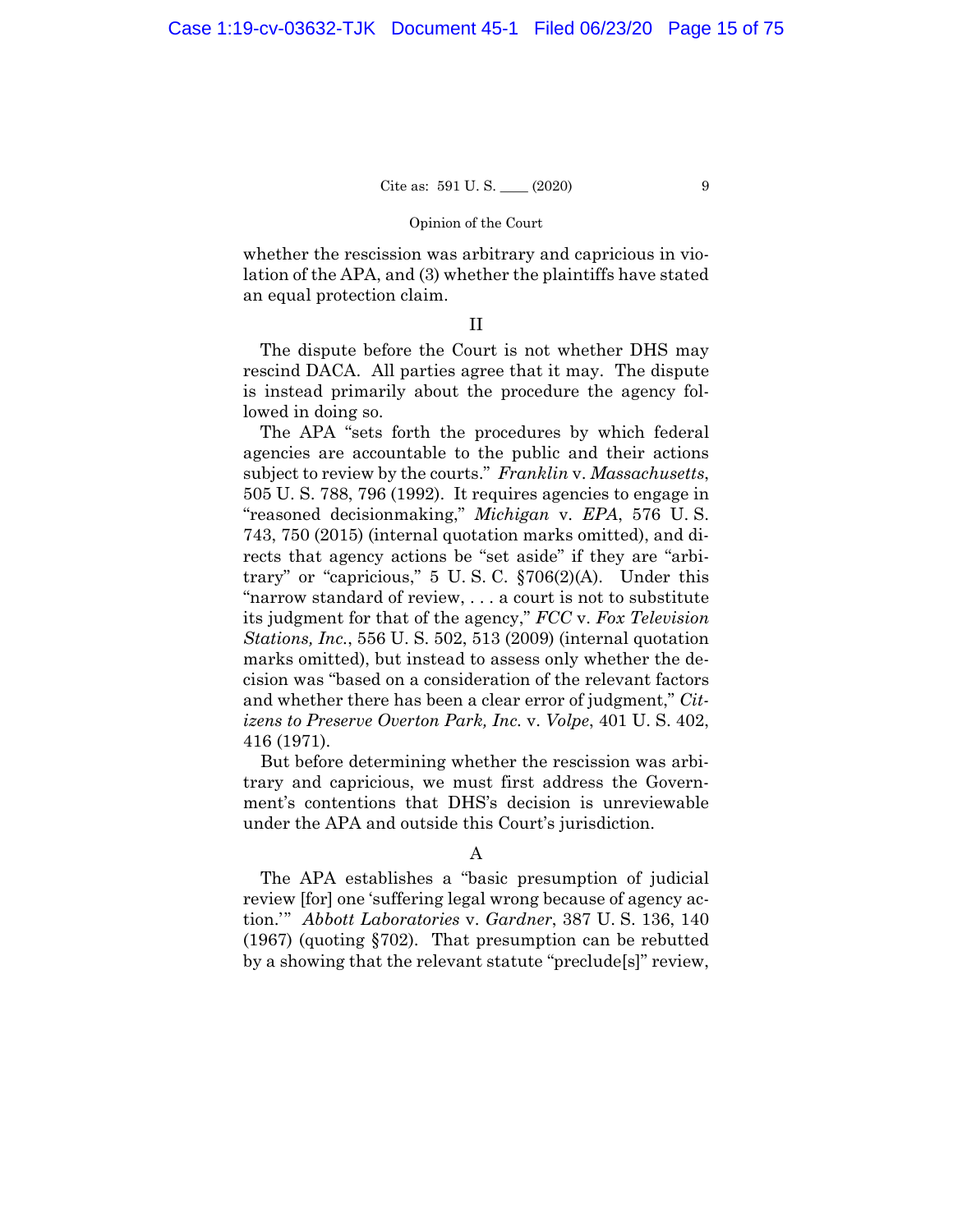$\S701(a)(1)$ , or that the "agency action is committed to agency discretion by law," §701(a)(2). The latter exception is at issue here.

To "honor the presumption of review, we have read the exception in §701(a)(2) quite narrowly," *Weyerhaeuser Co.*  v. *United States Fish and Wildlife Serv.*, 586 U. S. \_\_\_, \_\_\_  $(2018)$  (slip op., at 12), confining it to those rare "administrative decision[s] traditionally left to agency discretion," *Lincoln* v. *Vigil*, 508 U. S. 182, 191 (1993). This limited category of unreviewable actions includes an agency's decision not to institute enforcement proceedings, *Heckler* v. *Chaney*, 470 U. S. 821, 831–832 (1985), and it is on that exception that the Government primarily relies.

In *Chaney*, several death-row inmates petitioned the Food and Drug Administration (FDA) to take enforcement action against two States to prevent their use of certain drugs for lethal injection. The Court held that the FDA's denial of that petition was presumptively unreviewable in light of the well-established "tradition" that "an agency's decision not to prosecute or enforce" is "generally committed to an agency's absolute discretion." *Id.*, at 831. We identified a constellation of reasons that underpin this tradition. To start, a non-enforcement decision "often involves a complicated balancing of a number of factors which are peculiarly within [the agency's] expertise," such as "whether the particular enforcement action requested best fits the agency's overall policies." *Ibid.* The decision also mirrors, "to some extent," a prosecutor's decision not to indict, which has "long been regarded as the special province of the Executive Branch." *Id.*, at 832. And, as a practical matter, "when an agency refuses to act" there is no action to "provide[] a focus for judicial review." *Ibid*.

The Government contends that a general non-enforcement policy is equivalent to the individual non-enforcement decision at issue in *Chaney*. In each case, the Government argues, the agency must balance factors peculiarly within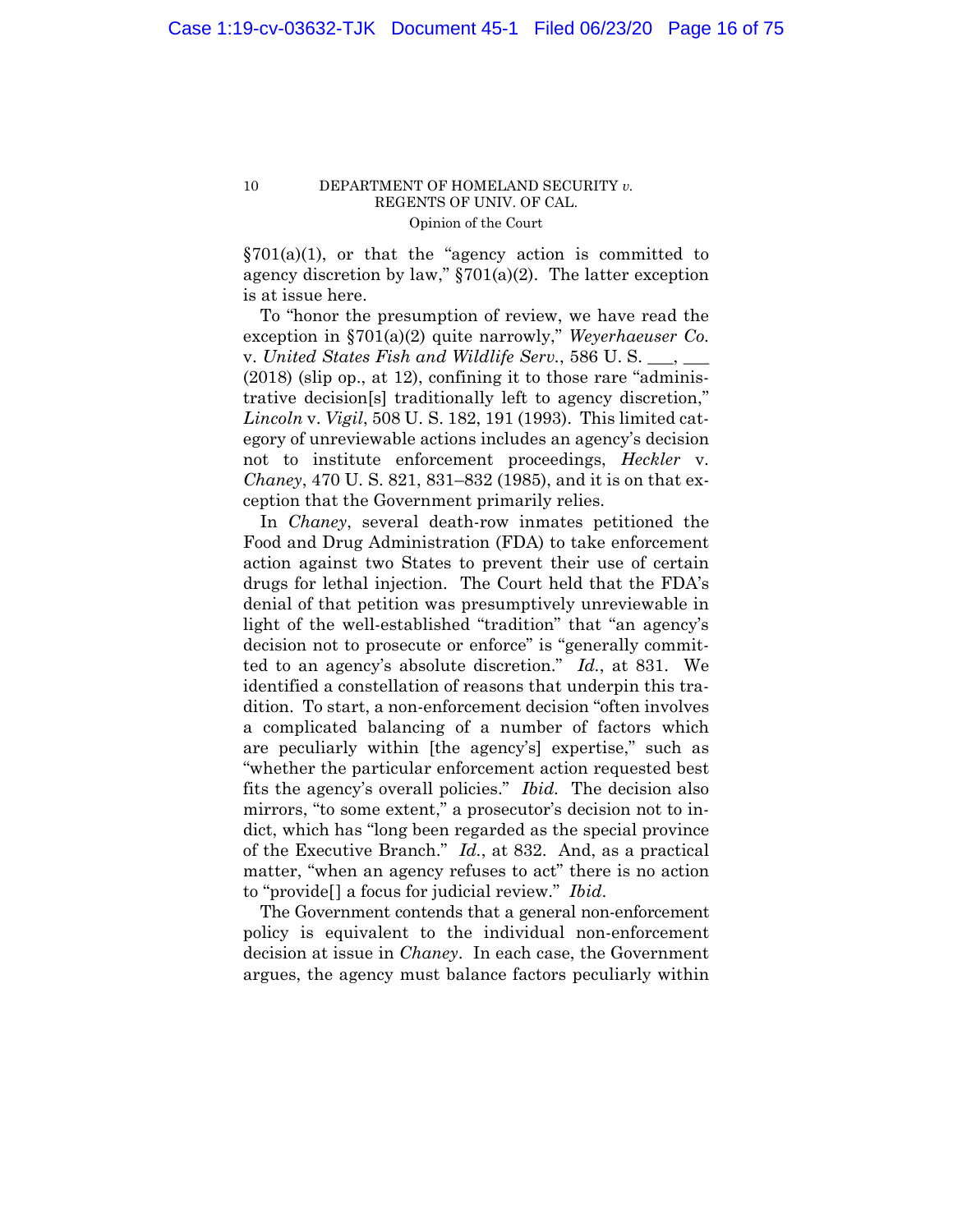#### Opinion of the Court

its expertise, and does so in a manner akin to a criminal prosecutor. Building on that premise, the Government argues that the rescission of a non-enforcement policy is no different—for purposes of reviewability—from the adoption of that policy. While the rescission may lead to increased enforcement, it does not, by itself, constitute a particular enforcement action. Applying this logic to the facts here, the Government submits that DACA is a non-enforcement policy and that its rescission is therefore unreviewable.

 ticular class. *Ibid*. Instead, it directed USCIS to "establish a program for conferring affirmative immigration relief. But we need not test this chain of reasoning because DACA is not simply a non-enforcement policy. For starters, the DACA Memorandum did not merely "refus[e] to institute proceedings" against a particular entity or even a para clear and efficient process" for identifying individuals who met the enumerated criteria. App. to Pet. for Cert. 100a. Based on this directive, USCIS solicited applications from eligible aliens, instituted a standardized review process, and sent formal notices indicating whether the alien would receive the two-year forbearance. These proceedings are effectively "adjudicat[ions]." *Id*., at 117a. And the result of these adjudications—DHS's decision to "grant deferred action," Brief for Petitioners 45—is an "affirmative act of approval," the very opposite of a "refus[al] to act," *Chaney*, 470 U. S., at 831–832. In short, the DACA Memorandum does not announce a passive non-enforcement policy; it created The creation of that program—and its rescission—is an "action [that] provides a focus for judicial review." *Id.*, at 832.

The benefits attendant to deferred action provide further confirmation that DACA is more than simply a non-enforcement policy. As described above, by virtue of receiving deferred action, the 700,000 DACA recipients may request work authorization and are eligible for Social Security and Medicare. See *supra*, at 3. Unlike an agency's refusal to take requested enforcement action, access to these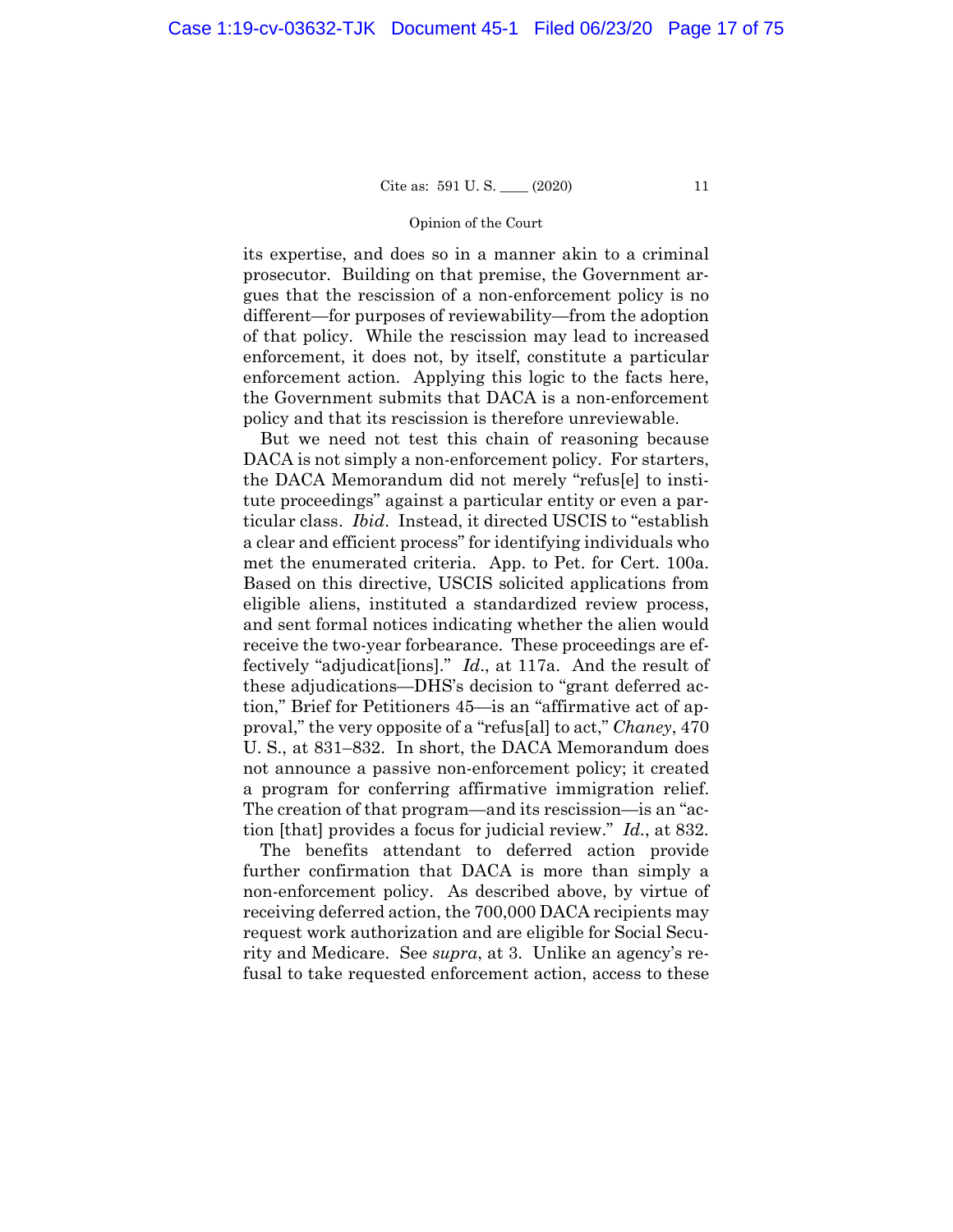types of benefits is an interest "courts often are called upon to protect." *Chaney*, 470 U. S., at 832. See also *Barnhart* v. *Thomas*, 540 U. S. 20 (2003) (reviewing eligibility determination for Social Security benefits).

Because the DACA program is more than a non-enforcement policy, its rescission is subject to review under the APA.

The Government also invokes two jurisdictional provisions of the INA as independent bars to review. Neither applies.

Section 1252(b)(9) bars review of claims arising from "action[s]" or "proceeding[s] brought to remove an alien." 66 Stat. 209, as amended, 8 U. S. C. §1252(b)(9). That targeted language is not aimed at this sort of case. As we have said before, §1252(b)(9) "does not present a jurisdictional bar" where those bringing suit "are not asking for review of an order of removal," "the decision . . . to seek removal," or "the process by which . . . removability will be determined." *Jennings v. Rodriguez*, 583 U.S. \_\_, \_\_\_ (2018) (plurality opinion) (slip op., at  $10-11$ ); *id.*, at \_\_\_ (BREYER, J., dissenting) (slip op., at 31). And it is certainly not a bar where, as here, the parties are not challenging any removal proceedings.

Section  $1252(g)$  is similarly narrow. That provision limits review of cases "arising from" decisions "to commence proceedings, adjudicate cases, or execute removal orders."  $§1252(g)$ . We have previously rejected as "implausible" the Government's suggestion that  $$1252(g)$  covers "all claims" arising from deportation proceedings" or imposes "a general jurisdictional limitation." *Reno* v. *American-Arab Anti-Discrimination Comm.*, 525 U. S. 471, 482 (1999). The rescission, which revokes a deferred action program with associated benefits, is not a decision to "commence proceedings," much less to "adjudicate" a case or "execute" a

B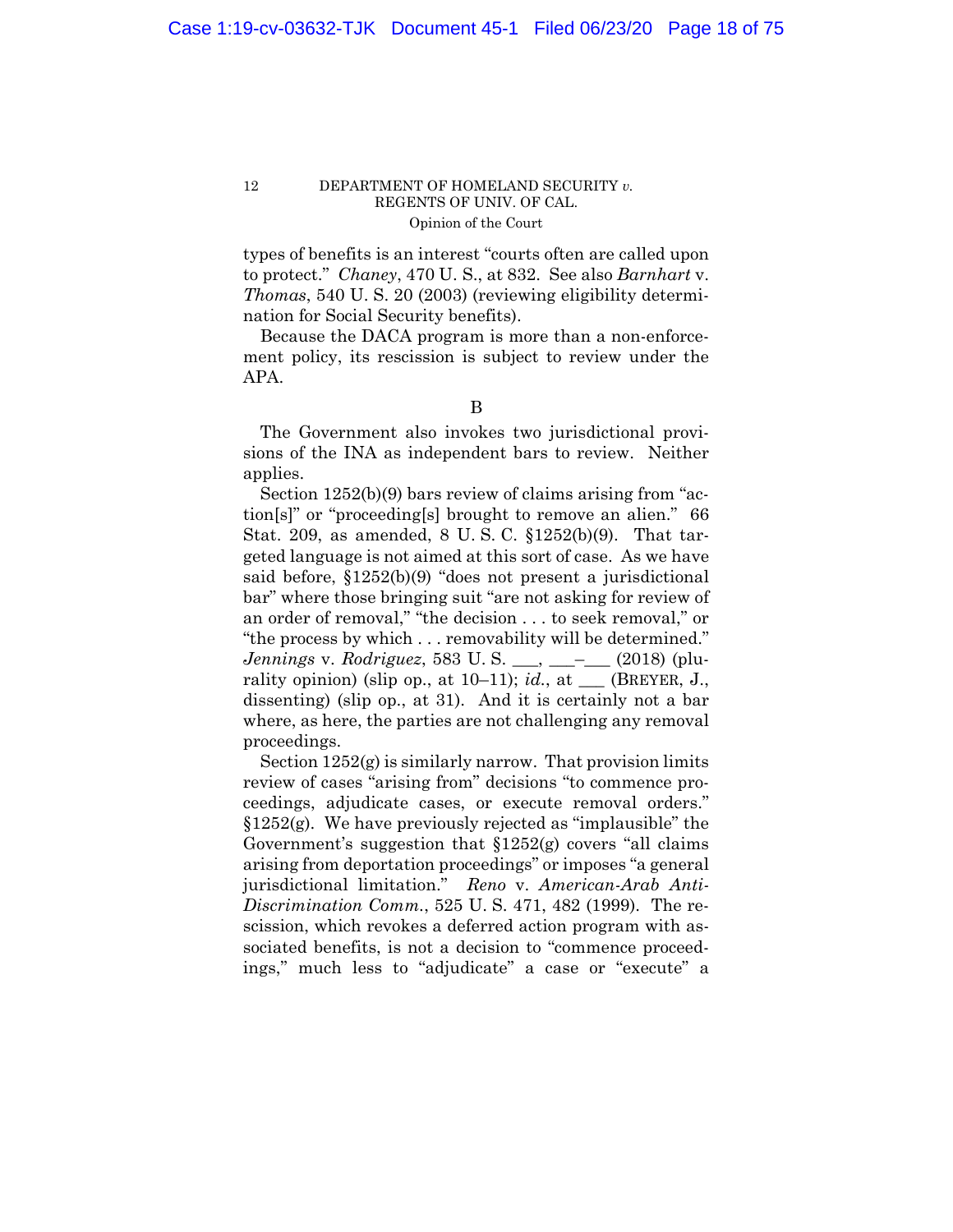#### Opinion of the Court

removal order.

With these preliminary arguments out of the way, we proceed to the merits.

## III A

Deciding whether agency action was adequately explained requires, first, knowing where to look for the agency's explanation. The natural starting point here is the explanation provided by Acting Secretary Duke when she announced the rescission in September 2017. But the Government urges us to go on and consider the June 2018 memorandum submitted by Secretary Nielsen as well. That memo was prepared after the D. C. District Court vacated the Duke rescission and gave DHS an opportunity to "reissue a memorandum rescinding DACA, this time providing a fuller explanation for the determination that the program lacks statutory and constitutional authority." 298 F. Supp. 3d, at 245. According to the Government, the Nielsen Memorandum is properly before us because it was invited by the District Court and reflects the views of the Secretary of Homeland Security—the official responsible for immigration policy. Respondents disagree, arguing that the Nielsen Memorandum, issued nine months after the rescission, impermissibly asserts prudential and policy reasons not relied upon by Duke.

It is a "foundational principle of administrative law" that judicial review of agency action is limited to "the grounds that the agency invoked when it took the action." *Michigan*, 576 U. S., at 758. If those grounds are inadequate, a court may remand for the agency to do one of two things: First, the agency can offer "a fuller explanation of the agency's reasoning *at the time of the agency action*." *Pension Benefit Guaranty Corporation* v. *LTV Corp.*, 496 U. S. 633, 654 (1990) (emphasis added). See also *Alpharma, Inc.* v.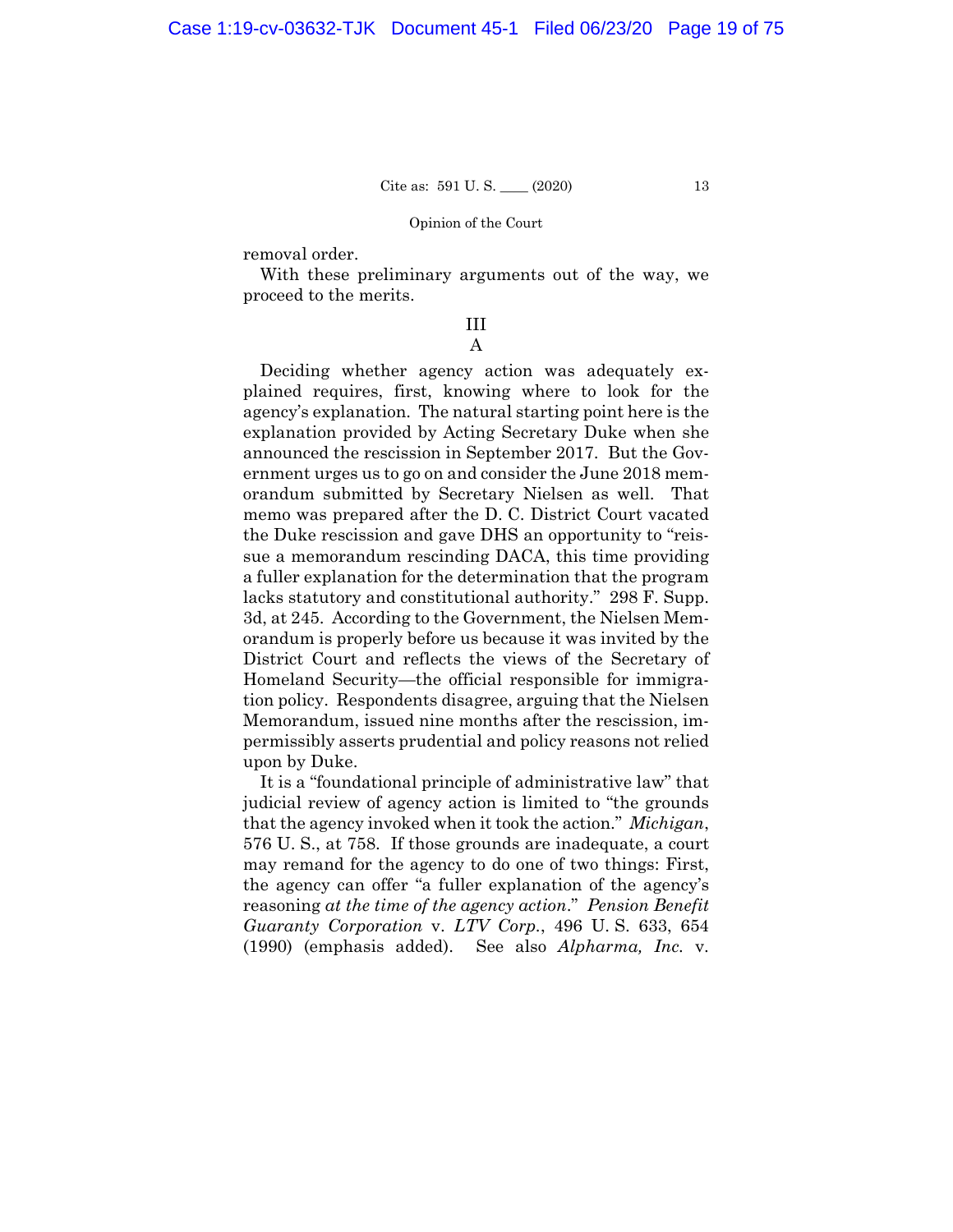omitted)). This route has important limitations. When an ones. *Camp* v. *Pitts*, 411 U. S. 138, 143 (1973) (*per curiam*). *Leavitt*, 460 F. 3d 1, 5–6 (CADC 2006) (Garland, J.) (permitting an agency to provide an "amplified articulation" of a prior "conclusory" observation (internal quotation marks agency's initial explanation "indicate[s] the determinative reason for the final action taken," the agency may elaborate later on that reason (or reasons) but may not provide new Alternatively, the agency can "deal with the problem afresh" by taking *new* agency action. *SEC* v. *Chenery Corp.*, 332 U. S. 194, 201 (1947) (*Chenery II*). An agency taking this route is not limited to its prior reasons but must comply with the procedural requirements for new agency action.

The District Court's remand thus presented DHS with a choice: rest on the Duke Memorandum while elaborating on its prior reasoning, or issue a new rescission bolstered by new reasons absent from the Duke Memorandum. Secretary Nielsen took the first path. Rather than making a new decision, she "decline[d] to disturb the Duke memorandum's rescission" and instead "provide[d] further explanation" for that action. App. to Pet. for Cert. 121a. Indeed, the Government's subsequent request for reconsideration described the Nielsen Memorandum as "additional explanation for [Duke's] decision" and asked the District Court to "leave in place [Duke's] September 5, 2017 decision to rescind the DACA policy." Motion to Revise Order in No. 17– cv–1907 etc. (D DC), pp. 2, 19. Contrary to the position of the Government before this Court, and of JUSTICE KAVANAUGH in dissent, *post*, at 4 (opinion concurring in judgment in part and dissenting in part), the Nielsen Memorandum was by its own terms not a new rule implementing a new policy.

Because Secretary Nielsen chose to elaborate on the reasons for the initial rescission rather than take new administrative action, she was limited to the agency's original reasons, and her explanation "must be viewed critically" to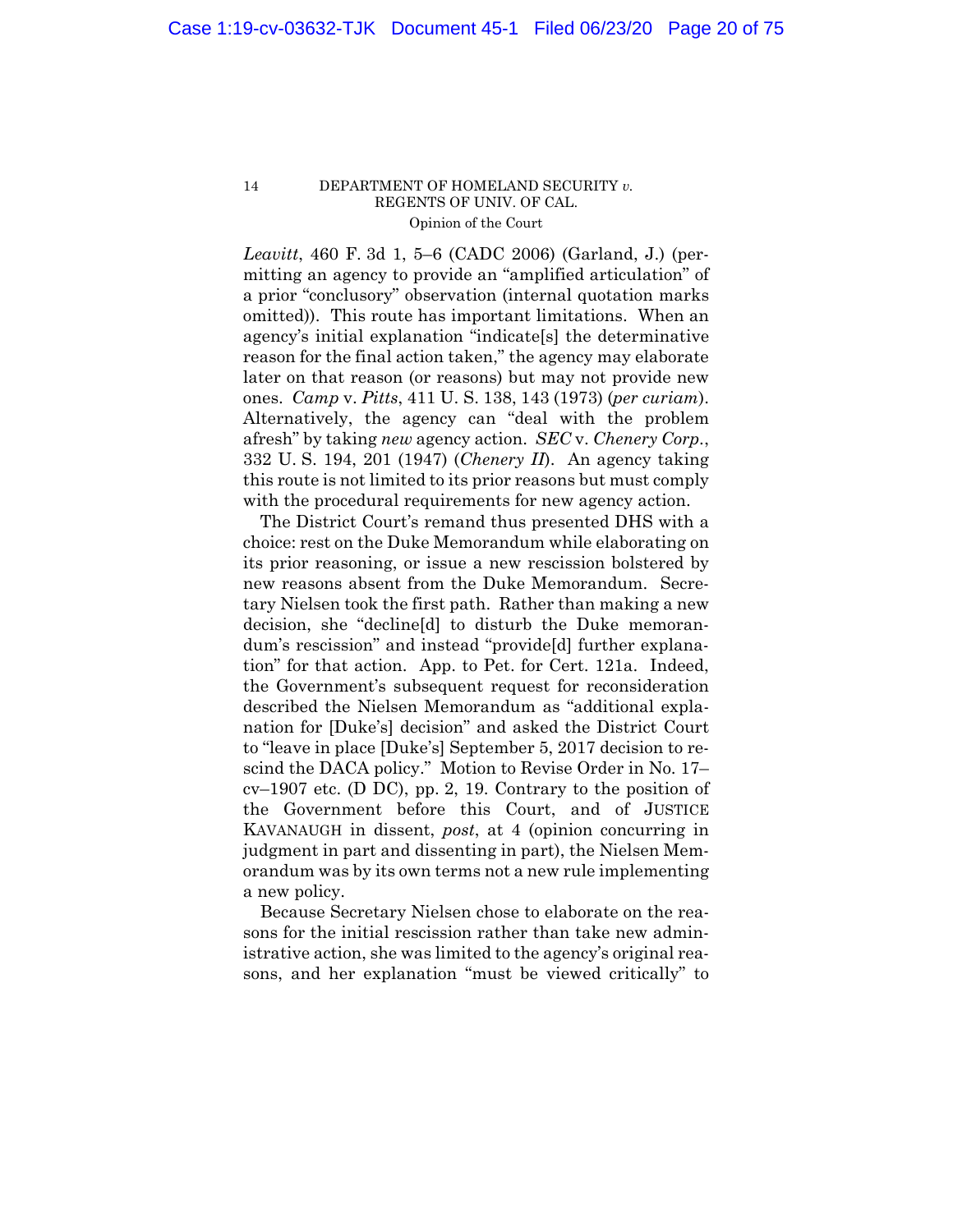#### Opinion of the Court

ensure that the rescission is not upheld on the basis of impermissible "*post hoc* rationalization." *Overton Park*, 401 U. S., at 420. But despite purporting to explain the Duke Memorandum, Secretary Nielsen's reasoning bears little relationship to that of her predecessor. Acting Secretary Duke rested the rescission on the conclusion that DACA is unlawful. Period. See App. to Pet. for Cert. 117a. By contrast, Secretary Nielsen's new memorandum offered three "separate and independently sufficient reasons" for the rescission, *id.*, at 122a, only the first of which is the conclusion that DACA is illegal.

Her second reason is that DACA is, at minimum, legally *questionable* and should be terminated to maintain public confidence in the rule of law and avoid burdensome litigation. No such justification can be found in the Duke Memorandum. Legal uncertainty is, of course, related to illegality. But the two justifications are meaningfully distinct, especially in this context. While an agency might, for one reason or another, choose to do nothing in the face of uncertainty, illegality presumably requires remedial action of some sort.

The policy reasons that Secretary Nielsen cites as a third basis for the rescission are also nowhere to be found in the Duke Memorandum. That document makes no mention of a preference for legislative fixes, the superiority of case-bycase decisionmaking, the importance of sending a message of robust enforcement, or any other policy consideration. Nor are these points included in the legal analysis from the Fifth Circuit and the Attorney General. They can be viewed only as impermissible *post hoc* rationalizations and thus are not properly before us.

The Government, echoed by JUSTICE KAVANAUGH, protests that requiring a new decision before considering Nielsen's new justifications would be "an idle and useless formality." *NLRB* v. *Wyman-Gordon Co.*, 394 U. S. 759, 766,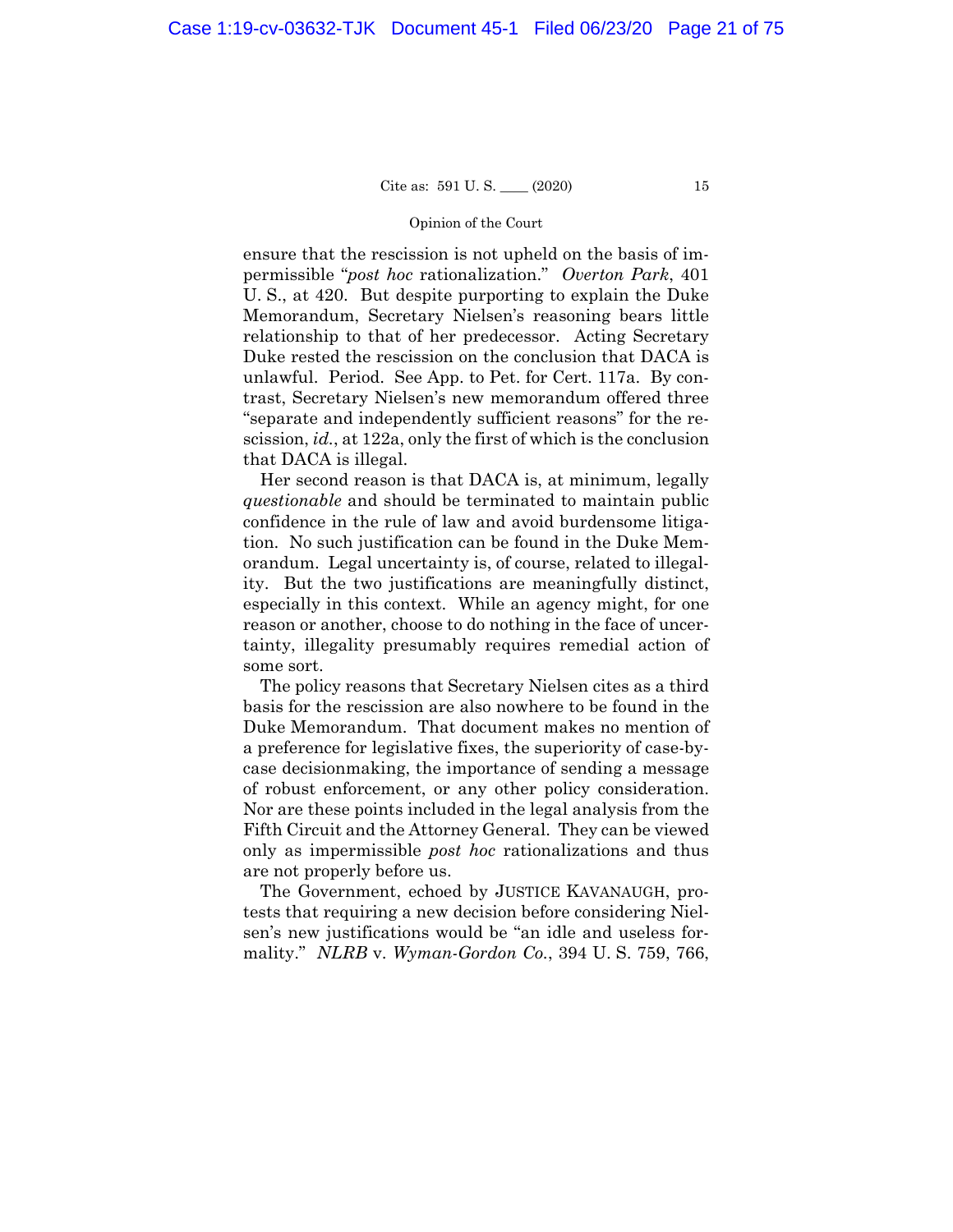n. 6 (1969) (plurality opinion). See also *post*, at 5. Procedural requirements can often seem such. But here the rule serves important values of administrative law. Requiring a new decision before considering new reasons promotes "agency accountability," *Bowen* v. *American Hospital Assn.*, 476 U. S. 610, 643 (1986), by ensuring that parties and the public can respond fully and in a timely manner to an agency's exercise of authority. Considering only contemporaneous explanations for agency action also instills confidence that the reasons given are not simply "convenient litigating position[s]." *Christopher* v. *SmithKline Beecham Corp.*, 567 U. S. 142, 155 (2012) (internal quotation marks omitted). Permitting agencies to invoke belated justifications, on the other hand, can upset "the orderly functioning of the process of review," *SEC* v. *Chenery Corp.,* 318 U. S. 80, 94 (1943), forcing both litigants and courts to chase a moving target. Each of these values would be markedly undermined were we to allow DHS to rely on reasons offered nine months after Duke announced the rescission and after three different courts had identified flaws in the original explanation.

JUSTICE KAVANAUGH asserts that this "foundational principle of administrative law," *Michigan*, 576 U. S., at 758, actually limits only what lawyers may argue, not what agencies may do. *Post*, at 5. While it is true that the Court has often rejected justifications belatedly advanced by advocates, we refer to this as a prohibition on *post hoc* rationalizations, not advocate rationalizations, because the problem is the timing, not the speaker. The functional reasons for requiring contemporaneous explanations apply with equal force regardless whether *post hoc* justifications are raised in court by those appearing on behalf of the agency or by agency officials themselves. See *American Textile Mfrs. Institute, Inc.* v. *Donovan*, 452 U. S. 490, 539 (1981) ("[T]he *post hoc* rationalizations of the agency . . . cannot serve as a sufficient predicate for agency action."); *Overton*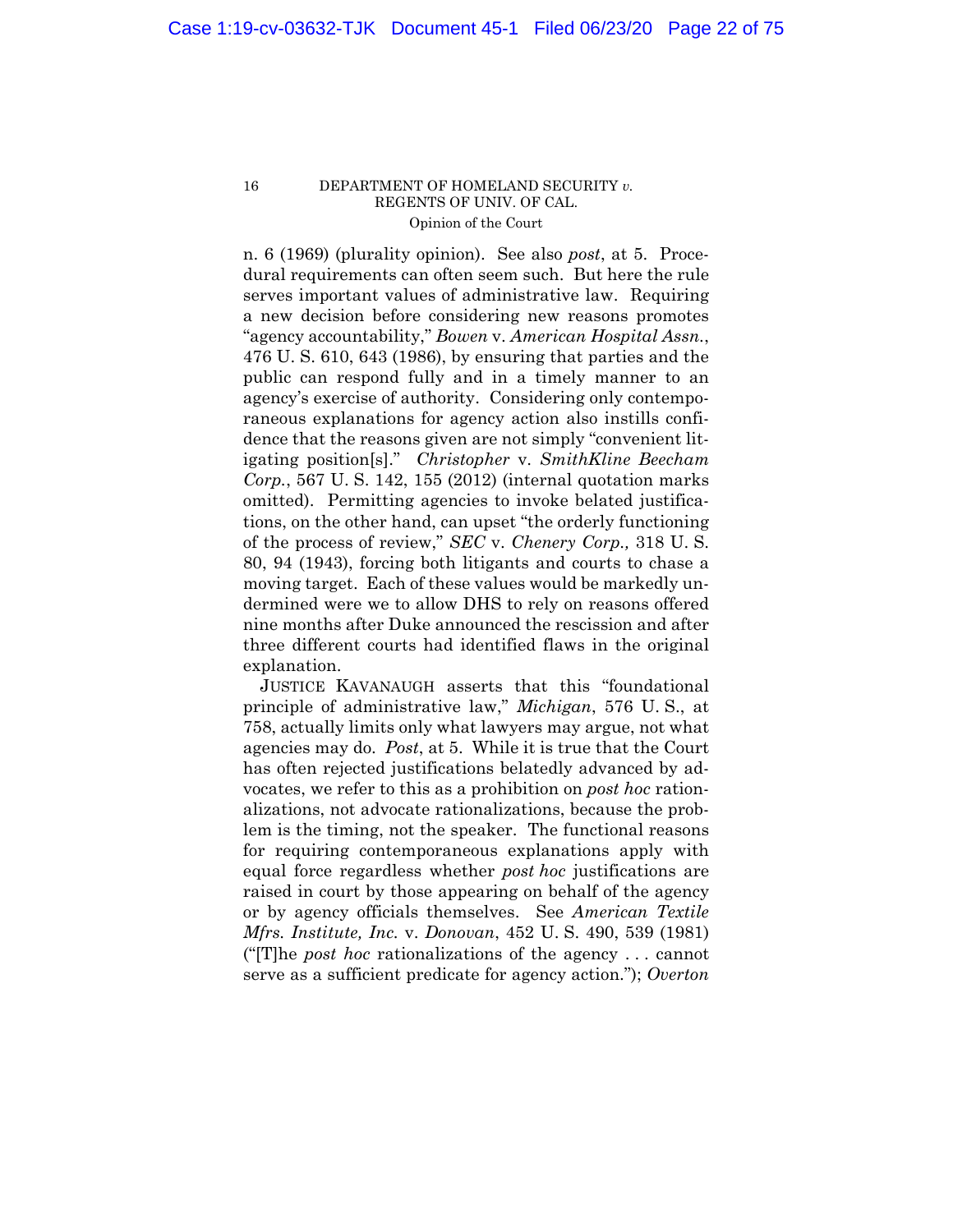#### Opinion of the Court

*Park*, 401 U. S., at 419 (rejecting "litigation affidavits" from agency officials as "merely '*post hoc*' rationalizations").3

Justice Holmes famously wrote that "[m]en must turn square corners when they deal with the Government." *Rock Island, A. & L. R. Co.* v. *United States*, 254 U. S. 141, 143 (1920). But it is also true, particularly when so much is at stake, that "the Government should turn square corners in dealing with the people." *St. Regis Paper Co.* v. *United States*, 368 U. S. 208, 229 (1961) (Black, J., dissenting). The basic rule here is clear: An agency must defend its actions based on the reasons it gave when it acted. This is not the case for cutting corners to allow DHS to rely upon reasons absent from its original decision.

B

We turn, finally, to whether DHS's decision to rescind DACA was arbitrary and capricious. As noted earlier, Acting Secretary Duke's justification for the rescission was succinct: "Taking into consideration" the Fifth Circuit's conclusion that DAPA was unlawful because it conferred benefits in violation of the INA, and the Attorney General's conclusion that DACA was unlawful for the same reason, she concluded—without elaboration—that the "DACA program should be terminated." App. to Pet. for Cert. 117a.4

 senting in part). But he cites no authority limiting this basic principle— <sup>3</sup> JUSTICE KAVANAUGH further argues that the contemporaneous explanation requirement applies only to agency adjudications, not rulemakings. *Post*, at 5–6 (opinion concurring in judgment in part and diswhich the Court regularly articulates in the context of rulemakings—to adjudications. The Government does not even raise this unheralded argument. 4The Government contends that Acting Secretary Duke also focused

on litigation risk. Although the background section of her memo references a letter from the Texas Attorney General threatening to challenge DACA, the memo never asserts that the rescission was intended to avert litigation. And, given the Attorney General's conclusion that the policy was unlawful—and thus presumably could not be maintained or defended in its current form—it is difficult to see how the risk of litigation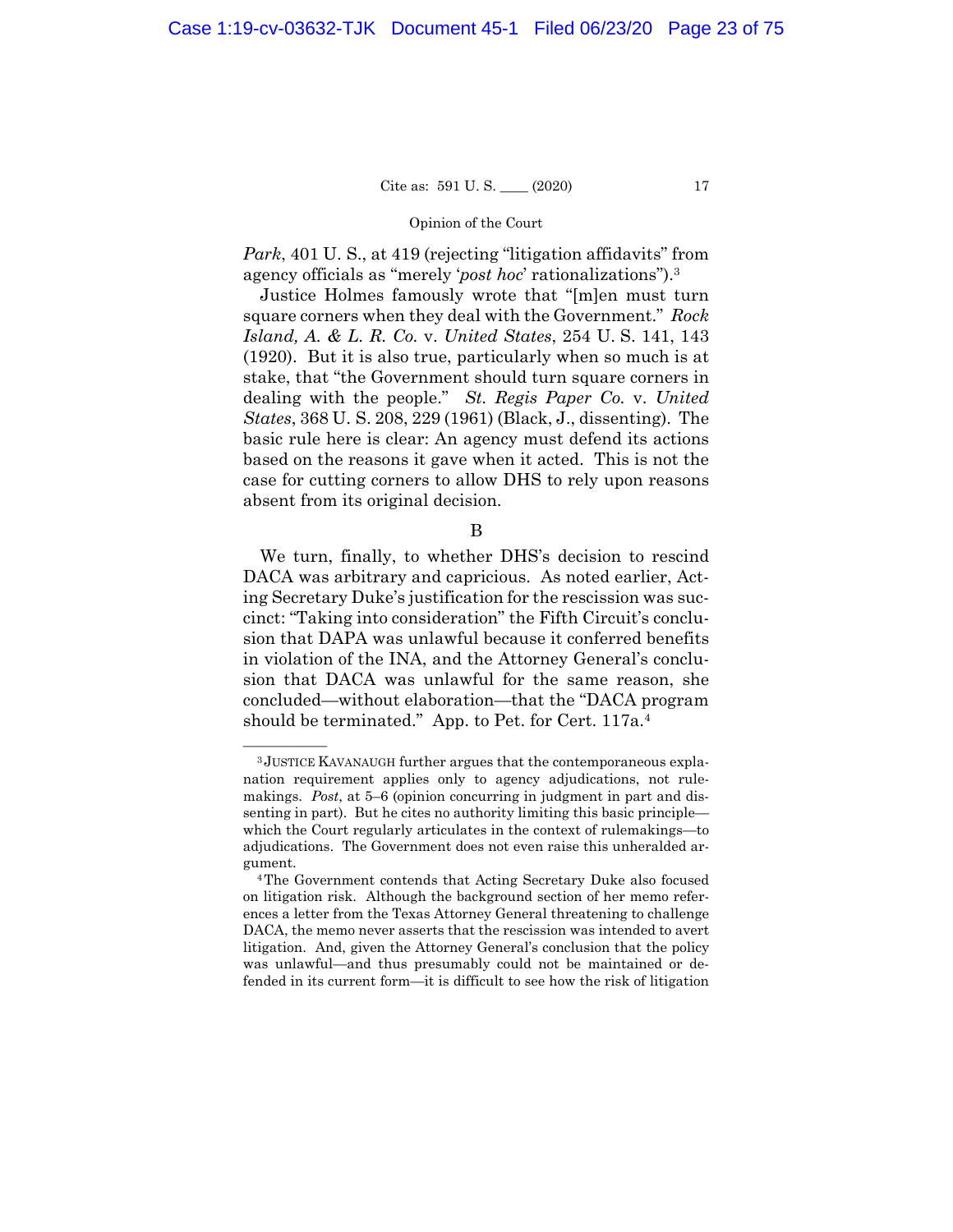Respondents maintain that this explanation is deficient for three reasons. Their first and second arguments work in tandem, claiming that the Duke Memorandum does not adequately explain the conclusion that DACA is unlawful, and that this conclusion is, in any event, wrong. While those arguments carried the day in the lower courts, in our view they overlook an important constraint on Acting Secretary Duke's decisionmaking authority—she was *bound* by the Attorney General's legal determination.

The same statutory provision that establishes the Secretary of Homeland Security's authority to administer and enforce immigration laws limits that authority, specifying that, with respect to "all questions of law," the determinations of the Attorney General "shall be controlling." 8 U. S. C. §1103(a)(1). Respondents are aware of this constraint. Indeed they emphasized the point in the reviewability sections of their briefs. But in their merits arguments, respondents never addressed whether or how this unique statutory provision might affect our review. They did not discuss whether Duke was required to explain a legal conclusion that was not hers to make. Nor did they discuss whether the current suits challenging Duke's rescission decision, which everyone agrees was within her legal authority under the INA, are proper vehicles for attacking the Attorney General's legal conclusion.

Because of these gaps in respondents' briefing, we do not evaluate the claims challenging the explanation and correctness of the illegality conclusion. Instead we focus our attention on respondents' third argument—that Acting Secretary Duke "failed to consider . . . important aspect[s] of the problem" before her. *Motor Vehicle Mfrs. Assn. of United States, Inc.* v. *State Farm Mut. Automobile Ins. Co.*, 463 U. S. 29, 43 (1983).

——————

carried any independent weight.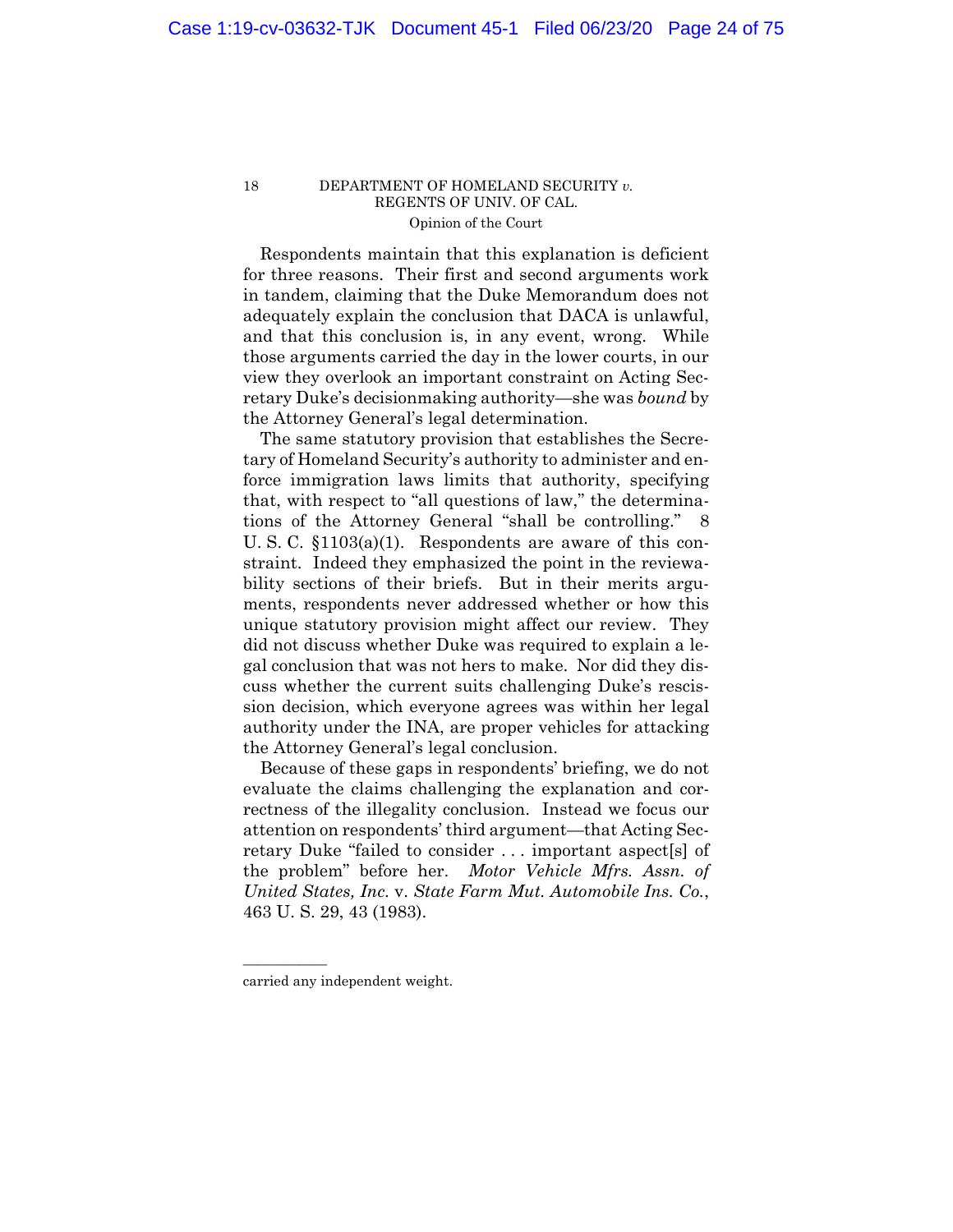#### Opinion of the Court

Whether DACA is illegal is, of course, a legal determination, and therefore a question for the Attorney General. But deciding how best to address a finding of illegality moving forward can involve important policy choices, especially when the finding concerns a program with the breadth of DACA. Those policy choices are for DHS.

 cisions on eight transition issues). Among other things, she Acting Secretary Duke plainly exercised such discretionary authority in winding down the program. See App. to Pet. for Cert. 117a–118a (listing the Acting Secretary's despecified that those DACA recipients whose benefits were set to expire within six months were eligible for two-year renewals. *Ibid*.

But Duke did not appear to appreciate the full scope of her discretion, which picked up where the Attorney General's legal reasoning left off. The Attorney General concluded that "the DACA policy has the same legal . . . defects that the courts recognized as to DAPA." App. 878. So, to understand those defects, we look to the Fifth Circuit, the highest court to offer a reasoned opinion on the legality of DAPA. That court described the "core" issue before it as the "Secretary's decision" to grant "eligibility for benefits" including work authorization, Social Security, and Medicare—to unauthorized aliens on "a class-wide basis." *Texas*, 809 F. 3d, at 170; see *id.,* at 148, 184. The Fifth Circuit's focus on these benefits was central to every stage of its analysis. See *id.,* at 155 (standing); *id.*, at 163 (zone of interest); *id.*, at 164 (applicability of §1252(g)); *id.*, at 166 (reviewability); *id.*, at 176–177 (notice and comment); *id.*, at 184 (substantive APA). And the Court ultimately held that DAPA was "manifestly contrary to the INA" precisely because it "would make 4.3 million otherwise removable aliens" eligible for work authorization and public benefits. Id., at 181–182 (internal quotation marks omitted).<sup>5</sup>

<sup>&</sup>lt;sup>5</sup>As the Fifth Circuit noted, DAPA recipients were eligible for Social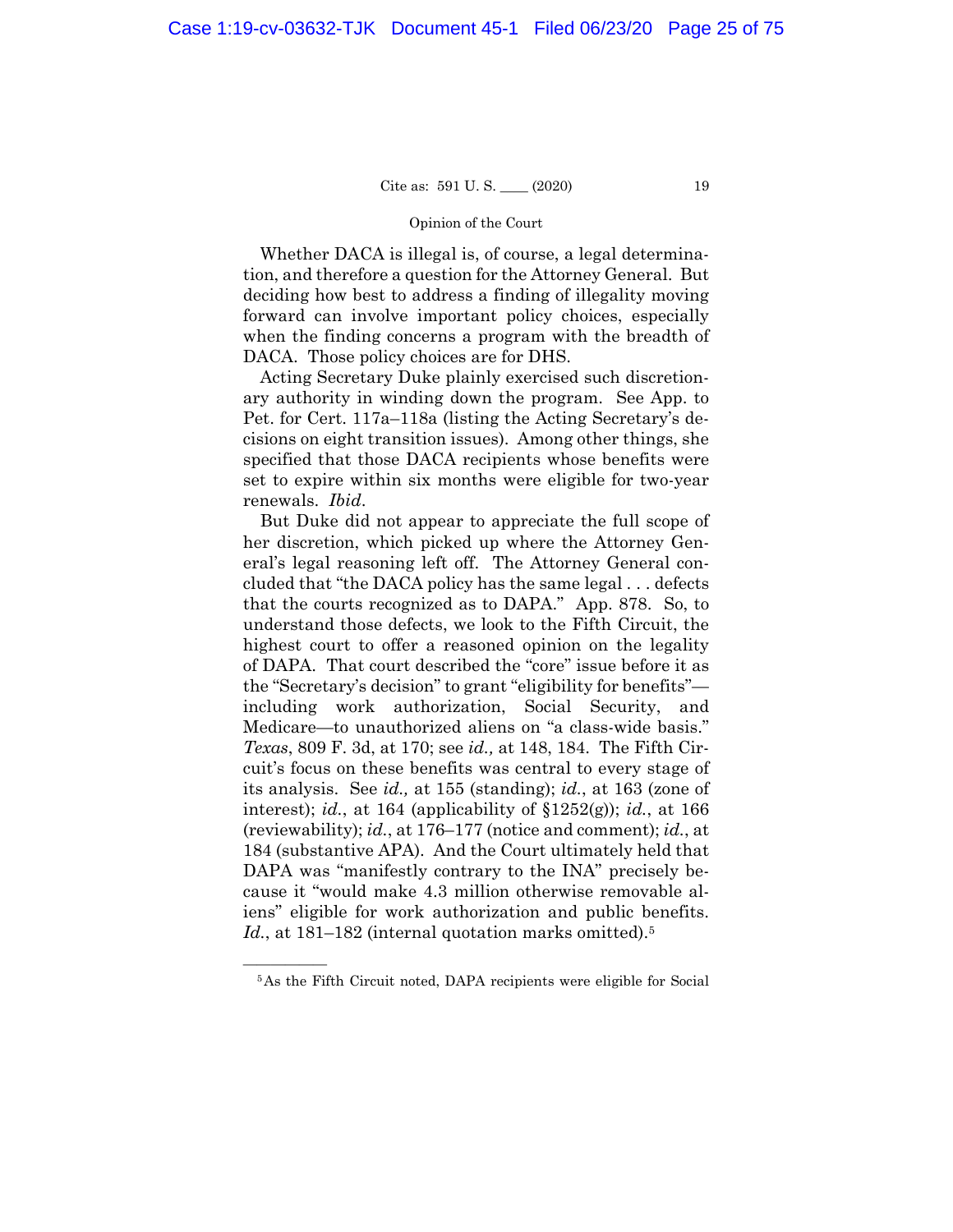——————

# 20 DEPARTMENT OF HOMELAND SECURITY *v.*  REGENTS OF UNIV. OF CAL. Opinion of the Court

But there is more to DAPA (and DACA) than such benefits. The defining feature of deferred action is the decision to defer removal (and to notify the affected alien of that decision). See App. to Pet. for Cert. 99a. And the Fifth Circuit was careful to distinguish that forbearance component from eligibility for benefits. As it explained, the "challenged portion of DAPA's deferred-action program" was the decision to make DAPA recipients eligible for benefits. See *Texas*, 809 F. 3d, at 168, and n. 108. The other "[p]art of DAPA," the court noted, "involve[d] the Secretary's decision—at least temporarily—not to enforce the immigration laws as to a class of what he deem[ed] to be low-priority illegal aliens." *Id.*, at 166. Borrowing from this Court's prior description of deferred action, the Fifth Circuit observed that "the states do not challenge the Secretary's decision to 'decline to institute proceedings, terminate proceedings, or decline to execute a final order of deportation.'" *Id.*, at 168 (quoting *Reno*, 525 U. S., at 484). And the Fifth Circuit underscored that nothing in its decision or the preliminary injunction "requires the Secretary to remove any alien or to alter" the Secretary's class-based "enforcement priorities." *Texas*, 809 F. 3d, at 166, 169. In other words, the Secretary's forbearance authority was unimpaired.

Acting Secretary Duke recognized that the Fifth Circuit's holding addressed the benefits associated with DAPA. In her memorandum she explained that the Fifth Circuit con-

Security and Medicare benefits because they had been designated "lawfully present." *Texas*, 809 F. 3d, at 168. Lawful presence is a statutory prerequisite for receipt of certain benefits. See *id.,* at 148 (citing 8 U. S. C. §1611). It is not the same as forbearance nor does it flow inexorably from forbearance. Thus, while deferred action recipients have been designated lawfully present for purposes of Social Security and Medicare eligibility, see 8 CFR §1.3; 42 CFR §417.422(h), agencies can also exclude them from this designation, see 45 CFR §152.2(8) (2019) (specifying that DACA recipients are not considered lawfully present for purposes of coverage under the Affordable Care Act).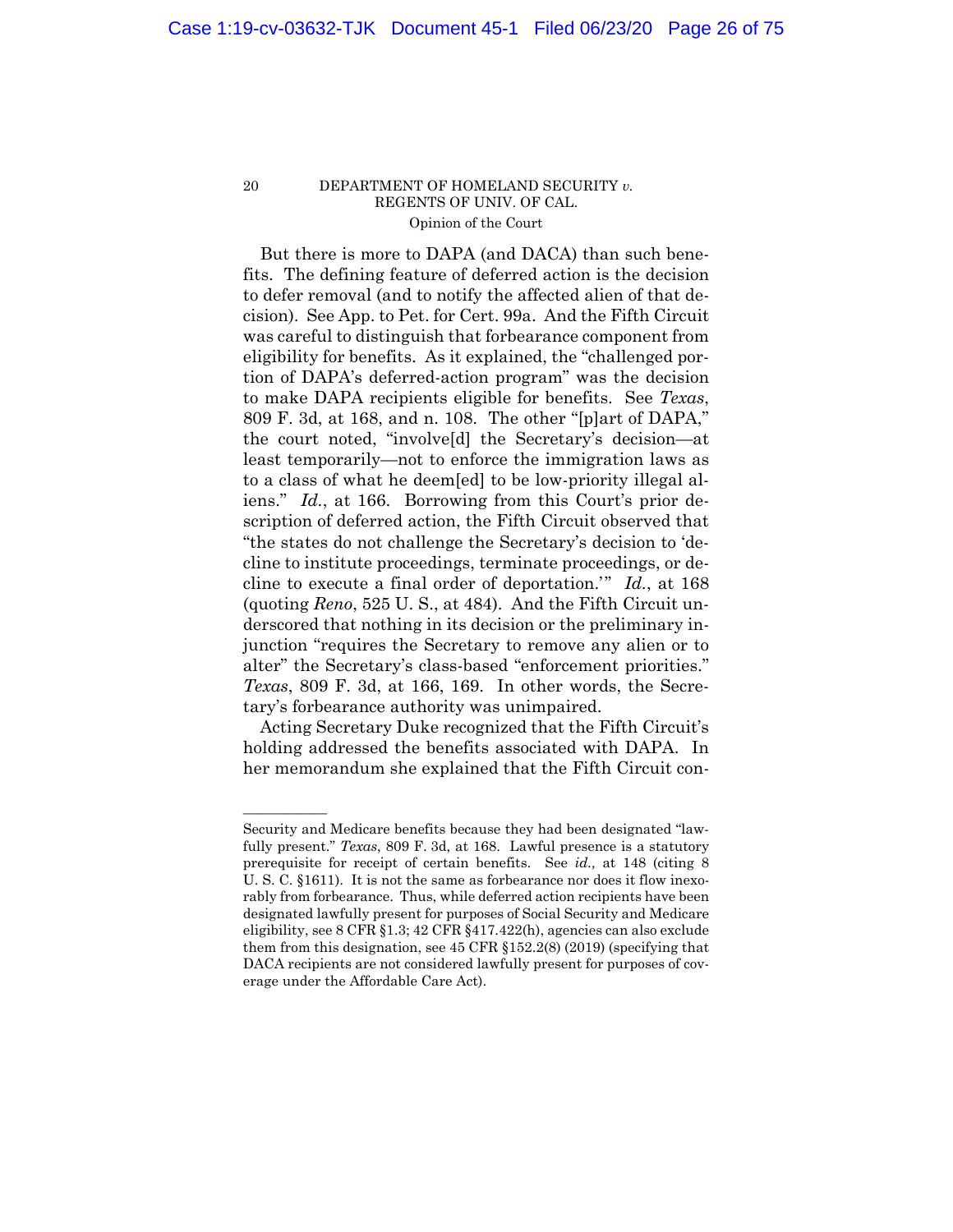#### Opinion of the Court

cluded that DAPA "conflicted with the discretion authorized by Congress" because the INA "'flatly does not permit the reclassification of millions of illegal aliens as lawfully present and thereby make them newly eligible for a host of federal and state benefits, including work authorization.'" App. to Pet. for Cert. 114a (quoting *Texas*, 809 F. 3d, at 184). Duke did not characterize the opinion as one about forbearance.

 Duke's memo offers no reason for terminating forbearance. In short, the Attorney General neither addressed the forbearance policy at the heart of DACA nor compelled DHS to abandon that policy. Thus, removing benefits eligibility while continuing forbearance remained squarely within the discretion of Acting Secretary Duke, who was responsible for "[e]stablishing national immigration enforcement policies and priorities." 116 Stat. 2178, 6 U. S. C. §202(5). But She instead treated the Attorney General's conclusion regarding the illegality of benefits as sufficient to rescind both benefits and forbearance, without explanation.

That reasoning repeated the error we identified in one of our leading modern administrative law cases, *Motor Vehicle Manufacturers Association of the United States, Inc.* v. *State Farm Mutual Automobile Insurance Co.* There, the National Highway Traffic Safety Administration (NHTSA) promulgated a requirement that motor vehicles produced after 1982 be equipped with one of two passive restraints: airbags or automatic seatbelts. 463 U. S., at 37–38, 46. Four years later, before the requirement went into effect, NHTSA concluded that automatic seatbelts, the restraint of choice for most manufacturers, would not provide effective protection. Based on that premise, NHTSA rescinded the passive restraint requirement in full. *Id.*, at 38.

We concluded that the total rescission was arbitrary and capricious. As we explained, NHTSA's justification supported only "disallow[ing] compliance by means of" automatic seatbelts. *Id.*, at 47. It did "not cast doubt" on the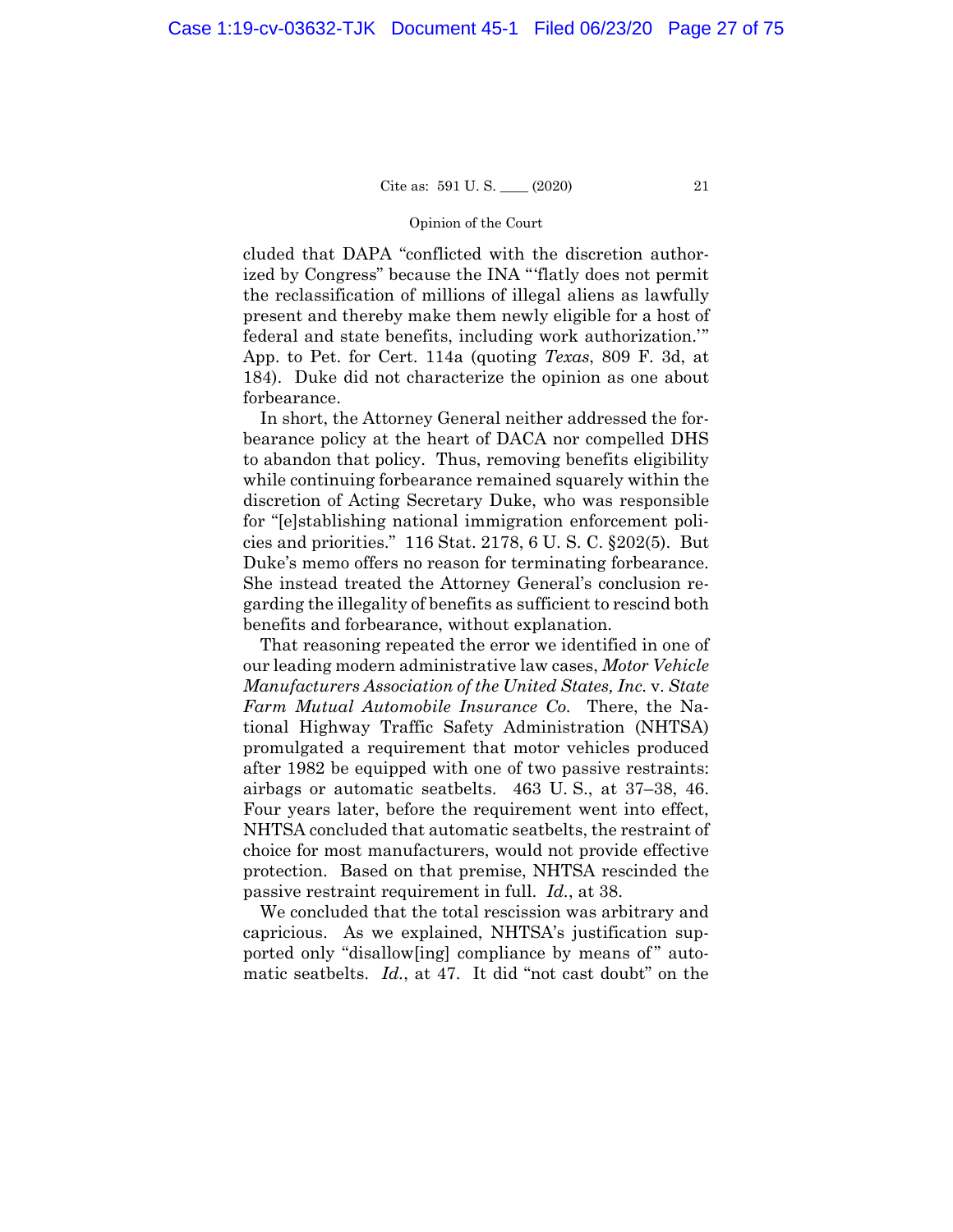"efficacy of airbag technology" or upon "the need for a passive restraint standard." *Ibid.* Given NHTSA's prior judgment that "airbags are an effective and cost-beneficial lifesaving technology," we held that "the mandatory passive restraint rule [could] not be abandoned without any consideration whatsoever of an airbags-only requirement." *Id.*, at 51.

While the factual setting is different here, the error is the same. Even if it is illegal for DHS to extend work authorization and other benefits to DACA recipients, that conclusion supported only "disallow[ing]" benefits. *Id.*, at 47. It did "not cast doubt" on the legality of forbearance or upon DHS's original reasons for extending forbearance to childhood arrivals. *Ibid.* Thus, given DHS's earlier judgment that forbearance is "especially justified" for "productive young people" who were brought here as children and "know only this country as home," App. to Pet. for Cert. 98a–99a, the DACA Memorandum could not be rescinded in full "without any consideration whatsoever" of a forbearance-only policy, *State Farm*, 463 U. S., at 51.6

The Government acknowledges that "[d]eferred action coupled with the associated benefits are the two legs upon which the DACA policy stands." Reply Brief 21. It insists, however, that "DHS was not required to consider whether DACA's illegality could be addressed by separating" the

 ${}^6$ The three-page memorandum that established DACA is devoted entirely to forbearance, save for one sentence directing USCIS to "determine whether [DACA recipients] qualify for work authorization." App. to Pet. for Cert. 101a. The benefits associated with DACA flow from a separate regulation. See 8 CFR §1.3(a)(4)(vi); see also 42 CFR §417.422(h) (cross-referencing 8 CFR §1.3). Thus, DHS could have addressed the Attorney General's determination that such benefits were impermissible under the INA by amending 8 CFR §1.3 to exclude DACA recipients from those benefits without rescinding the DACA Memorandum and the forbearance policy it established. But Duke's rescission memo shows no cognizance of this possibility.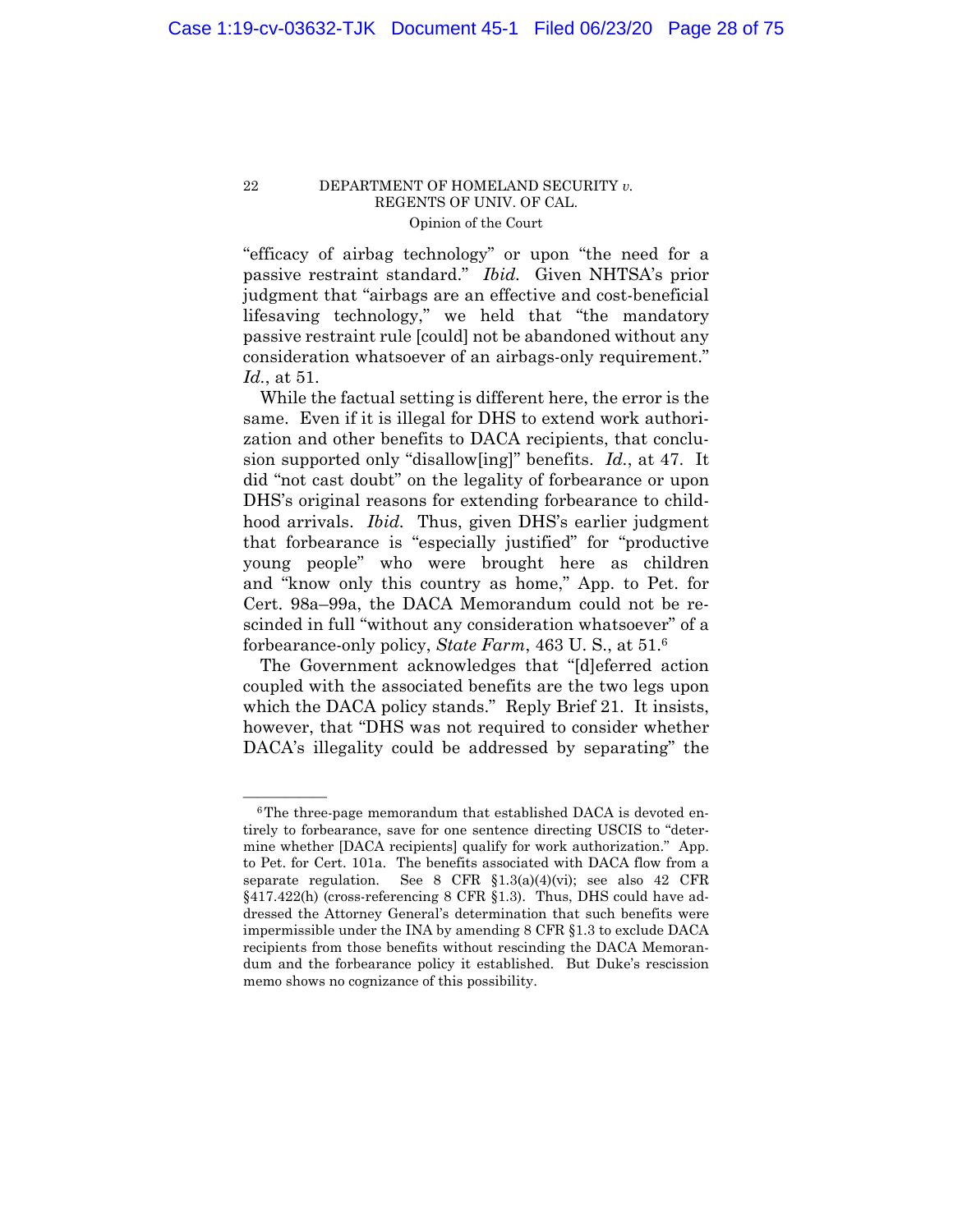#### Opinion of the Court

 two. *Ibid.* According to the Government, "It was not arbitrary and capricious for DHS to view deferred action and its collateral benefits as importantly linked." *Ibid.* Perhaps. But that response misses the point. The fact that there may be a valid reason not to separate deferred action from benefits does not establish that DHS considered that option or that such consideration was unnecessary.

The lead dissent acknowledges that forbearance and benefits are legally distinct and can be decoupled. *Post*, at 21– 22, n. 14 (opinion of THOMAS, J). It contends, however, that we should not "dissect" agency action "piece by piece." *Post,*  at 21. The dissent instead rests on the Attorney General's legal determination—which considered only benefits—"to supply the 'reasoned analysis'" to support rescission of both benefits and forbearance. *Post,* at 22 (quoting *State Farm*, 463 U. S., at 42). But *State Farm* teaches that when an agency rescinds a prior policy its reasoned analysis must consider the "alternative[s]" that are "within the ambit of the existing [policy]." *Id.*, at 51. Here forbearance was not simply "within the ambit of the existing [policy]," it was the centerpiece of the policy: DACA, after all, stands for "*Deferred Action* for Childhood Arrivals." App. to Pet. for Cert. 111a (emphasis added). But the rescission memorandum contains no discussion of forbearance or the option of retaining forbearance without benefits. Duke "entirely failed to consider [that] important aspect of the problem." *State Farm*, 463 U. S., at 43.

That omission alone renders Acting Secretary Duke's decision arbitrary and capricious. But it is not the only defect. Duke also failed to address whether there was "legitimate reliance" on the DACA Memorandum. *Smiley* v. *Citibank (South Dakota), N. A.*, 517 U. S. 735, 742 (1996). When an agency changes course, as DHS did here, it must "be cognizant that longstanding policies may have 'engendered serious reliance interests that must be taken into account.'" *Encino Motorcars, LLC* v. *Navarro*, 579 U. S. \_\_\_, \_\_\_ (2016)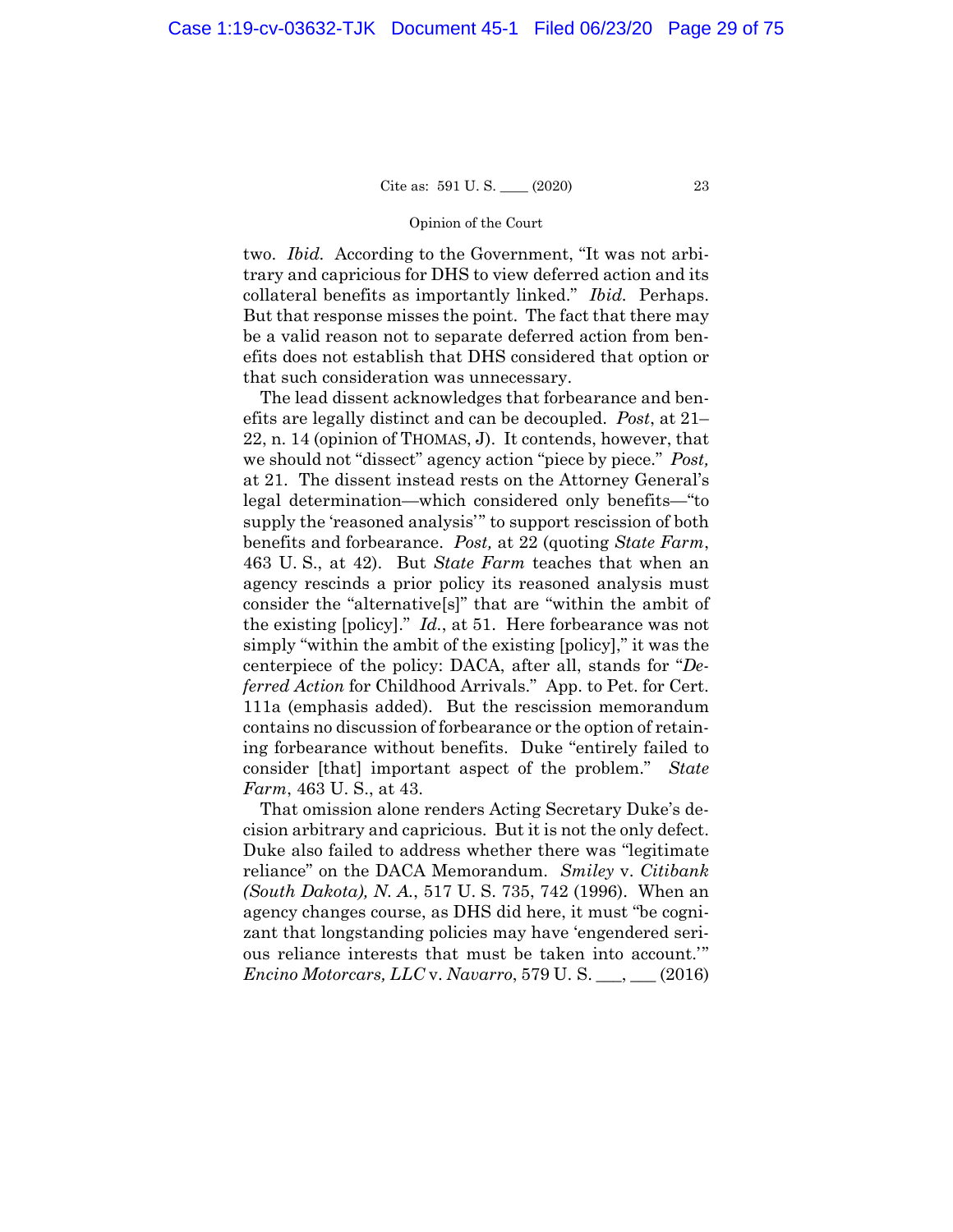(slip op., at 9) (quoting *Fox Television*, 556 U. S., at 515). "It would be arbitrary and capricious to ignore such matters." *Id*., at 515. Yet that is what the Duke Memorandum did.

For its part, the Government does not contend that Duke considered potential reliance interests; it counters that she did not need to. In the Government's view, shared by the lead dissent, DACA recipients have no "legally cognizable reliance interests" because the DACA Memorandum stated that the program "conferred no substantive rights" and provided benefits only in two-year increments. Reply Brief 16– 17; App. to Pet. for Cert. 125a. See also *post*, at 23–24 (opinion of THOMAS, J). But neither the Government nor the lead dissent cites any legal authority establishing that such features automatically preclude reliance interests, and we are not aware of any. These disclaimers are surely pertinent in considering the strength of any reliance interests, but that consideration must be undertaken by the agency in the first instance, subject to normal APA review. There was no such consideration in the Duke Memorandum.

Respondents and their *amici* assert that there was much for DHS to consider. They stress that, since 2012, DACA recipients have "enrolled in degree programs, embarked on careers, started businesses, purchased homes, and even married and had children, all in reliance" on the DACA program. Brief for Respondent Regents of Univ. of California et al. in No. 18–587, p. 41 (Brief for Regents). The consequences of the rescission, respondents emphasize, would "radiate outward" to DACA recipients' families, including their 200,000 U. S.-citizen children, to the schools where DACA recipients study and teach, and to the employers who have invested time and money in training them. See *id.*, at 41–42; Brief for Respondent State of New York et al. in No. 18–589, p. 42 (Brief for New York). See also Brief for 143 Businesses as *Amici Curiae* 17 (estimating that hiring and training replacements would cost employers \$6.3 billion).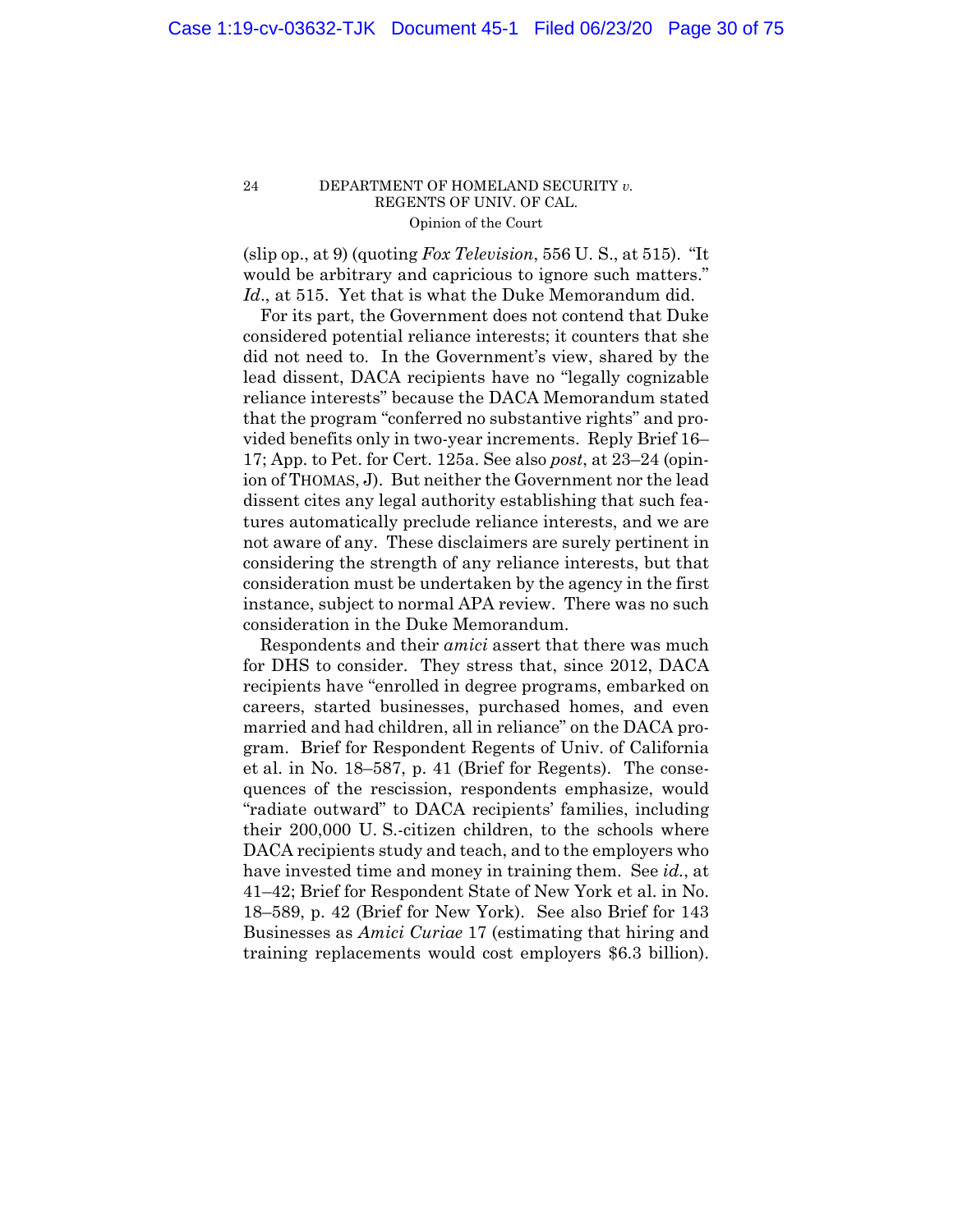#### Opinion of the Court

In addition, excluding DACA recipients from the lawful labor force may, they tell us, result in the loss of \$215 billion in economic activity and an associated \$60 billion in federal tax revenue over the next ten years. Brief for Regents 6. Meanwhile, States and local governments could lose \$1.25 billion in tax revenue each year. *Ibid.* 

These are certainly noteworthy concerns, but they are not necessarily dispositive. To the Government and lead dissent's point, DHS could respond that reliance on forbearance and benefits was unjustified in light of the express limitations in the DACA Memorandum. Or it might conclude that reliance interests in benefits that it views as unlawful are entitled to no or diminished weight. And, even if DHS ultimately concludes that the reliance interests rank as serious, they are but one factor to consider. DHS may determine, in the particular context before it, that other interests and policy concerns outweigh any reliance interests. Making that difficult decision was the agency's job, but the agency failed to do it.

DHS has considerable flexibility in carrying out its responsibility. The wind-down here is a good example of the kind of options available. Acting Secretary Duke authorized DHS to process two-year renewals for those DACA recipients whose benefits were set to expire within six months. But Duke's consideration was solely for the purpose of assisting the agency in dealing with "administrative complexities." App. to Pet. for Cert. 116a–118a. She should have considered whether she had similar flexibility in addressing any reliance interests of DACA recipients. The lead dissent contends that accommodating such interests would be "another exercise of unlawful power," *post*, at 23 (opinion of THOMAS, J.), but the Government does not make that argument and DHS has already extended benefits for purposes other than reliance, following consultation with the Office of the Attorney General. App. to Pet. for Cert. 116a.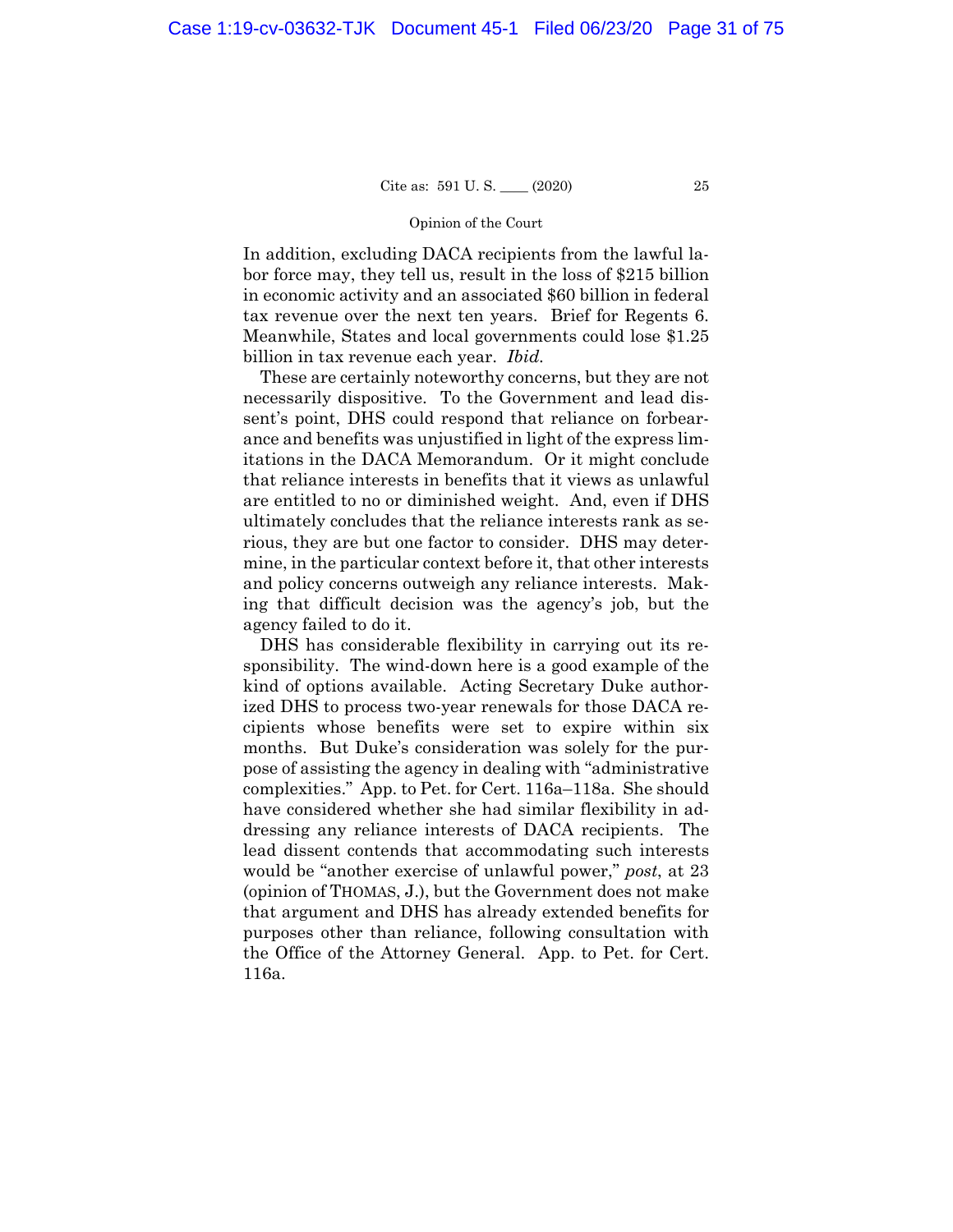Had Duke considered reliance interests, she might, for example, have considered a broader renewal period based on the need for DACA recipients to reorder their affairs. Alternatively, Duke might have considered more accommodating termination dates for recipients caught in the middle of a time-bounded commitment, to allow them to, say, graduate from their course of study, complete their military service, or finish a medical treatment regimen. Or she might have instructed immigration officials to give salient weight to any reliance interests engendered by DACA when exercising individualized enforcement discretion.

To be clear, DHS was not required to do any of this or to "consider all policy alternatives in reaching [its] decision." *State Farm*, 463 U. S., at 51. Agencies are not compelled to explore "every alternative device and thought conceivable by the mind of man." *Vermont Yankee Nuclear Power Corp.*  v. *Natural Resources Defense Council, Inc.*, 435 U. S. 519, 551 (1978). But, because DHS was "not writing on a blank slate," *post,* at 22, n. 14 (opinion of THOMAS, J.), it *was* required to assess whether there were reliance interests, determine whether they were significant, and weigh any such interests against competing policy concerns.

The lead dissent sees all the foregoing differently. In its view, DACA is illegal, so any actions under DACA are themselves illegal. Such actions, it argues, must cease immediately and the APA should not be construed to impede that result. See *post*, at 19–23 (opinion of THOMAS, J.).

The dissent is correct that DACA was rescinded because of the Attorney General's illegality determination. See *ante*, at 20. But nothing about that determination foreclosed or even addressed the options of retaining forbearance or accommodating particular reliance interests. Acting Secretary Duke should have considered those matters but did not. That failure was arbitrary and capricious in violation of the APA.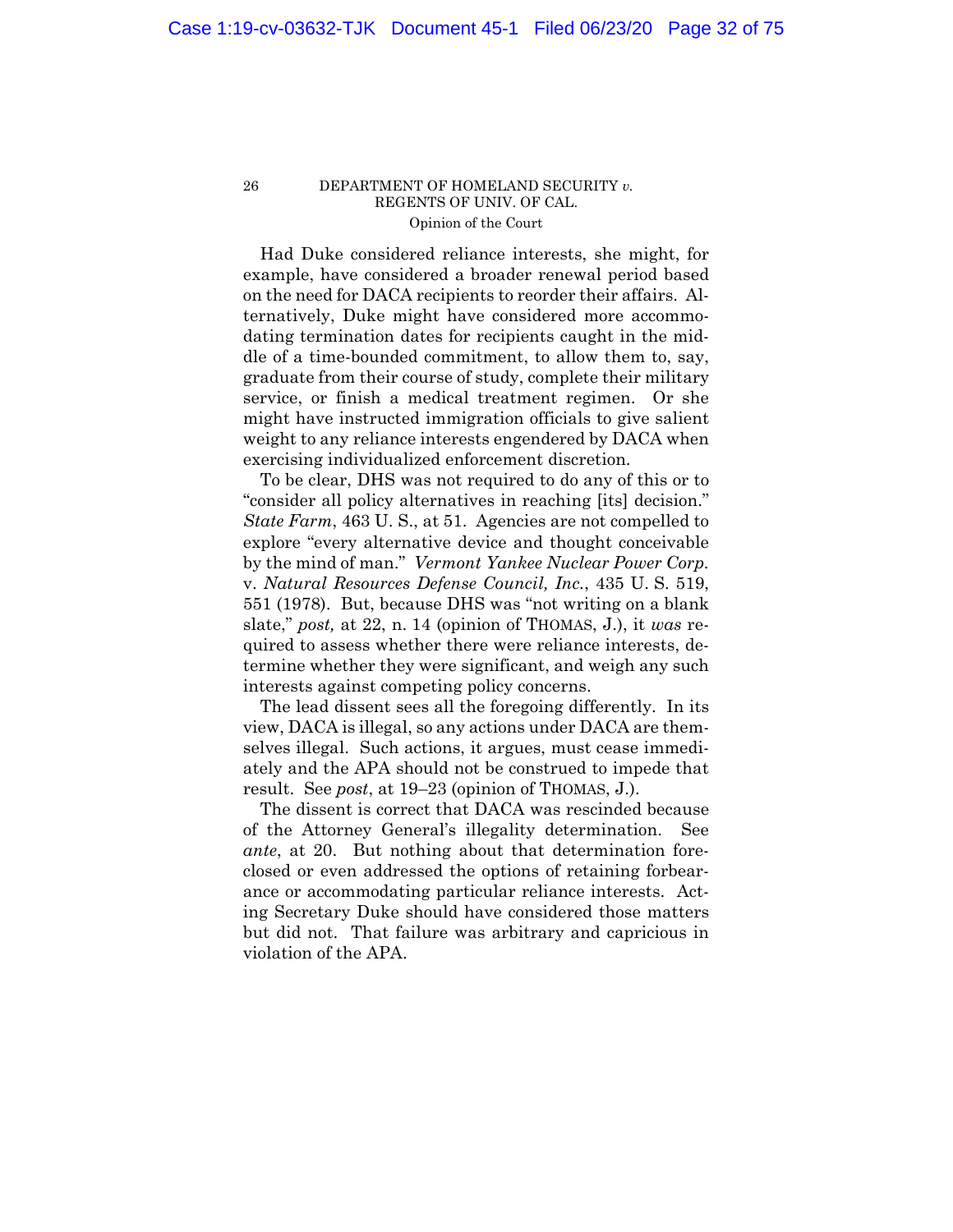#### Opinion of ROBERTS, C. J.

#### IV

Lastly, we turn to respondents' claim that the rescission violates the equal protection guarantee of the Fifth Amendment.

The parties dispute the proper framing of this claim. The Government contends that the allegation that the Executive, motivated by animus, ended a program that disproportionately benefits certain ethnic groups is a selective enforcement claim. Such a claim, the Government asserts, is barred by our decision in *Reno* v. *American-Arab Anti-Discrimination Committee*. See 525 U. S., at 488 (holding that "an alien unlawfully in this country has no constitutional right to assert selective enforcement as a defense against his deportation"). Respondents counter that their claim falls outside the scope of that precedent because they are not challenging individual enforcement proceedings. We need not resolve this debate because, even if the claim is cognizable, the allegations here are insufficient.

To plead animus, a plaintiff must raise a plausible inference that an "invidious discriminatory purpose was a motivating factor" in the relevant decision. *Arlington Heights* v. *Metropolitan Housing Development Corp.*, 429 U. S. 252, 266 (1977). Possible evidence includes disparate impact on a particular group, "[d]epartures from the normal procedural sequence," and "contemporary statements by members of the decisionmaking body." *Id.*, at 266–268. Tracking these factors, respondents allege that animus is evidenced by (1) the disparate impact of the rescission on Latinos from Mexico, who represent 78% of DACA recipients; (2) the unusual history behind the rescission; and (3) pre- and post-election statements by President Trump. Brief for New York 54–55.

None of these points, either singly or in concert, establishes a plausible equal protection claim. First, because Latinos make up a large share of the unauthorized alien population, one would expect them to make up an outsized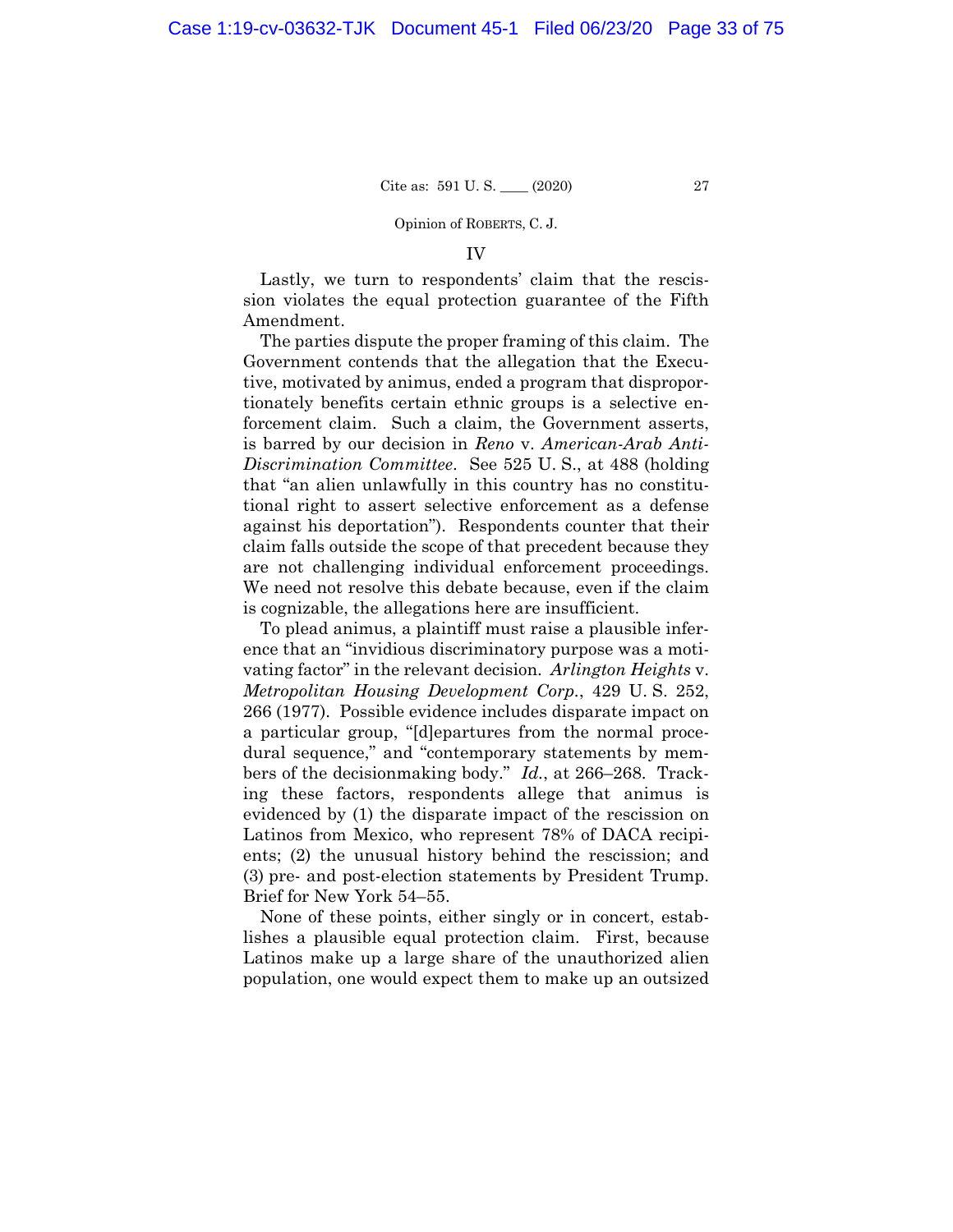Opinion of ROBERTS, C. J. 28 DEPARTMENT OF HOMELAND SECURITY *v.*  REGENTS OF UNIV. OF CAL.

share of recipients of any cross-cutting immigration relief program. See B. Baker, DHS, Office of Immigration Statistics, Population Estimates, Illegal Alien Population Residing in the United States: January 2015, Table 2 (Dec. 2018), https://www.dhs.gov/sites/default/files/publications/ 18\_1214\_PLCY\_pops-est-report.pdf. Were this fact sufficient to state a claim, virtually any generally applicable immigration policy could be challenged on equal protection grounds.

Second, there is nothing irregular about the history leading up to the September 2017 rescission. The lower courts concluded that "DACA received reaffirmation by [DHS] as recently as three months before the rescission," 908 F. 3d, at 519 (quoting 298 F. Supp. 3d, at 1315), referring to the June 2017 DAPA rescission memo, which stated that DACA would "remain in effect," App. 870. But this reasoning confuses abstention with reaffirmation. The DAPA memo did not address the merits of the DACA policy or its legality. Thus, when the Attorney General later determined that DACA shared DAPA's legal defects, DHS's decision to reevaluate DACA was not a "strange about-face." 908 F. 3d, at 519. It was a natural response to a newly identified problem.

 ments about Latinos that evince discriminatory intent. the decision at issue. Arlington Heights, 429 U.S., at 268. Finally, the cited statements are unilluminating. The relevant actors were most directly Acting Secretary Duke and the Attorney General. As the *Batalla Vidal* court acknowledged, respondents did not "identif[y] statements by [either] that would give rise to an inference of discriminatory motive." 291 F. Supp. 3d, at 278. Instead, respondents contend that President Trump made critical state-But, even as interpreted by respondents, these statements—remote in time and made in unrelated contexts do not qualify as "contemporary statements" probative of Thus, like respondents' other points, the statements fail to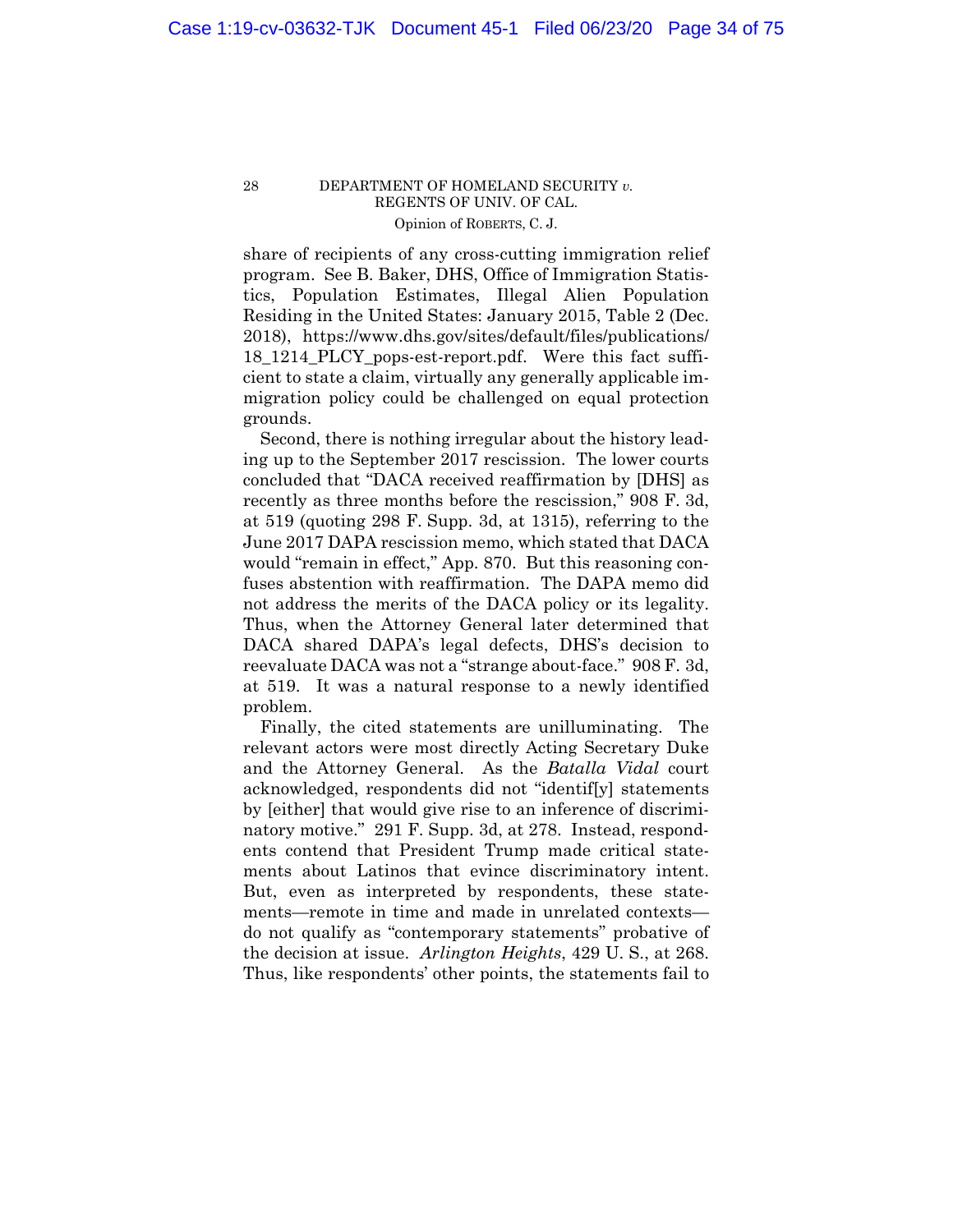#### Opinion of the Court

raise a plausible inference that the rescission was motivated by animus.

\* \* \*

We do not decide whether DACA or its rescission are sound policies. "The wisdom" of those decisions "is none of our concern." *Chenery II*, 332 U. S., at 207. We address only whether the agency complied with the procedural requirement that it provide a reasoned explanation for its action. Here the agency failed to consider the conspicuous issues of whether to retain forbearance and what if anything to do about the hardship to DACA recipients. That dual failure raises doubts about whether the agency appreciated the scope of its discretion or exercised that discretion in a reasonable manner. The appropriate recourse is therefore to remand to DHS so that it may consider the problem anew.

The judgment in *NAACP*, No. 18–588, is affirmed.7 The judgment in *Regents*, No. 18–587, is vacated in part and reversed in part. And in *Batalla Vidal*, No. 18–589, the February 13, 2018 order granting respondents' motion for a preliminary injunction is vacated, the November 9, 2017 order partially denying the Government's motion to dismiss is affirmed in part, and the March 29, 2018 order partially denying the balance of the Government's motion to dismiss is reversed in part. All three cases are remanded for further proceedings consistent with this opinion.

*It is so ordered.* 

<sup>&</sup>lt;sup>7</sup>Our affirmance of the *NAACP* order vacating the rescission makes it unnecessary to examine the propriety of the nationwide scope of the injunctions issued by the District Courts in *Regents* and *Batalla Vidal*.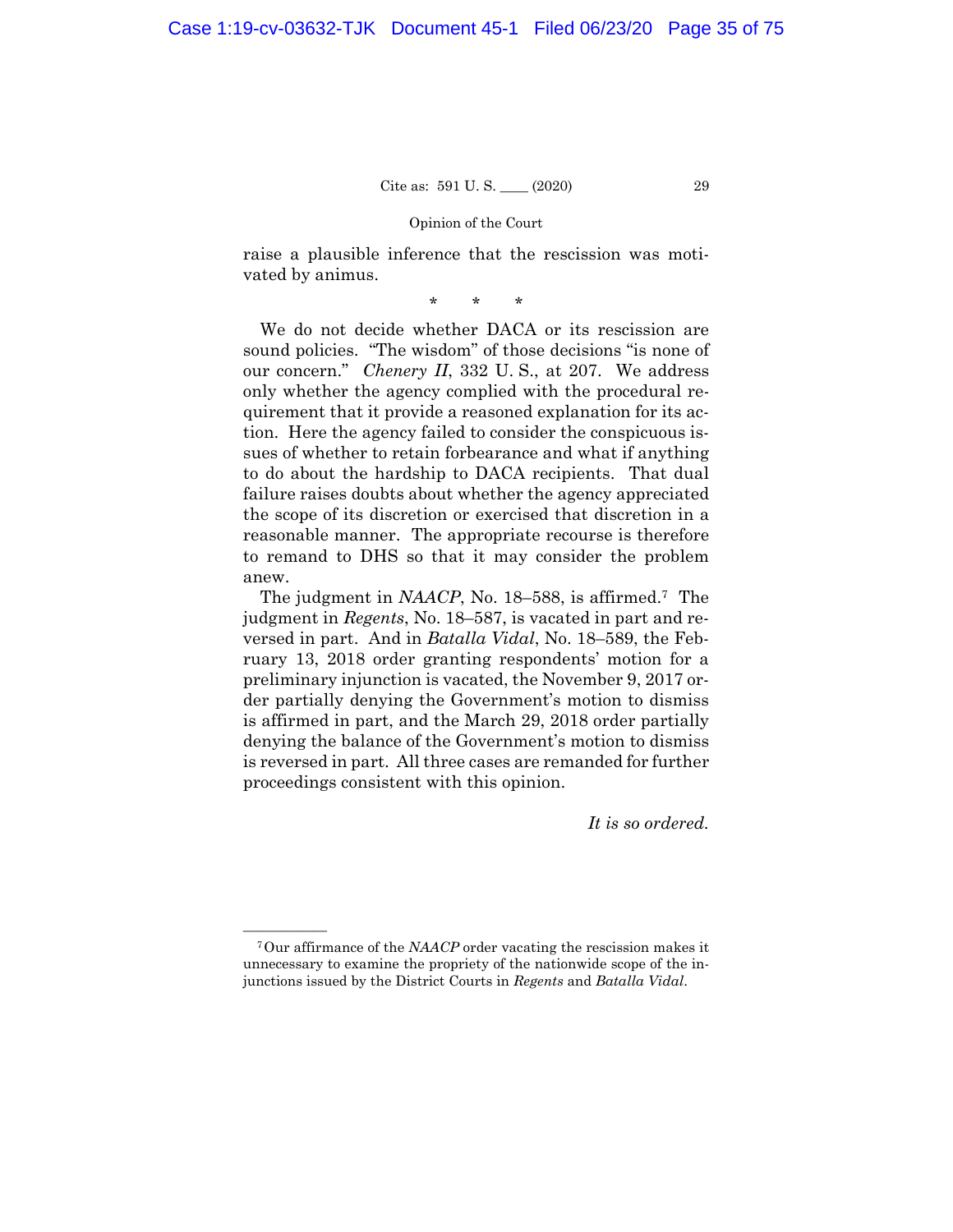Opinion of SOTOMAYOR, J.

# $\frac{1}{2}$  ,  $\frac{1}{2}$  ,  $\frac{1}{2}$  ,  $\frac{1}{2}$  ,  $\frac{1}{2}$  ,  $\frac{1}{2}$  ,  $\frac{1}{2}$ **SUPREME COURT OF THE UNITED STATES**

 $\frac{1}{2}$  ,  $\frac{1}{2}$  ,  $\frac{1}{2}$  ,  $\frac{1}{2}$  ,  $\frac{1}{2}$  ,  $\frac{1}{2}$ Nos. 18–587, 18–588, and 18–589

# DEPARTMENT OF HOMELAND SECURITY, ET AL., PETITIONERS

18–587 *v.* 

## REGENTS OF THE UNIVERSITY OF CALIFORNIA, ET AL.

ON WRIT OF CERTIORARI TO THE UNITED STATES COURT OF APPEALS FOR THE NINTH CIRCUIT

# DONALD J. TRUMP, PRESIDENT OF THE UNITED STATES, ET AL., PETITIONERS 18–588 *v.*  NATIONAL ASSOCIATION FOR THE ADVANCEMENT OF COLORED PEOPLE, ET AL.; AND

ON WRIT OF CERTIORARI BEFORE JUDGMENT TO THE UNITED STATES COURT OF APPEALS FOR THE DISTRICT OF COLUMBIA CIRCUIT

# CHAD WOLF, ACTING SECRETARY OF HOMELAND SECURITY, ET AL., PETITIONERS

18–589 *v.*  MARTIN JONATHAN BATALLA VIDAL, ET AL.

ON WRIT OF CERTIORARI BEFORE JUDGMENT TO THE UNITED STATES COURT OF APPEALS FOR THE SECOND CIRCUIT

[June 18, 2020]

 JUSTICE SOTOMAYOR, concurring in part, concurring in the judgment in part, and dissenting in part.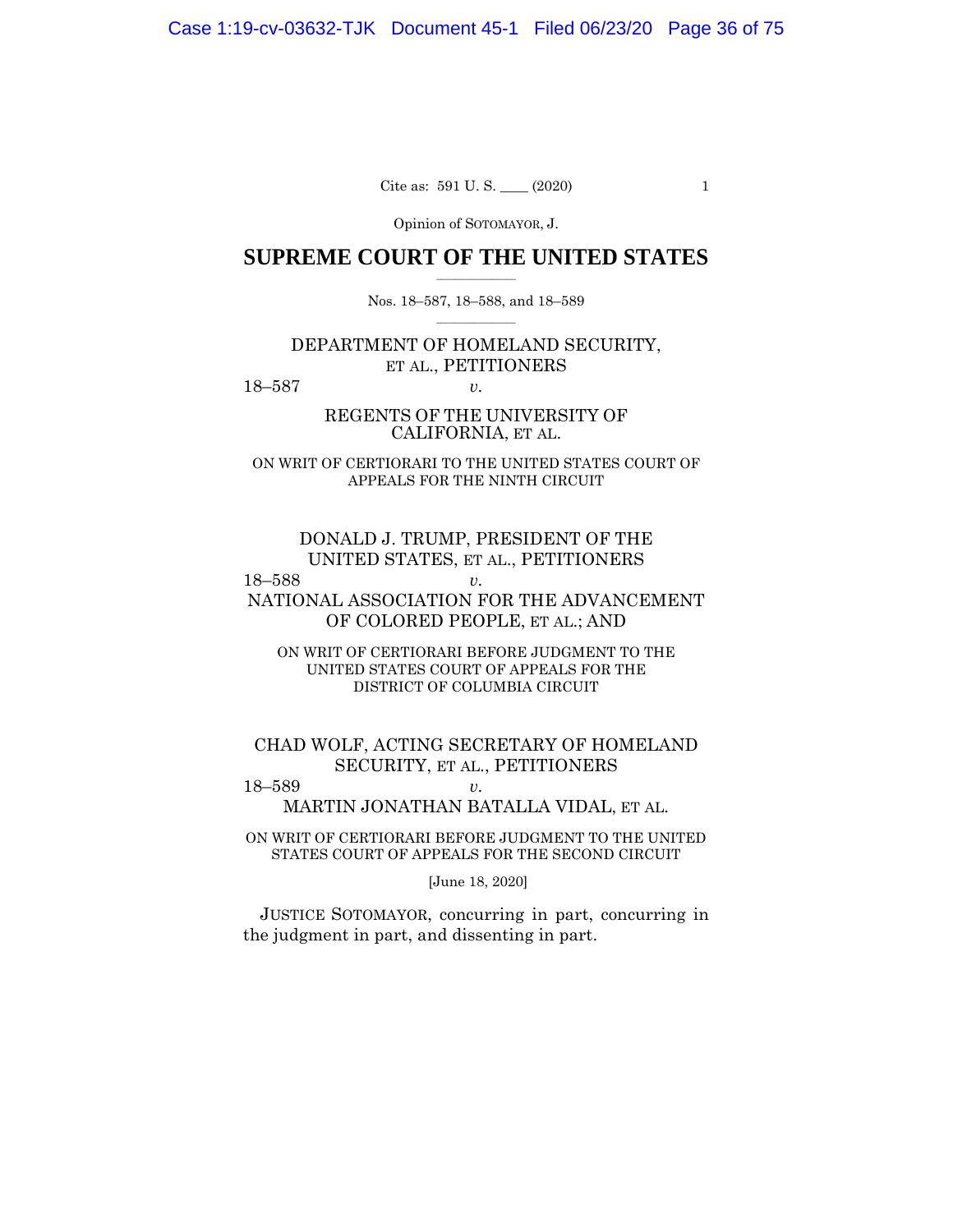## 2 DEPARTMENT OF HOMELAND SECURITY *v.*  REGENTS OF UNIV. OF CAL. Opinion of SOTOMAYOR, J.

 lenge to the rescission under the Equal Protection Clause. The majority rightly holds that the Department of Homeland Security (DHS) violated the Administrative Procedure Act in rescinding the Deferred Action for Childhood Arrivals (DACA) program. But the Court forecloses any chal-I believe that determination is unwarranted on the existing record and premature at this stage of the litigation. I would instead permit respondents to develop their equal protection claims on remand.

 Respondents' equal protection challenges come to us in a preliminary posture. All that respondents needed to do at this stage of the litigation was state sufficient facts that would "allo[w a] court to draw the reasonable inference that [a] defendant is liable for the misconduct alleged." *Ashcroft*  v. *Iqbal*, 556 U. S. 662, 678 (2009). The three courts to evaluate respondents' pleadings below held that they cleared this modest threshold. 908 F. 3d 476, 518–520 (CA9 2018) (affirming the District Court's denial of the Government's motion to dismiss); see also *Batalla Vidal* v. *Nielsen*, 291 F. Supp. 3d 260, 274 (EDNY 2018).

I too would permit respondents' claims to proceed on remand. The complaints each set forth particularized facts that plausibly allege discriminatory animus. The plurality disagrees, reasoning that "[n]one of these points, either singly or in concert, establishes a plausible equal protection claim." *Ante*, at 27. But it reaches that conclusion by discounting some allegations altogether and by narrowly viewing the rest.

 dent Trump made both before and after he assumed office. First, the plurality dismisses the statements that Presi-The *Batalla Vidal* complaints catalog then-candidate Trump's declarations that Mexican immigrants are "people that have lots of problems," "the bad ones," and "criminals, drug dealers, [and] rapists." 291 F. Supp. 3d, at 276 (internal quotation marks omitted). The *Regents* complaints ad-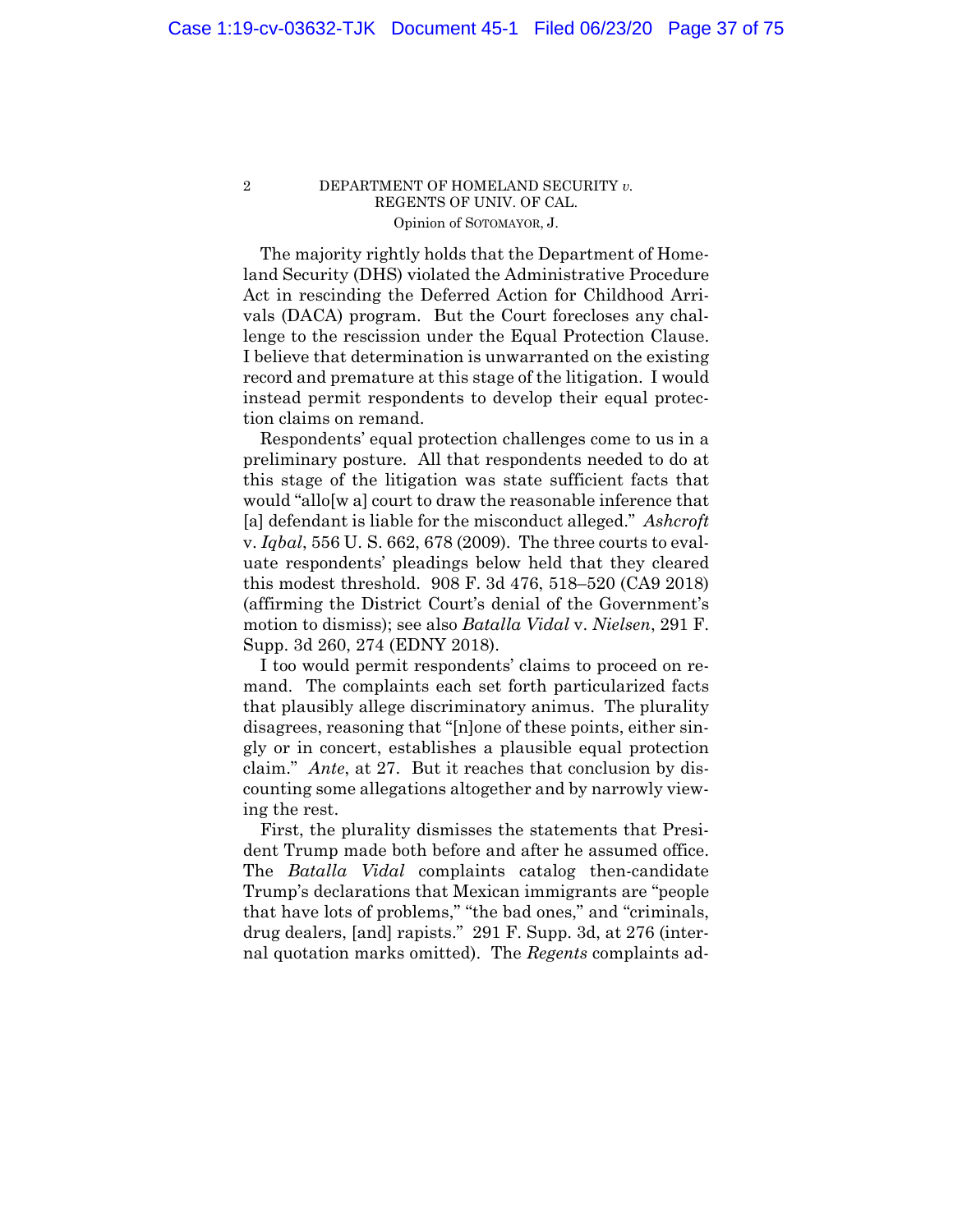#### Opinion of SOTOMAYOR, J.

ditionally quote President Trump's 2017 statement comparing undocumented immigrants to "animals" responsible for "the drugs, the gangs, the cartels, the crisis of smuggling and trafficking, [and] MS13." 298 F. Supp. 3d 1304, 1314 (ND Cal. 2018) (internal quotation marks omitted). The plurality brushes these aside as "unilluminating," "remote in time," and having been "made in unrelated contexts." *Ante*, at 28.

But "nothing in our precedent supports [the] blinkered approach" of disregarding any of the campaign statements as remote in time from later-enacted policies. *Trump* v. *Hawaii*, 585 U.S. <sub>\_\_\_</sub>, \_\_\_, n. 3 (2018) (SOTOMAYOR, J., dissenting) (slip op., at 11, n. 3). Nor did any of the statements arise in unrelated contexts. They bear on unlawful migration from Mexico—a keystone of President Trump's campaign and a policy priority of his administration—and, according to respondents, were an animating force behind the rescission of DACA. Cf. *ibid.* (noting that Presidential Proclamation No. 9645, 82 Fed. Reg. 45161 (2017), which barred entry of individuals from several Muslim-majority countries, was an outgrowth of the President's campaign statements about Muslims)*.* Taken together, "the words of the President" help to "create the strong perception" that the rescission decision was "contaminated by impermissible discriminatory animus." 585 U. S.*,* at \_\_\_ (opinion of SOTOMAYOR, J.) (slip op., at 13). This perception provides respondents with grounds to litigate their equal protection claims further.

Next, the plurality minimizes the disproportionate impact of the rescission decision on Latinos after considering this point in isolation. *Ante*, at 28 ("Were this fact sufficient to state a claim, virtually any generally applicable immigration policy could be challenged on equal protection grounds"). But the impact of the policy decision must be viewed in the context of the President's public statements on and off the campaign trail. At the motion-to-dismiss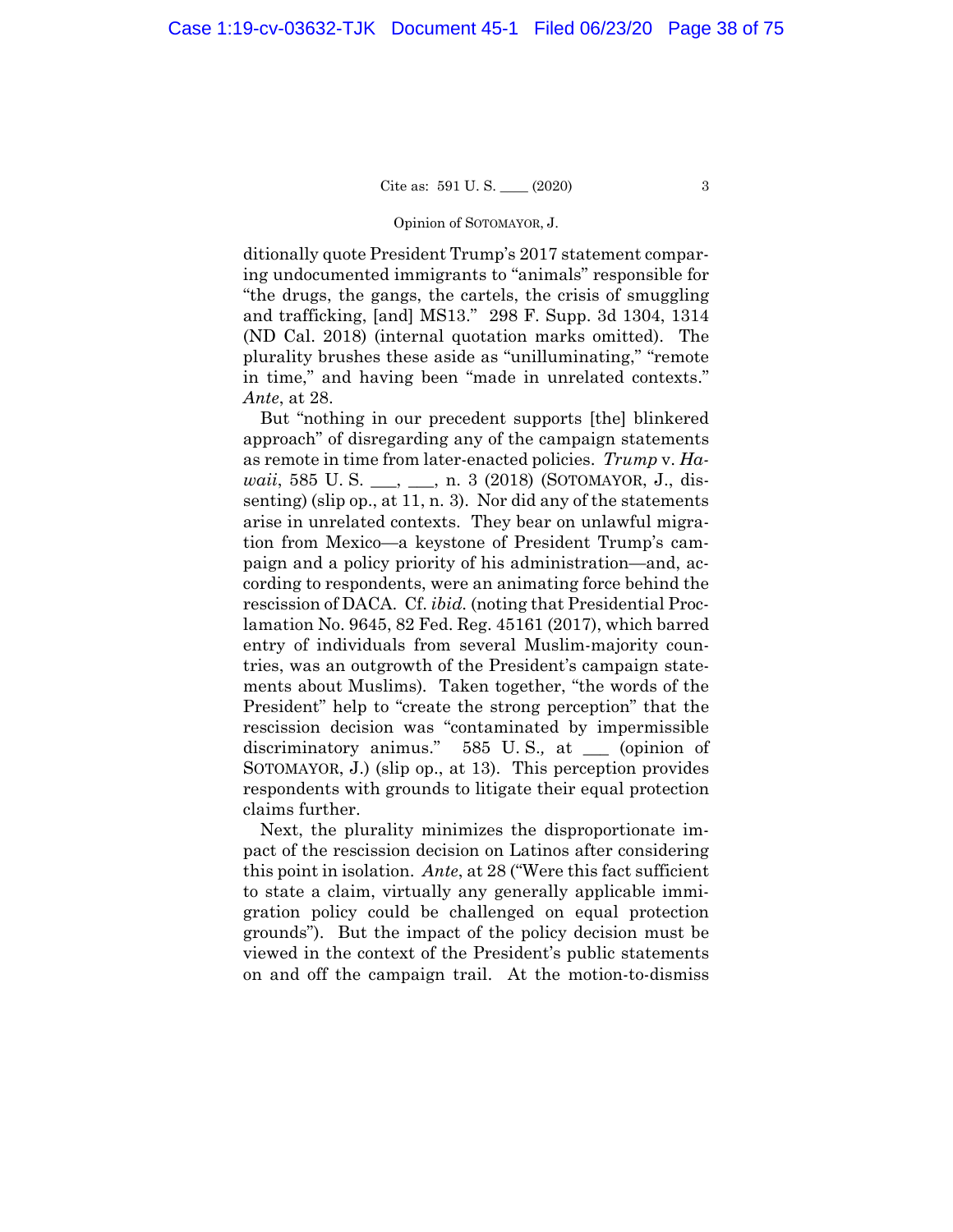## 4 DEPARTMENT OF HOMELAND SECURITY *v.*  REGENTS OF UNIV. OF CAL. Opinion of SOTOMAYOR, J.

stage, I would not so readily dismiss the allegation that an executive decision disproportionately harms the same racial group that the President branded as less desirable mere months earlier.

Finally, the plurality finds nothing untoward in the "specific sequence of events leading up to the challenged decision." *Arlington Heights* v. *Metropolitan Housing Development Corp.*, 429 U. S. 252, 267 (1977). I disagree. As late as June 2017, DHS insisted it remained committed to DACA, even while rescinding a related program, the Deferred Action for Parents of Americans and Lawful Permanent Residents. App. 718–720. But a mere three months later, DHS terminated DACA without, as the plurality acknowledges, considering important aspects of the termination. The abrupt change in position plausibly suggests that something other than questions about the legality of DACA motivated the rescission decision. Accordingly, it raises the possibility of a "significant mismatch between the decision . . . made and the rationale . . . provided." *Department of Commerce* v. *New York*, 588 U. S. \_\_\_, \_\_\_ (2019) (slip op., at 26). Only by bypassing context does the plurality conclude otherwise.

\* \* \*

The facts in respondents' complaints create more than a "sheer possibility that a defendant has acted unlawfully." *Iqbal*, 556 U. S., at 678. Whether they ultimately amount to actionable discrimination should be determined only after factual development on remand. Because the Court prematurely disposes of respondents' equal protection claims by overlooking the strength of their complaints, I join all but Part IV of the opinion and do not concur in the corresponding part of the judgment.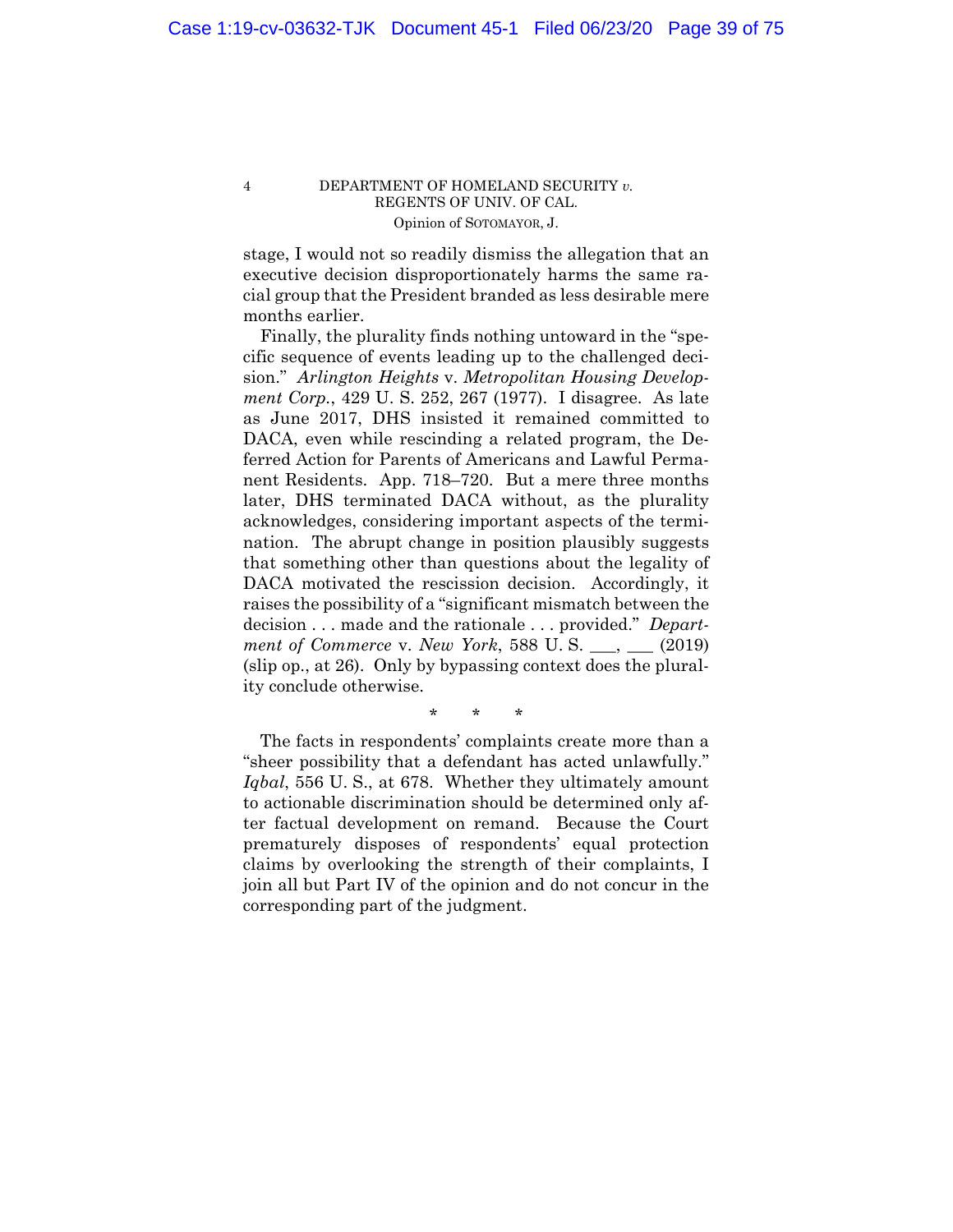Opinion of THOMAS, J.

## **SUPREME COURT OF THE UNITED STATES**  $\frac{1}{2}$  ,  $\frac{1}{2}$  ,  $\frac{1}{2}$  ,  $\frac{1}{2}$  ,  $\frac{1}{2}$  ,  $\frac{1}{2}$  ,  $\frac{1}{2}$

 $\frac{1}{2}$  ,  $\frac{1}{2}$  ,  $\frac{1}{2}$  ,  $\frac{1}{2}$  ,  $\frac{1}{2}$  ,  $\frac{1}{2}$ Nos. 18–587, 18–588, and 18–589

## DEPARTMENT OF HOMELAND SECURITY, ET AL., PETITIONERS

18–587 *v.* 

### REGENTS OF THE UNIVERSITY OF CALIFORNIA, ET AL.

ON WRIT OF CERTIORARI TO THE UNITED STATES COURT OF APPEALS FOR THE NINTH CIRCUIT

# DONALD J. TRUMP, PRESIDENT OF THE UNITED STATES, ET AL., PETITIONERS 18–588 *v.*  NATIONAL ASSOCIATION FOR THE ADVANCEMENT OF COLORED PEOPLE, ET AL.; AND

ON WRIT OF CERTIORARI BEFORE JUDGMENT TO THE UNITED STATES COURT OF APPEALS FOR THE DISTRICT OF COLUMBIA CIRCUIT

# CHAD WOLF, ACTING SECRETARY OF HOMELAND SECURITY, ET AL., PETITIONERS

# 18–589 *v.*  MARTIN JONATHAN BATALLA VIDAL, ET AL.

ON WRIT OF CERTIORARI BEFORE JUDGMENT TO THE UNITED STATES COURT OF APPEALS FOR THE SECOND CIRCUIT

## [June 18, 2020]

 JUSTICE THOMAS, with whom JUSTICE ALITO and JUSTICE GORSUCH join, concurring in the judgment in part and dissenting in part.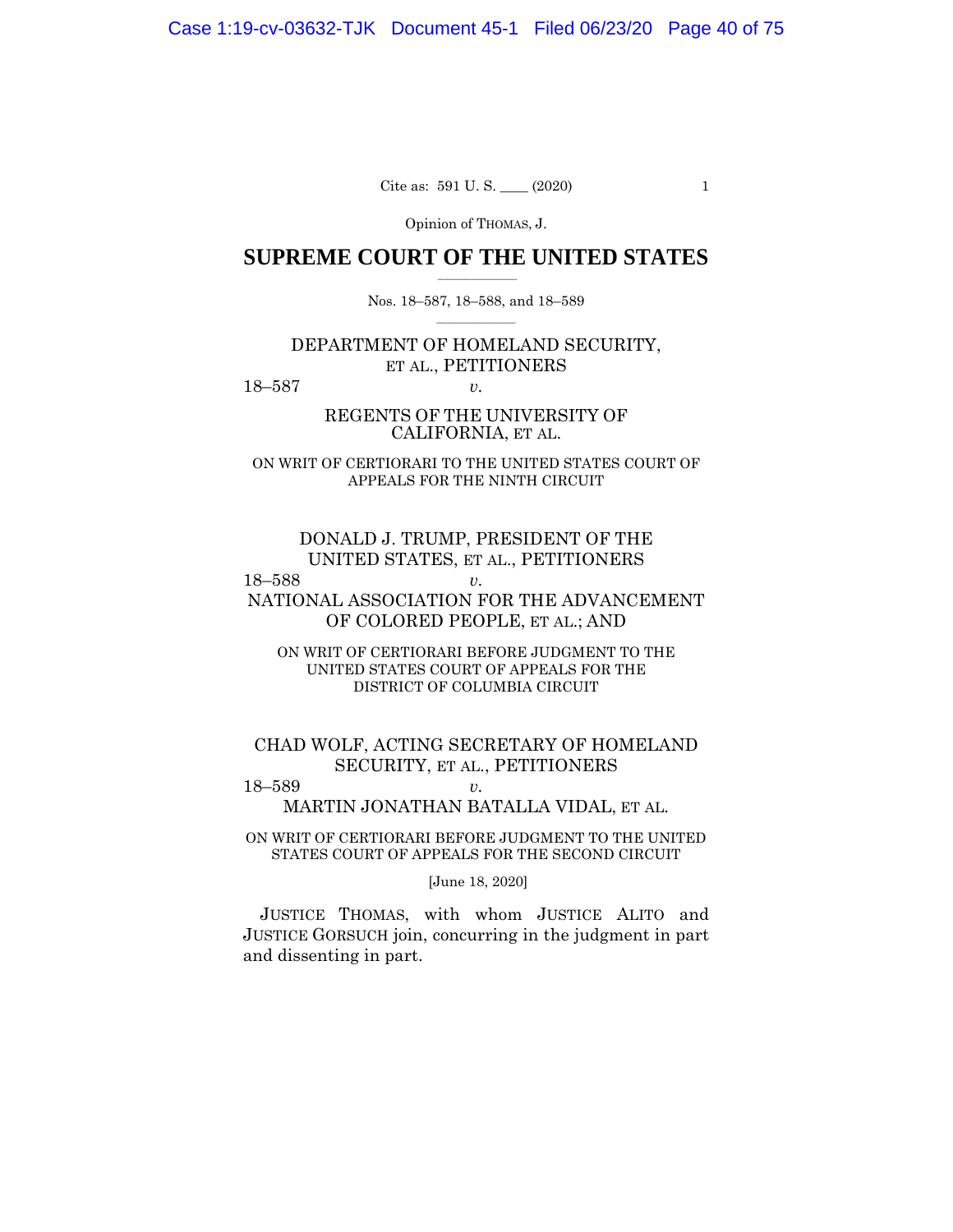## Opinion of THOMAS, J. 2 DEPARTMENT OF HOMELAND SECURITY *v.*  REGENTS OF UNIV. OF CAL.

 making, DHS unilaterally created a program known as Between 2001 and 2011, Congress considered over two dozen bills that would have granted lawful status to millions of aliens who were illegally brought to this country as children. Each of those legislative efforts failed. In the wake of this impasse, the Department of Homeland Security (DHS) under President Barack Obama took matters into its own hands. Without any purported delegation of authority from Congress and without undertaking a rule-Deferred Action for Childhood Arrivals (DACA). The threepage DACA memorandum made it possible for approximately 1.7 million illegal aliens to qualify for temporary lawful presence and certain federal and state benefits. When President Donald Trump took office in 2017, his Acting Secretary of Homeland Security, acting through yet another memorandum, rescinded the DACA memorandum. To state it plainly, the Trump administration rescinded DACA the same way that the Obama administration created it: unilaterally, and through a mere memorandum.

Today the majority makes the mystifying determination that this rescission of DACA was unlawful. In reaching that conclusion, the majority acts as though it is engaging in the routine application of standard principles of administrative law. On the contrary, this is anything but a standard administrative law case.

DHS created DACA during the Obama administration without any statutory authorization and without going through the requisite rulemaking process. As a result, the program was unlawful from its inception. The majority does not even attempt to explain why a court has the authority to scrutinize an agency's policy reasons for rescinding an unlawful program under the arbitrary and capricious microscope. The decision to countermand an unlawful agency action is clearly reasonable. So long as the agency's determination of illegality is sound, our review should be at an end.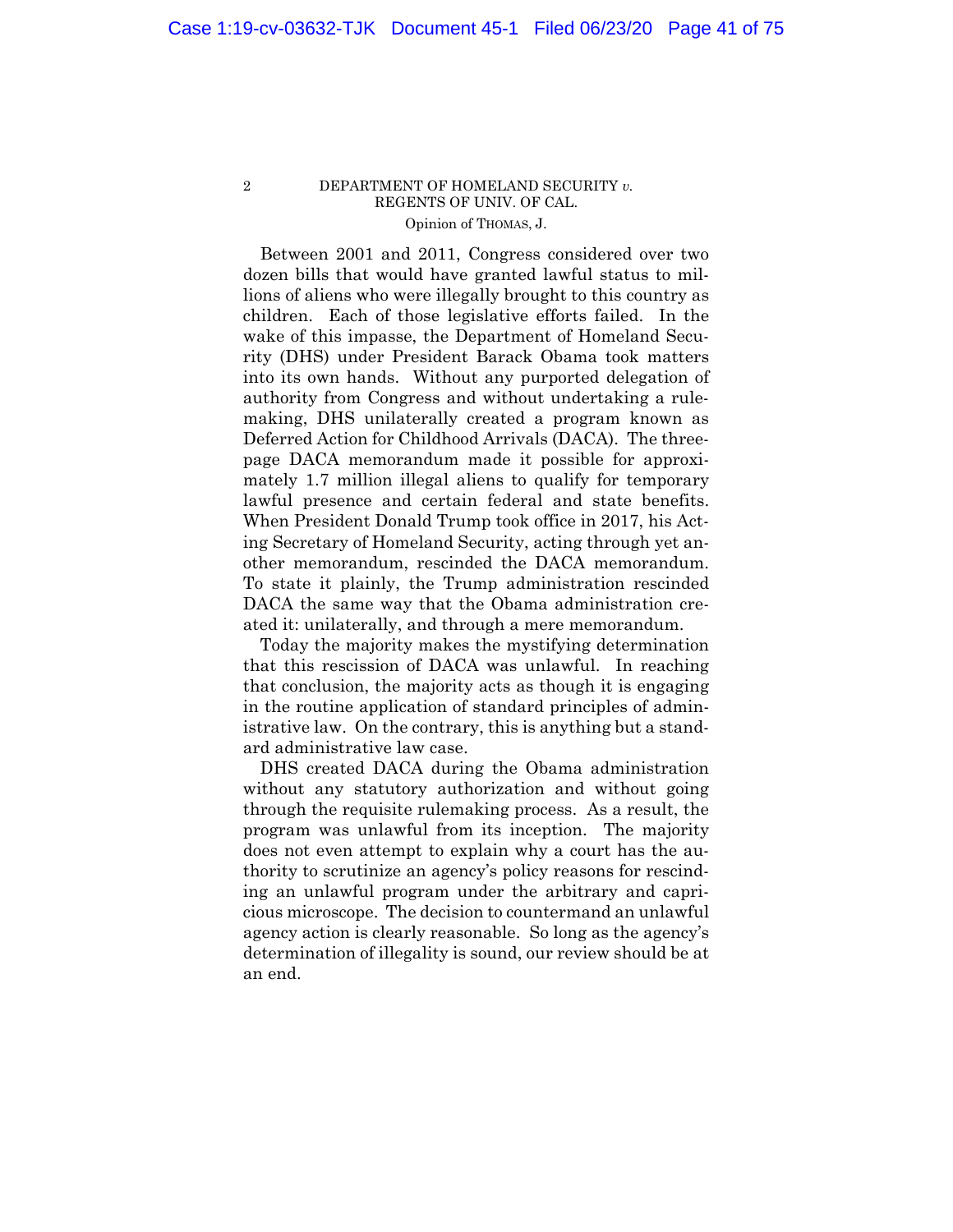#### Opinion of THOMAS, J.

Today's decision must be recognized for what it is: an effort to avoid a politically controversial but legally correct decision. The Court could have made clear that the solution respondents seek must come from the Legislative Branch. Instead, the majority has decided to prolong DHS' initial overreach by providing a stopgap measure of its own. In doing so, it has given the green light for future political battles to be fought in this Court rather than where they rightfully belong—the political branches. Such timidity forsakes the Court's duty to apply the law according to neutral principles, and the ripple effects of the majority's error will be felt throughout our system of self-government.

Perhaps even more unfortunately, the majority's holding creates perverse incentives, particularly for outgoing administrations. Under the auspices of today's decision, administrations can bind their successors by unlawfully adopting significant legal changes through Executive Branch agency memoranda. Even if the agency lacked authority to effectuate the changes, the changes cannot be undone by the same agency in a successor administration unless the successor provides sufficient policy justifications to the satisfaction of this Court. In other words, the majority erroneously holds that the agency is not only permitted, but required, to continue administering unlawful programs that it inherited from a previous administration. I respectfully dissent in part.<sup>1</sup>

> I A

In 2012, after more than two dozen attempts by Congress to grant lawful status to aliens who were brought to this country as children,<sup>2</sup> the then-Secretary of Homeland Security Janet Napolitano announced, by memorandum, a new

 $1$ I concur in the judgment insofar as the majority rejects respondents' equal protection claim. 2See Immigrant Children's Educational Advancement and Dropout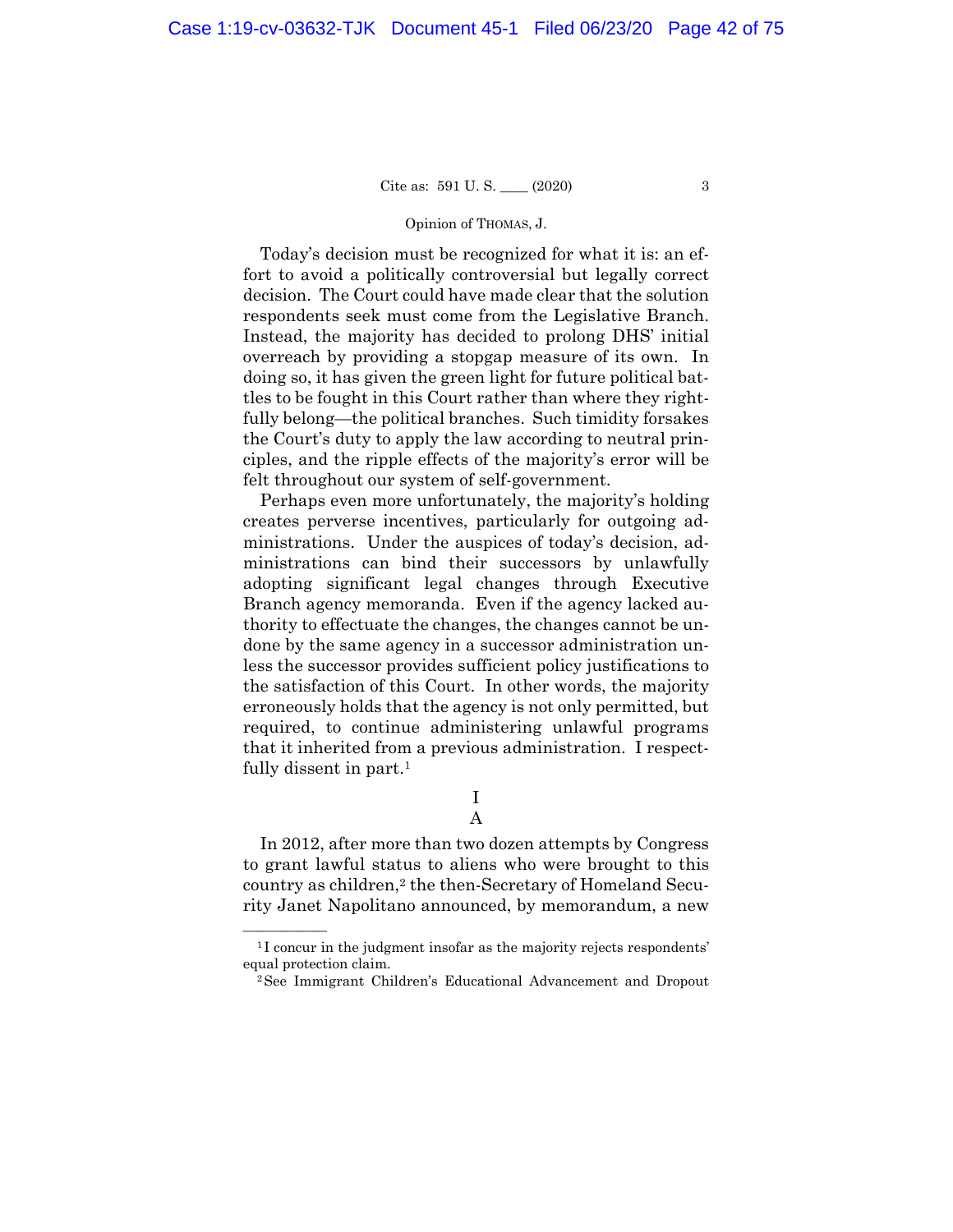## Opinion of THOMAS, J. 4 DEPARTMENT OF HOMELAND SECURITY *v.*  REGENTS OF UNIV. OF CAL.

 dren" that met delineated criteria. *Id.*, at 97a–98a. In the "prosecutorial discretion" policy known as DACA. App. to Pet. for Cert. in No. 18–587, p. 97a. The memorandum directed immigration enforcement officers not to remove "certain young people who were brought to this country as chil-Secretary's view, the program was consistent with "the framework of the existing law." *Id.*, at 101a.

 able aliens eligible to remain in this country temporarily.3 DACA granted a renewable 2-year period of "deferred action" that made approximately 1.7 million otherwise remov-By granting deferred action, the memorandum also made recipients eligible for certain state and federal benefits, including Medicare and Social Security. See 8 U. S. C. §§1611(b)(2)–(4); 8 CFR §1.3(a)(4)(vi) (2020); 45 CFR §152.2(4)(vi) (2019). In addition, deferred action enabled the recipients to seek work authorization. 8 U. S. C.

3See J. Passel & M. Lopez, Pew Research Center, Up to 1.7 Million Unauthorized Immigrant Youth May Benefit From New Deportation Rules (Aug. 14, 2012).

——————

Prevention Act of 2001, H. R. 1582, 107th Cong., 1st Sess.; Student Adjustment Act of 2001, H. R. 1918, 107th Cong., 1st Sess.; DREAM Act, S. 1291, 107th Cong., 1st Sess. (2001); DREAM Act, S. 1545, 108th Cong., 1st Sess. (2003); Student Adjustment Act of 2003, H. R. 1684, 108th Cong., 1st Sess.; DREAM Act, S. 2863, 108th Cong., 2d Sess., Tit. XVIII (2003); DREAM Act of 2005, S. 2075, 109th Cong., 1st Sess.; Comprehensive Immigration Reform Act of 2006, S. 2611, 109th Cong., 2d Sess., Tit. VI, Subtitle C; American Dream Act, H. R. 5131, 109th Cong., 2d Sess. (2006); DREAM Act of 2007, S. 774, 110th Cong., 1st Sess.; DREAM Act of 2007, S. 2205, 110th Cong., 1st Sess.; STRIVE Act of 2007, H. R. 1645, 110th Cong., 1st Sess., Tit. VI, Subtitle B; Comprehensive Immigration Reform Act of 2007, S. 1348, 110th Cong., 1st Sess., Tit. VI, Subtitle C; DREAM Act of 2009, S. 729, 111th Cong., 1st Sess.; American Dream Act, H. R. 1751, 111th Cong., 1st Sess.; Comprehensive Immigration Reform Act of 2010, S. 3932, 111th Cong., 2d Sess., Tit. V, Subtitle D; DREAM Act of 2010, S. 3827, 111th Cong., 2d Sess.; DREAM Act of 2010, S. 3962, 111th Cong., 2d Sess.; DREAM Act of 2010, S. 3963, 111th Cong., 2d Sess.; DREAM Act of 2010, S. 3992, 111th Cong., 2d Sess.; DREAM Act of 2010, H. R. 6497, 111th Cong., 2d Sess.; DREAM Act of 2011, S. 952, 112th Cong., 1st Sess.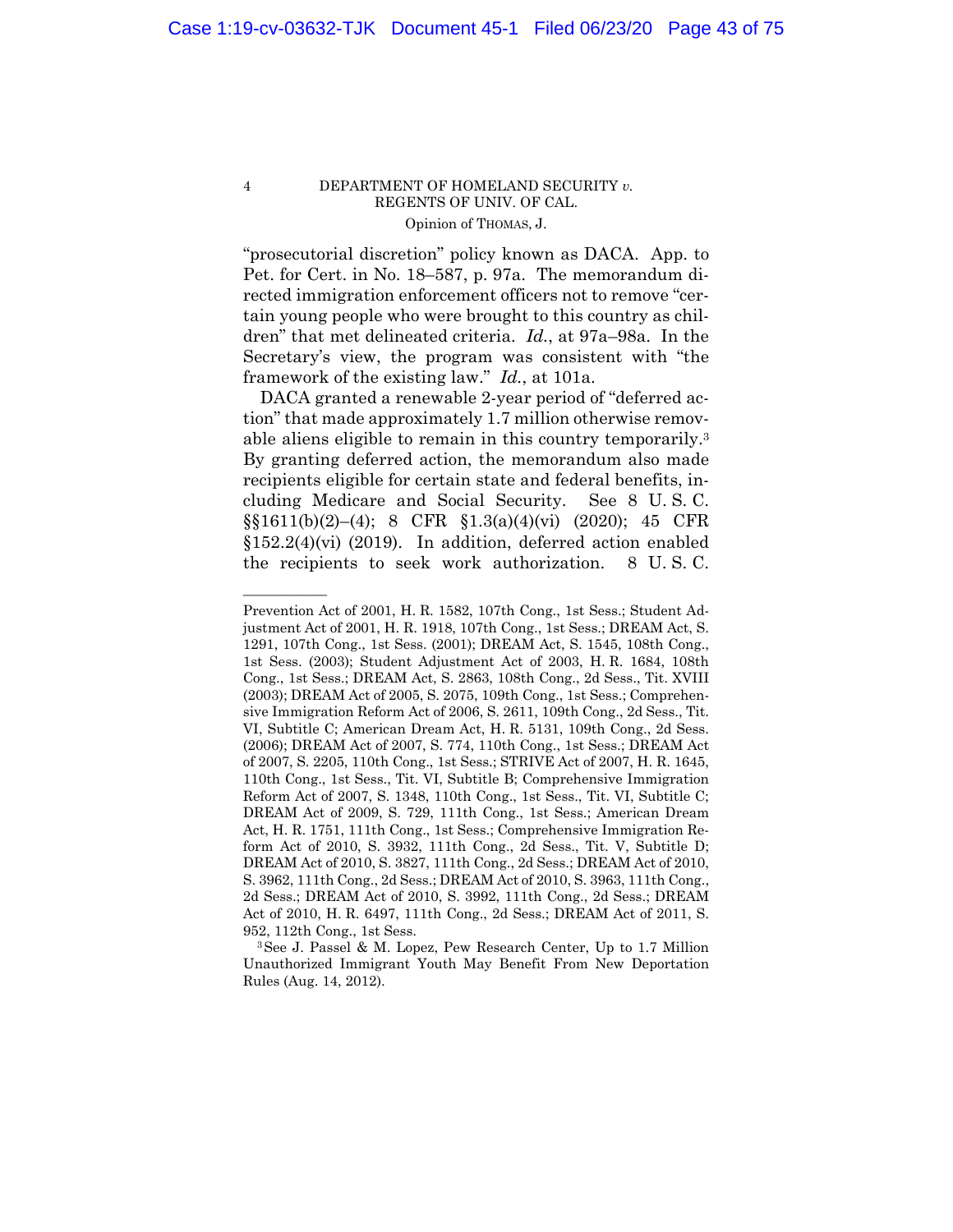#### Opinion of THOMAS, J.

 $$1324a(h)(3)(B); 8 \text{ CFR } $274a.12(c)(14).$  Despite these changes, the memorandum contradictorily claimed that it "confer[red] no substantive right [or] immigration status," because "[o]nly the Congress, acting through its legislative authority, can confer these rights." App. to Pet. for Cert. in No. 18–587, at 101a.

In 2014, then-Secretary of Homeland Security Jeh Johnson broadened the deferred-action program in yet another brief memorandum. This 2014 memorandum expanded DACA eligibility by extending the deferred-action period to three years and by relaxing other criteria. It also implemented a related program, known as Deferred Action for Parents of Americans and Lawful Permanent Residents (DAPA). DAPA allowed unlawfully present parents to obtain deferred action derivatively through their children who were either citizens or lawful permanent residents. Approximately 4.3 million aliens qualified for DAPA and, as with DACA, these individuals would have become eligible for certain federal and state benefits upon the approval of their DAPA applications. See *Texas* v. *United States*, 809 F. 3d 134, 181 (CA5 2015). Nevertheless, the 2014 memorandum repeated the incongruous assertion that these programs "d[id] not confer any form of legal status in this country" and added that deferred action "may be terminated at any time at the agency's discretion." App. to Pet. for Cert. in No. 18–587, at 104a.

B

Twenty-six States filed suit to enjoin the implementation of these new programs, DAPA and "expanded DACA," maintaining that they violated the Constitution, the Administrative Procedure Act (APA), and the Immigration and Naturalization Act (INA). The States contended that, because the 2014 memorandum allowed aliens to receive deferred action and other benefits, it amounted to a legislative rule that had to comply with the APA's notice and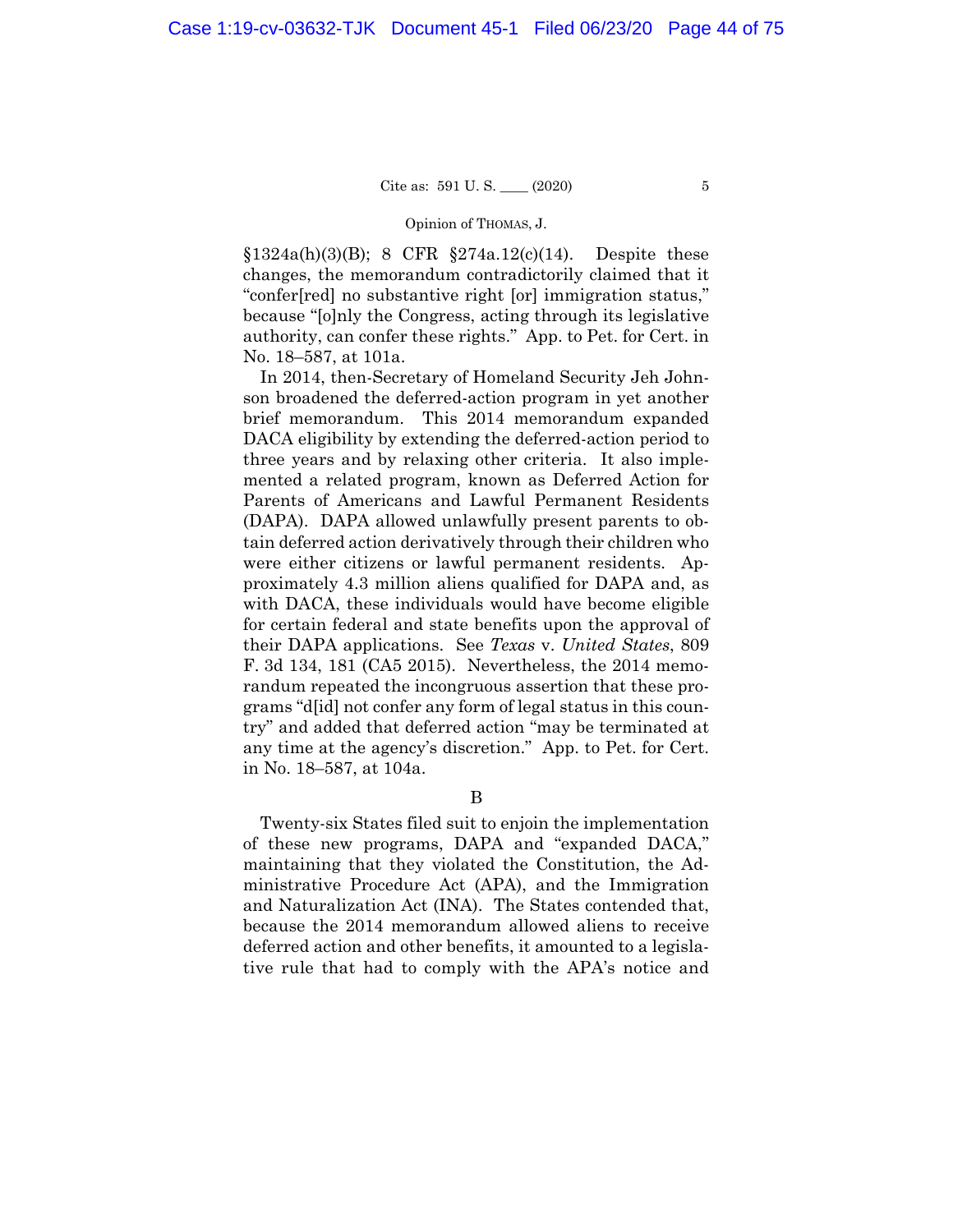## Opinion of THOMAS, J. 6 DEPARTMENT OF HOMELAND SECURITY *v.*  REGENTS OF UNIV. OF CAL.

comment procedures. The States also argued that DHS' decision to recategorize an entire class of aliens from "unlawfully present" to "lawfully present" exceeded its statutory authority under the federal immigration laws. According to the States, these defects rendered the 2014 memorandum arbitrary, capricious, or otherwise not in accordance with law.

The District Court preliminarily enjoined DAPA and expanded DACA. The Fifth Circuit affirmed, rejecting DHS' claim that the programs were an exercise of prosecutorial discretion. *Texas*, 809 F. 3d, at 167, 188. The court concluded that the States were likely to succeed on their claim that the 2014 memorandum was a legislative rule that had to be adopted through notice and comment rulemaking. *Id.*, at 171–178. The court further concluded that the 2014 memorandum was "substantively contrary to law" because the INA did not grant DHS the statutory authority to implement either program. *Id.*, at 170, 178–186.

This Court affirmed the Fifth Circuit's judgment by an equally divided vote. *United States* v. *Texas*, 579 U. S. \_\_\_ (2016) (*per curiam*).

The 2014 memorandum was rescinded on June 15, 2017, before taking effect. Shortly after that rescission, several of the plaintiff States sent a letter to then-Attorney General Jefferson Sessions III. They contended that the 2012 DACA memorandum was also legally defective because, "just like DAPA, DACA unilaterally confers eligibility for . . . lawful presence without any statutory authorization from Congress." App. 873. The States wrote that they would amend their complaint to challenge DACA if the administration did not rescind the 2012 memorandum creating DACA by September 5, 2017.

On September 4, then-Attorney General Sessions wrote to then-Acting Secretary of Homeland Security Elaine

 $\mathcal{C}$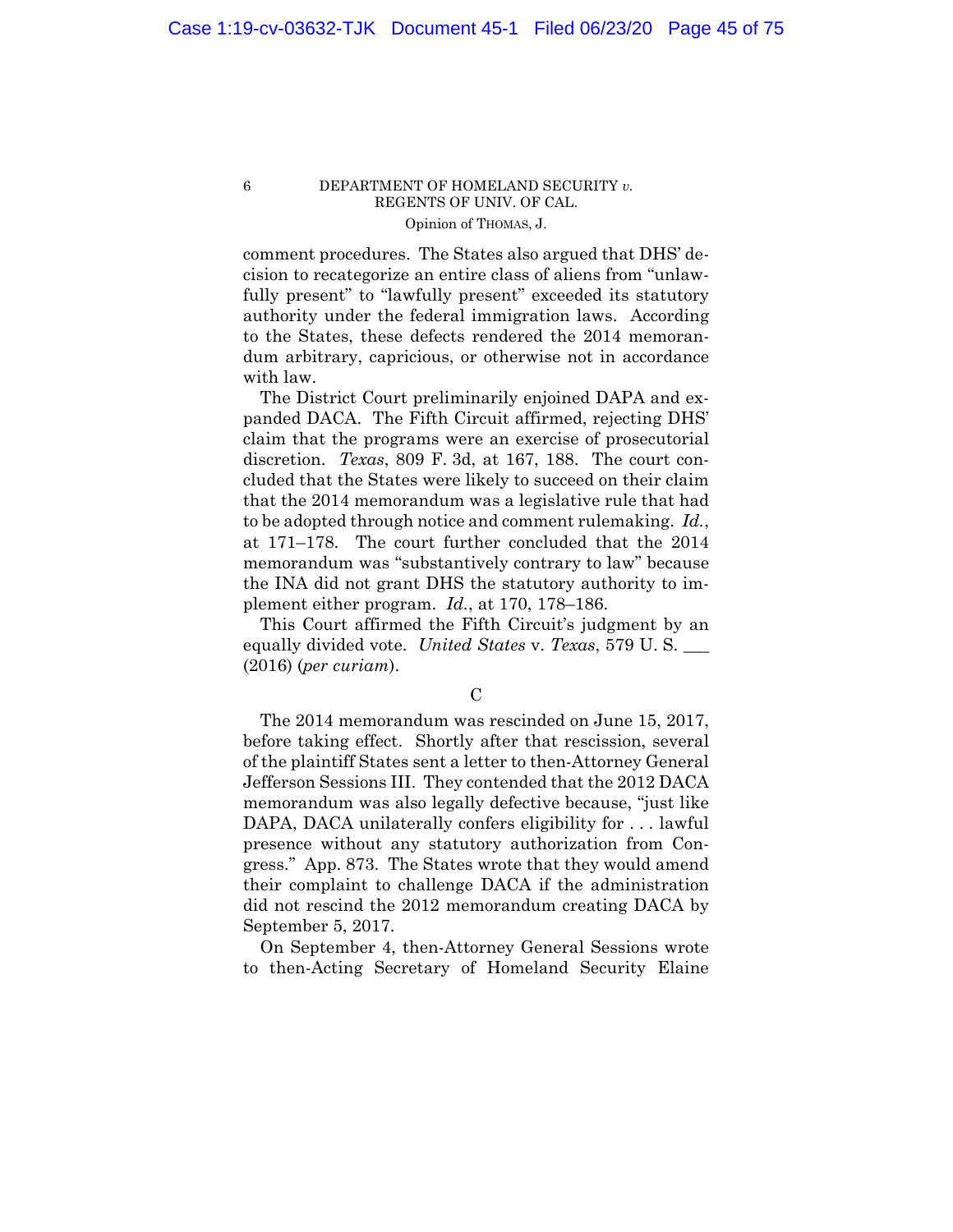#### Opinion of THOMAS, J.

Duke, advising her to rescind DACA. Sessions stated that, in his legal opinion, DACA took effect "through executive action, without proper statutory authority and with no established end-date, after Congress' repeated rejection of proposed legislation that would have accomplished a similar result. Such an open-ended circumvention of immigration laws was an unconstitutional exercise of authority by the Executive Branch." *Id.*, at 877. The letter also stated that DACA was infected with the "same legal . . . defects that the courts recognized as to DAPA," *id.*, at 878, and thus DACA would likely be enjoined as well.

 Congress" because "the [INA] flatly does not permit the Then-Acting Secretary Duke rescinded DACA the next day, also through a memorandum. Her memorandum began by noting that DACA "purported to use deferred action . . . to confer certain benefits to illegal aliens that Congress had not otherwise acted to provide by law." App. to Pet. for Cert. in No. 18–587, at 112a. It described the history of the Fifth Circuit litigation, noting that the court had concluded that DAPA "conflicted with the discretion authorized by reclassification of millions of illegal aliens as lawfully present." *Id*., at 114a (internal quotation marks omitted). Finally, the memorandum accepted then-Attorney General Sessions' legal determination that DACA was unlawful for the same reasons as DAPA. See  $$1103(a)(1)$ . In light of the legal conclusions reached by the Fifth Circuit and the Attorney General, then-Acting Secretary Duke set forth the procedures for winding down DACA.

These three cases soon followed. In each, respondents claimed, among other things, that DACA's rescission was arbitrary and capricious under the APA. Two District Courts granted a preliminary nationwide injunction, while the third vacated the rescission.

"'[A]n agency literally has no power to act . . . unless and

II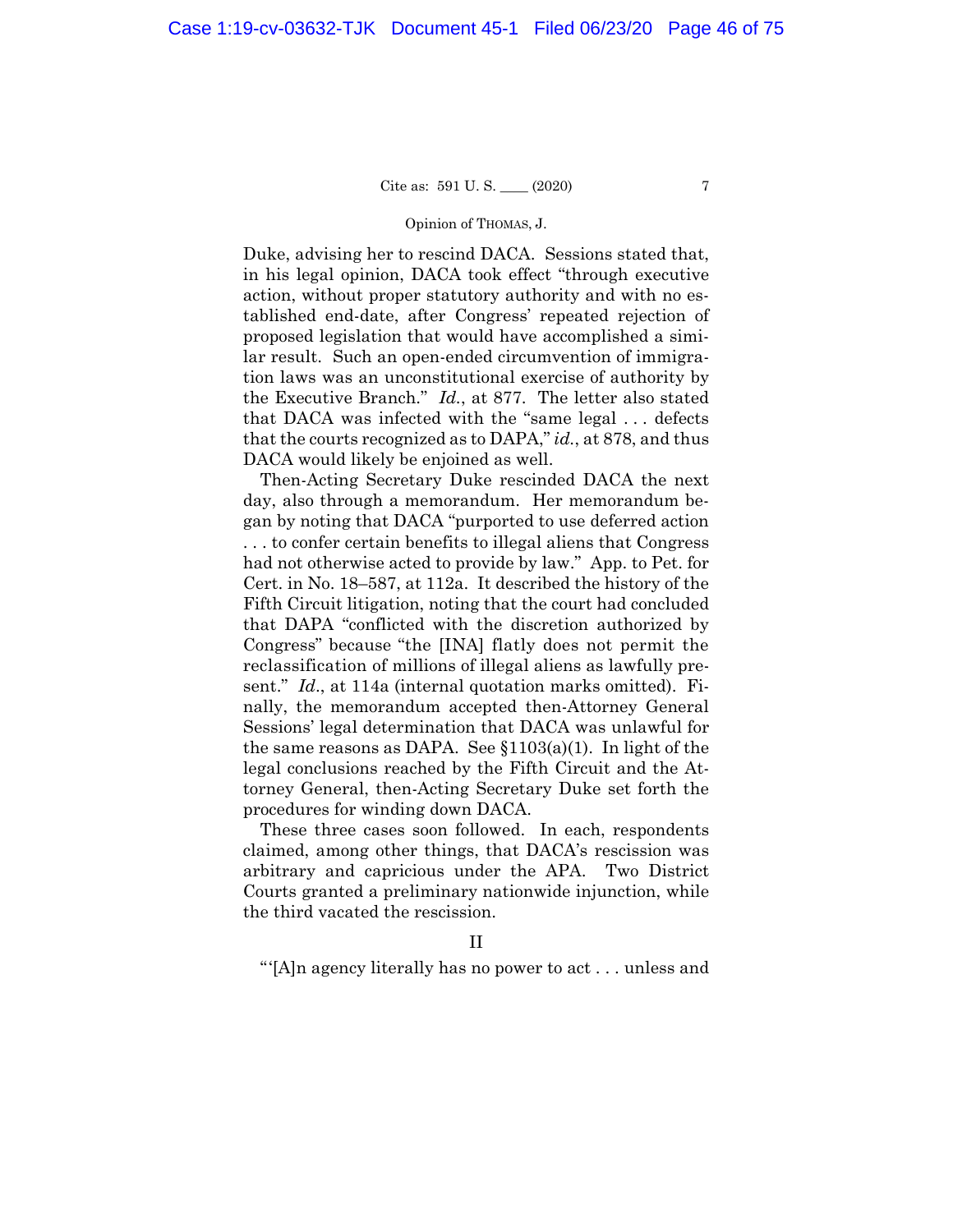## Opinion of THOMAS, J. 8 DEPARTMENT OF HOMELAND SECURITY *v.*  REGENTS OF UNIV. OF CAL.

until Congress confers power upon it.'" *Arlington* v. *FCC*, 569 U. S. 290, 317 (2013) (ROBERTS, C. J., dissenting) (quoting *Louisiana Pub. Serv. Comm'n* v. *FCC*, 476 U. S. 355, 374 (1986)). When an agency exercises power beyond the bounds of its authority, it acts unlawfully. See, *e.g.*, *SAS Institute Inc.* v. *Iancu*, 584 U. S. \_\_\_, \_\_, n. (2018) (slip op., at 11, n.). The 2012 memorandum creating DACA provides a poignant illustration of ultra vires agency action.

DACA alters how the immigration laws apply to a certain class of aliens. "DACA [recipients] primarily entered the country either by overstaying a visa or by entering without inspection, and the INA instructs that aliens in both classes are removable." *Texas* v. *United States*, 328 F. Supp. 3d 662, 713 (SD Tex. 2018) (footnote omitted). But DACA granted its recipients deferred action, *i.e.*, a decision to "decline to institute [removal] proceedings, terminate [removal] proceedings, or decline to institute a final order of [removal]." *Reno* v. *American-Arab Anti-Discrimination Comm.*, 525 U. S. 471, 484 (1999) (internal quotation marks omitted). Under other regulations, recipients of deferred action are deemed lawfully present for purposes of certain federal benefits. See *supra*, at 4. Thus, DACA in effect created a new exception to the statutory provisions governing removability and, in the process, conferred lawful presence on an entire class of aliens.

To lawfully implement such changes, DHS needed a grant of authority from Congress to either reclassify removable DACA recipients as lawfully present, or to exempt the entire class of aliens covered by DACA from statutory removal procedures. No party disputes that the immigration statutes lack an express delegation to accomplish either result. And, an examination of the highly reticulated immigration regime makes clear that DHS has no implicit discretion to create new classes of lawful presence or to grant relief from removal out of whole cloth. Accordingly, DACA is substantively unlawful.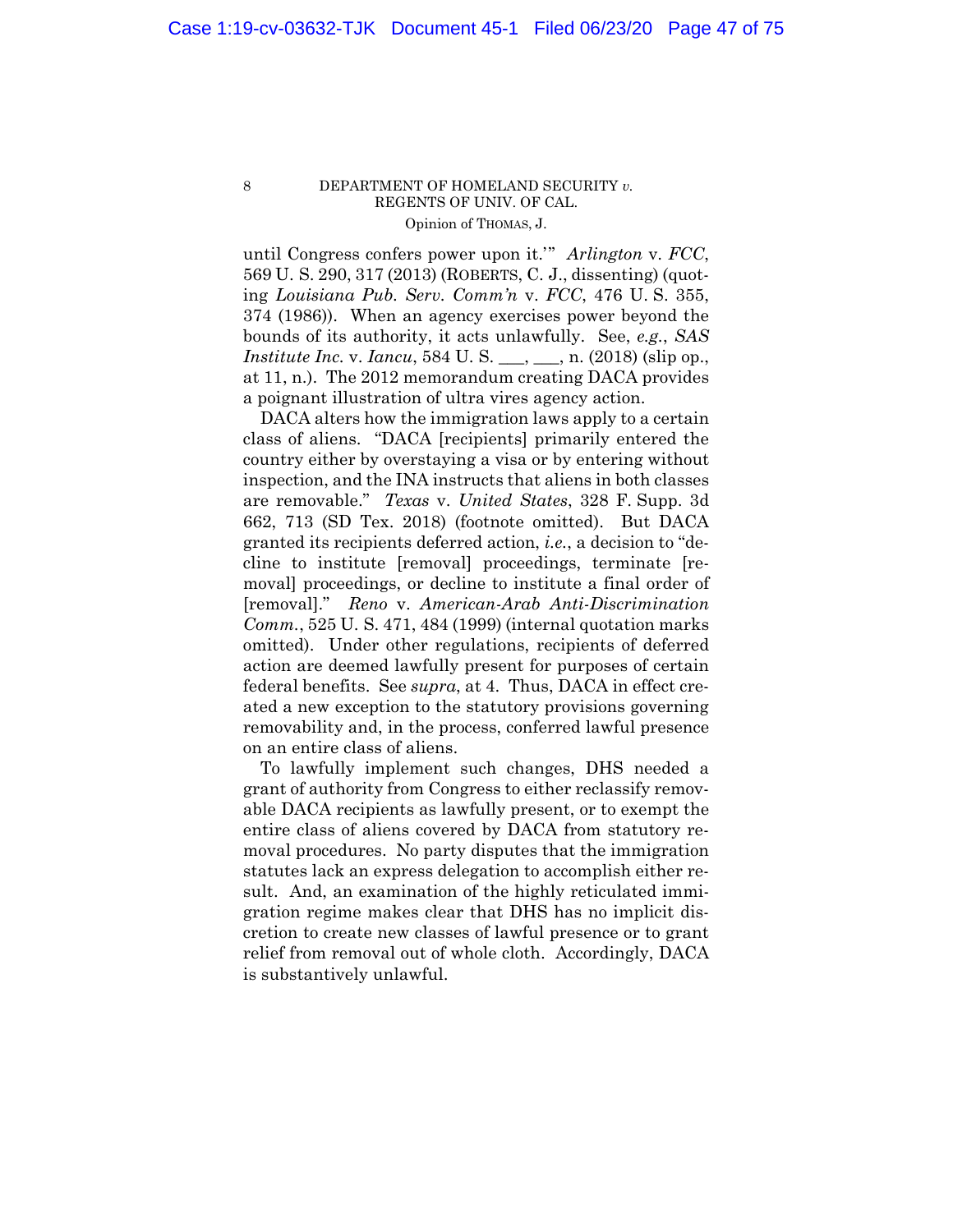#### Opinion of THOMAS, J.

This conclusion should begin and end our review. The decision to rescind an unlawful agency action is *per se* lawful. No additional policy justifications or considerations are necessary. And, the majority's contrary holding—that an agency is not only permitted, but required, to continue an ultra vires action—has no basis in law.

## A

Congress has not authorized DHS to reclassify an entire class of removable aliens as lawfully present or to categorically exempt aliens from statutory removal provisions.

1

I begin with lawful presence. As just stated, nothing in the federal immigration laws expressly delegates to DHS the unfettered discretion to create new categories of lawfully present aliens. And, there is no basis for concluding that Congress implicitly delegated to DHS the power to reclassify categories of aliens as lawfully present. The immigration statutes provide numerous ways to obtain lawful presence, both temporary and permanent. The highly detailed nature of these provisions indicates that Congress has exhaustively provided for all of the ways that it thought lawful presence should be obtainable, leaving no discretion to DHS to add new pathways.

For example, federal immigration laws provide over 60 temporary nonimmigrant visa options, including visas for ambassadors, full-time students and their spouses and children, those engaged to marry a United States citizen within 90 days of arrival, athletes and performers, and aliens with specialized knowledge related to their employers. See §§1101(a)(15)(A)–(V), 1184; 8 CFR §214.1; see also Congressional Research Service, J. Wilson, Nonimmigrant and Immigrant Visa Categories: Data Brief 1–6 (2019) (Table 1). In addition, the statutes permit the Attorney General to grant temporary "parole" into the United States "for urgent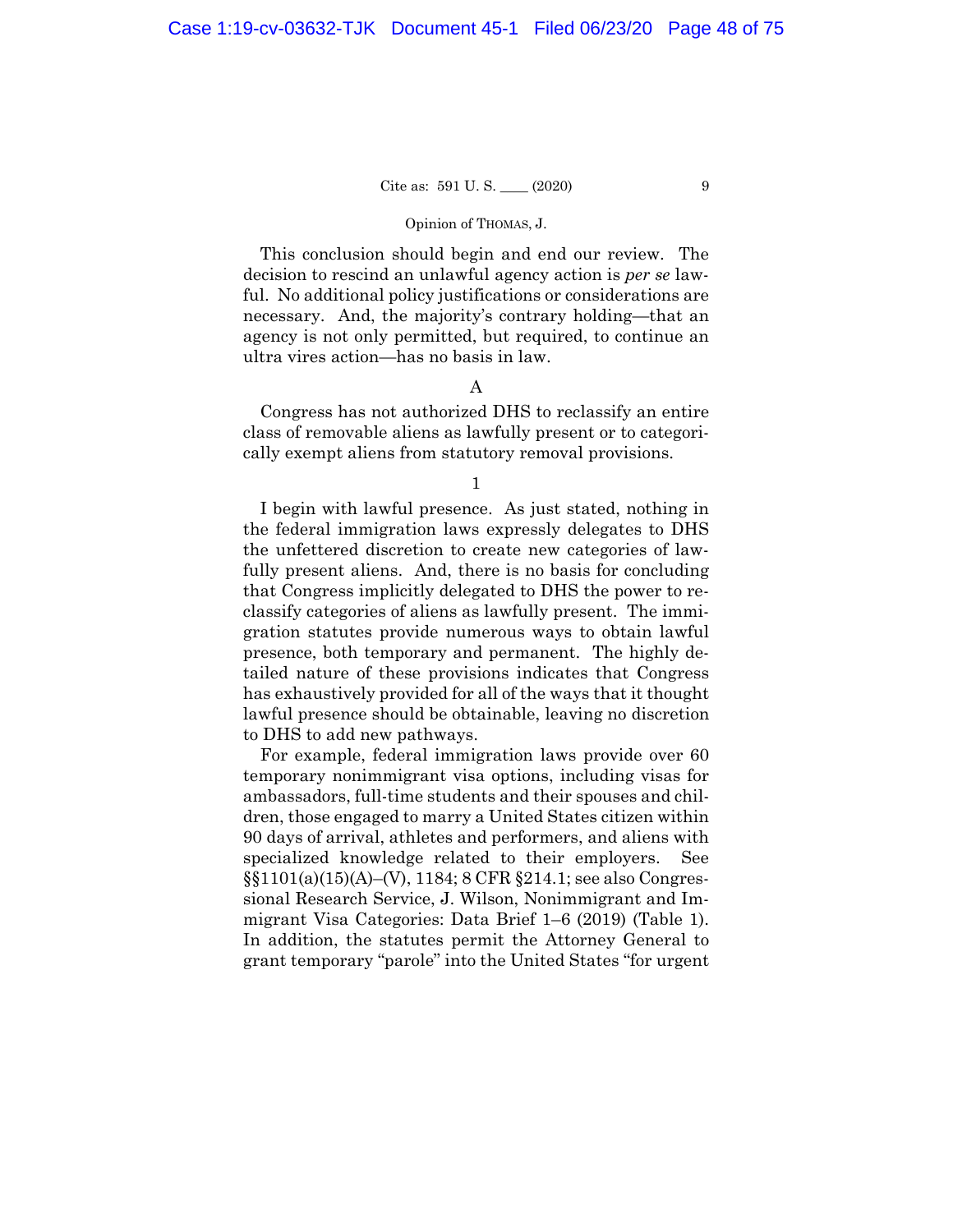## Opinion of THOMAS, J. 10 DEPARTMENT OF HOMELAND SECURITY *v.*  REGENTS OF UNIV. OF CAL.

humanitarian reasons or [a] significant public benefit," 8 U. S. C. §1182(d)(5)(A); provide for temporary protected status when the Attorney General finds that removal to a country with an ongoing armed conflict "would pose a serious threat to [an alien's] personal safety," §1254a(b)(1)(A); and allow the Secretary of Homeland Security (in consultation with the Secretary of State) to waive visa requirements for certain aliens for up to 90 days,  $\S$ [1187(a)–(d).

 obtaining an immigrant visa, which aliens may then use to become lawful permanent residents.  $\S$ [1201, 1255(a). to become lawful permanent residents. §§1201, 1255(a). Among other categories, immigrant visas are available to tions, §1159; 8 CFR §§209.1, 209.2.4 As with temporary lawful presence, each avenue to lawful permanent resi-The immigration laws are equally complex and detailed when it comes to obtaining lawful permanent residence. Congress has expressly specified numerous avenues for specified family-sponsored aliens, aliens with advanced degrees or exceptional abilities, certain types of skilled and unskilled workers, "special immigrants," and those entering the country to "engag[e] in a new commercial enterprise." §§1153(a)–(b), 1154; see also Congressional Research Service, Nonimmigrant and Immigrant Visa Categories, at 6–7 (Table 2). Refugees and asylees also may receive lawful permanent residence under certain condidence status has its own set of rules and exceptions.<sup>5</sup>

As the Fifth Circuit held in the DAPA litigation, a conclusion with which then-Attorney General Sessions agreed, "specific and detailed provisions[ of] the INA expressly and

<sup>&</sup>lt;sup>4</sup>The immigration statutes also provide for conditional lawful permanent residence status. See §1186a(b)(1)(A)(i) (two years for spouses to demonstrate that the marriage "was [not] entered into for the purpose of procuring an alien's admission as an immigrant"); §1186b (qualifying business entrepreneurs).<br><sup>5</sup>For instance, Congress has carved out rules for aliens who served in

the Armed Forces, §§1438–1440, and alien spouses who have been subject to domestic abuse, §§1186a(c)(4)(C)–(D).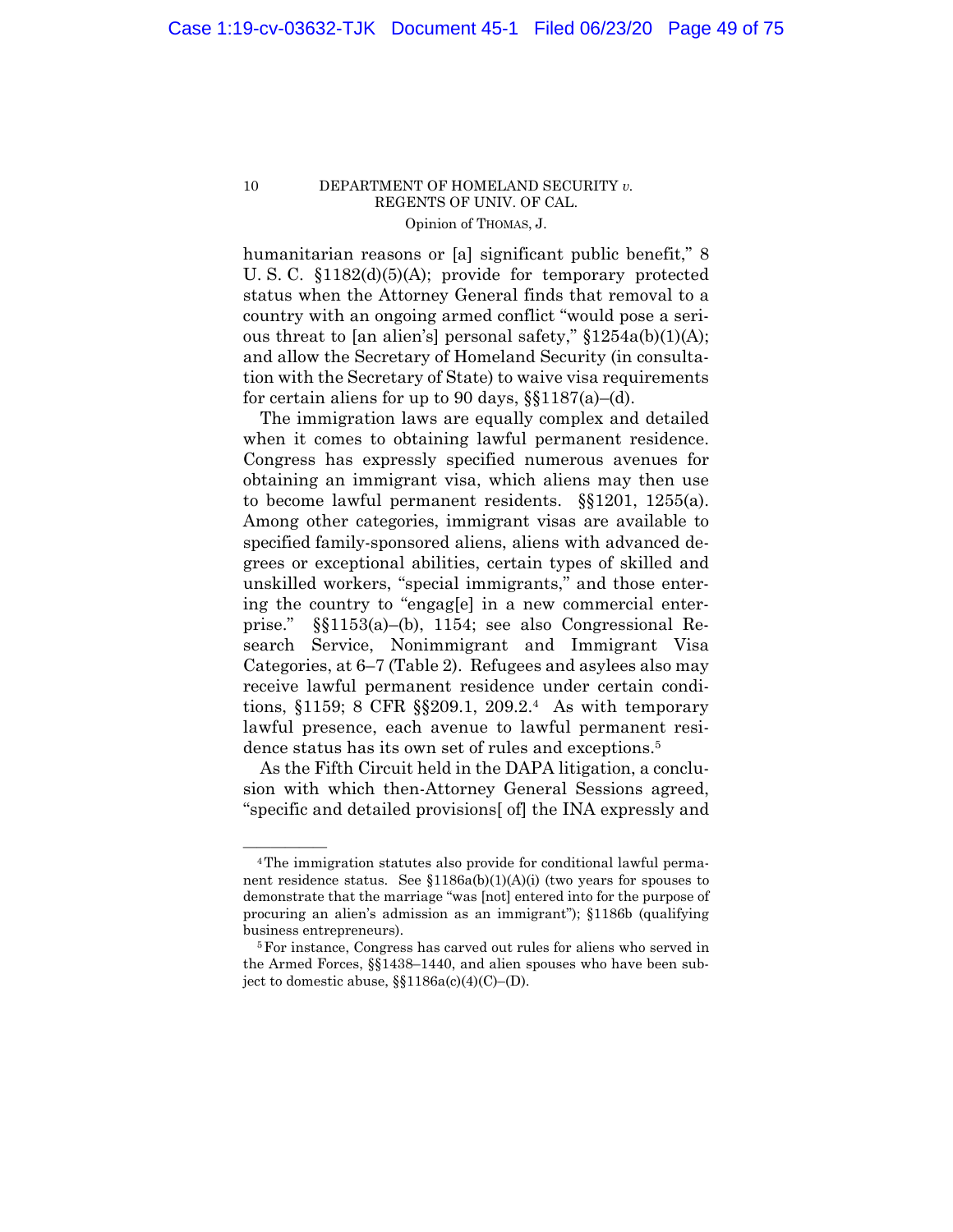#### Opinion of THOMAS, J.

 ate an additional class of aliens eligible for lawful presence. carefully provid[e] legal designations allowing defined classes of aliens to be lawfully present." *Texas*, 809 F. 3d, at 179. In light of this elaborate statutory scheme, the lack of any similar provision for DACA recipients convincingly establishes that Congress left DHS with no discretion to cre-Congress knows well how to provide broad discretion, and it has provided open-ended delegations of authority in statutes too numerous to name. But when it comes to lawful presence, Congress did something strikingly different. Instead of enacting a statute with "broad general directives" and leaving it to the agency to fill in the lion's share of the details, *Mistretta* v. *United States*, 488 U. S. 361, 372 (1989), Congress put in place intricate specifications governing eligibility for lawful presence. This comprehensive scheme indicates that DHS has no discretion to supplement or amend the statutory provisions in any manner, least of all by memorandum. See *FDA* v. *Brown & Williamson Tobacco Corp.*, 529 U. S. 120, 125 (2000) (An agency "may not exercise its authority in a manner that is inconsistent with the administrative structure that Congress enacted" (internal quotation marks omitted)); see also *ETSI Pipeline Project* v. *Missouri*, 484 U. S. 495, 509–510 (1988).

2

The relief that Congress has extended to removable aliens likewise confirms that DACA exceeds DHS' delegated authority. Through deferred action, DACA grants temporary relief to removable aliens on a programmatic scale. See *Texas*, 328 F. Supp. 3d, at 714. But as with lawful presence, Congress did not expressly grant DHS the authority to create categorical exceptions to the statute's removal requirements. And again, as with lawful presence, the intricate level of detail in the federal immigration laws regarding relief from removal indicates that DHS has no discretionary authority to supplement that relief with an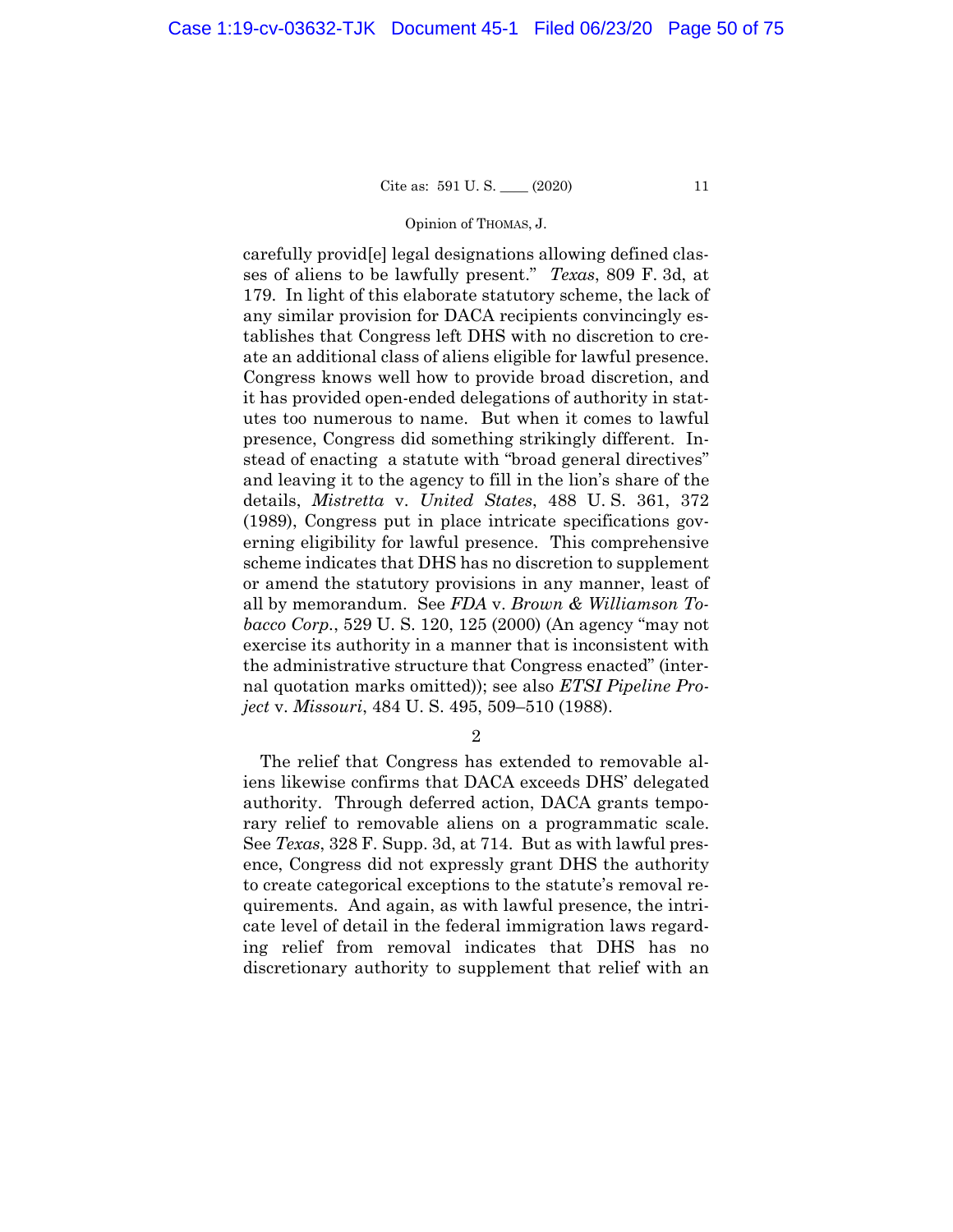## Opinion of THOMAS, J. 12 DEPARTMENT OF HOMELAND SECURITY *v.*  REGENTS OF UNIV. OF CAL.

entirely new programmatic exemption.

At the outset, Congress clearly knows how to provide for classwide deferred action when it wishes to do so. On multiple occasions, Congress has used express language to make certain classes of individuals eligible for deferred action. See 8 U.S. C.  $\S$ 1154(a)(1)(D)(i)(II), (IV) (certain individuals covered under the Violence Against Women Act are "eligible for deferred action"); Victims of Trafficking and Violence Protection Act of 2000, 114 Stat. 1522 ("'Any individual described in subclause (I) is eligible for deferred action'"); Uniting and Strengthening America by Providing Appropriate Tools Required to Intercept and Obstruct Terrorism (USA PATRIOT ACT) Act of 2001, §423(b), 115 Stat. 361 ("Such spouse, child, son, or daughter may be eligible for deferred action"); National Defense Authorization Act for Fiscal Year 2004, §§1703(c)(1)(A), (2), 117 Stat. 1694– 1695 ("Such spouse or child shall be eligible for deferred action").6 Congress has failed to provide similar explicit provisions for DACA recipients, and the immigration laws contain no indication that DHS can, at will, create its own categorical policies for deferred action.

Other provisions pertaining to relief from removal further demonstrate that DHS lacked the delegated authority

 deferred-action legislation was but a superfluous exercise. *Duncan* v. and Congress is no closer to a legislative solution than it was in 2012.  ${}^6$ In the DAPA litigation, DHS noted that some deferred-action programs have been implemented by the Executive Branch without explicit legislation. But "past practice does not, by itself, create [executive] power.' " *Medellín* v. *Texas*, 552 U. S. 491, 532 (2008) (quoting *Dames & Moore* v. *Regan*, 453 U. S. 654, 686 (1981)). If any of these programs had been challenged, it would seem that they would be legally infirm for the same reasons as DACA. Moreover, if DHS had the authority to create new categories of aliens eligible for deferred action, then all of Congress' *Walker*, 533 U. S. 167, 174 (2001). Finally, whereas some deferred-action programs were followed by legislation, DACA has existed for eight years, See, *e.g.*, American Dream and Promise Act of 2019, H. R. 6, 116th Cong., 1st Sess.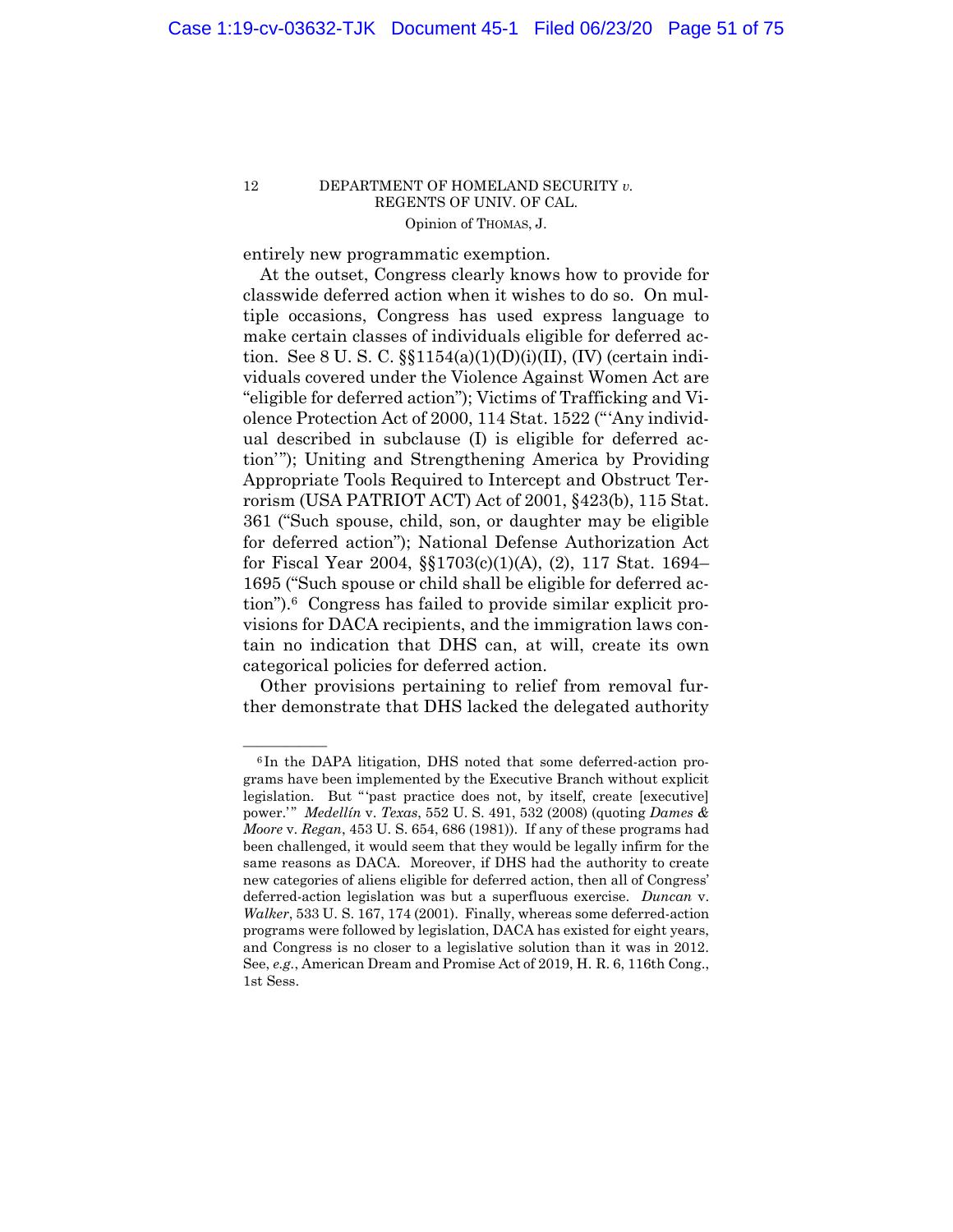#### Opinion of THOMAS, J.

 moval until the visa application is adjudicated. §1227(d). to create DACA. As with lawful presence, Congress has provided a plethora of methods by which aliens may seek relief from removal. For instance, both permanent and temporary residents can seek cancellation of removal if they meet certain residency requirements and have not committed certain crimes. §§1229b(a)–(b). And certain nonpermanent residents may have their status adjusted to permanent residence during these proceedings. §1229b(b)(2). Aliens can apply for asylum or withholding of removal during removal proceedings unless they have committed certain crimes. §§1158, 1231(b)(3). Applicants for certain nonimmigrant visas may be granted a stay of re-And, aliens may voluntarily depart rather than be subject to an order of removal. §1229c.

In sum, like lawful presence, Congress has provided for relief from removal in specific and complex ways. This nuanced detail indicates that Congress has provided the full panoply of methods it thinks should be available for an alien to seek relief from removal, leaving no discretion to DHS to provide additional programmatic forms of relief.7

3

Finally, DHS could not appeal to general grants of authority, such as the Secretary's ability to "perform such other acts as he deems necessary for carrying out his authority under the provisions of this chapter," §1103(a)(3), or to "[e]stablis[h] national immigration enforcement policies and priorities," 6 U. S. C. §202(5). See also 8 U. S. C.  $$1103(g)(2)$ . Because we must interpret the statutes "as a

<sup>&</sup>lt;sup>7</sup>It is uncontested that deferred action frequently occurs on a case-bycase basis, often justified on the grounds that the agency lacks resources to remove all removable aliens. Even assuming that these ad hoc exercises of discretion are permissible, however, we have stated that "[a]n agency confronting resource constraints may change its own conduct, but it cannot change the law." *Utility Air Regulatory Group* v. *EPA*, 573 U. S. 302, 327 (2014).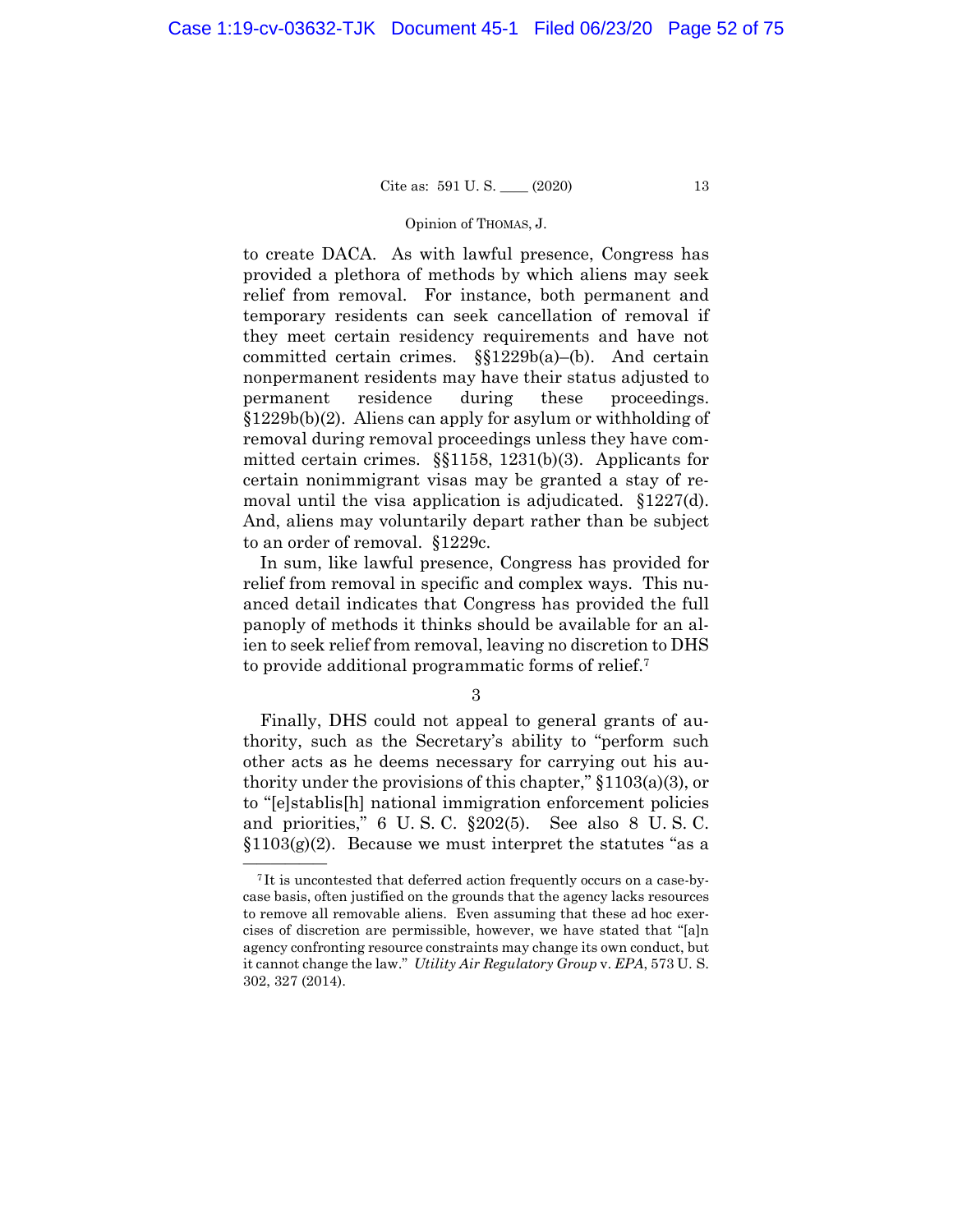## Opinion of THOMAS, J. 14 DEPARTMENT OF HOMELAND SECURITY *v.*  REGENTS OF UNIV. OF CAL.

symmetrical and coherent regulatory scheme," *Gustafson* v. *Alloyd Co.*, 513 U. S. 561, 569 (1995), these grants of authority must be read alongside the express limits contained within the statute. Basing the Secretary's ability to completely overhaul immigration law on these general grants of authority would eviscerate that deliberate statutory scheme by "allow[ing the Secretary of DHS] to grant lawful presence . . . to any illegal alien in the United States." *Texas*, 809 F. 3d, at 184. Not only is this "an untenable position in light of the INA's intricate system," *ibid.*, but it would also render many of those provisions wholly superfluous due to DHS' authority to disregard them at will, *Duncan* v. *Walker*, 533 U. S. 167, 174 (2001). And in addition to these fatal problems, adopting a broad interpretation of these general grants of authority would run afoul of the presumption that "Congress . . . does not alter the fundamental details of a regulatory scheme in vague terms or ancillary provisions." *Whitman* v. *American Trucking Assns.*, *Inc.*, 531 U. S. 457, 468 (2001). And it would also conflict with the major questions doctrine, which is based on the expectation that Congress speaks clearly when it delegates the power to make "decisions of vast economic and political significance." *Utility Air Regulatory Group* v. *EPA*, 573 U. S. 302, 324 (2014) (*UARG*) (internal quotation marks omitted); see also *Texas*, 787 F. 3d, at 760–761.

Read together, the detailed statutory provisions governing temporary and lawful permanent resident status, relief from removal, and classwide deferred-action programs lead ineluctably to the conclusion that DACA is "inconsisten[t] with the design and structure of the statute as a whole." *University of Tex. Southwestern Medical Center* v. *Nassar*, 570 U. S. 338, 353 (2013). As the District Court stated in the DAPA litigation and as then-Attorney General Sessions agreed, "[i]nstead of merely refusing to enforce the INA's removal laws against an individual, the DHS has enacted a wide-reaching program that awards legal presence . . . to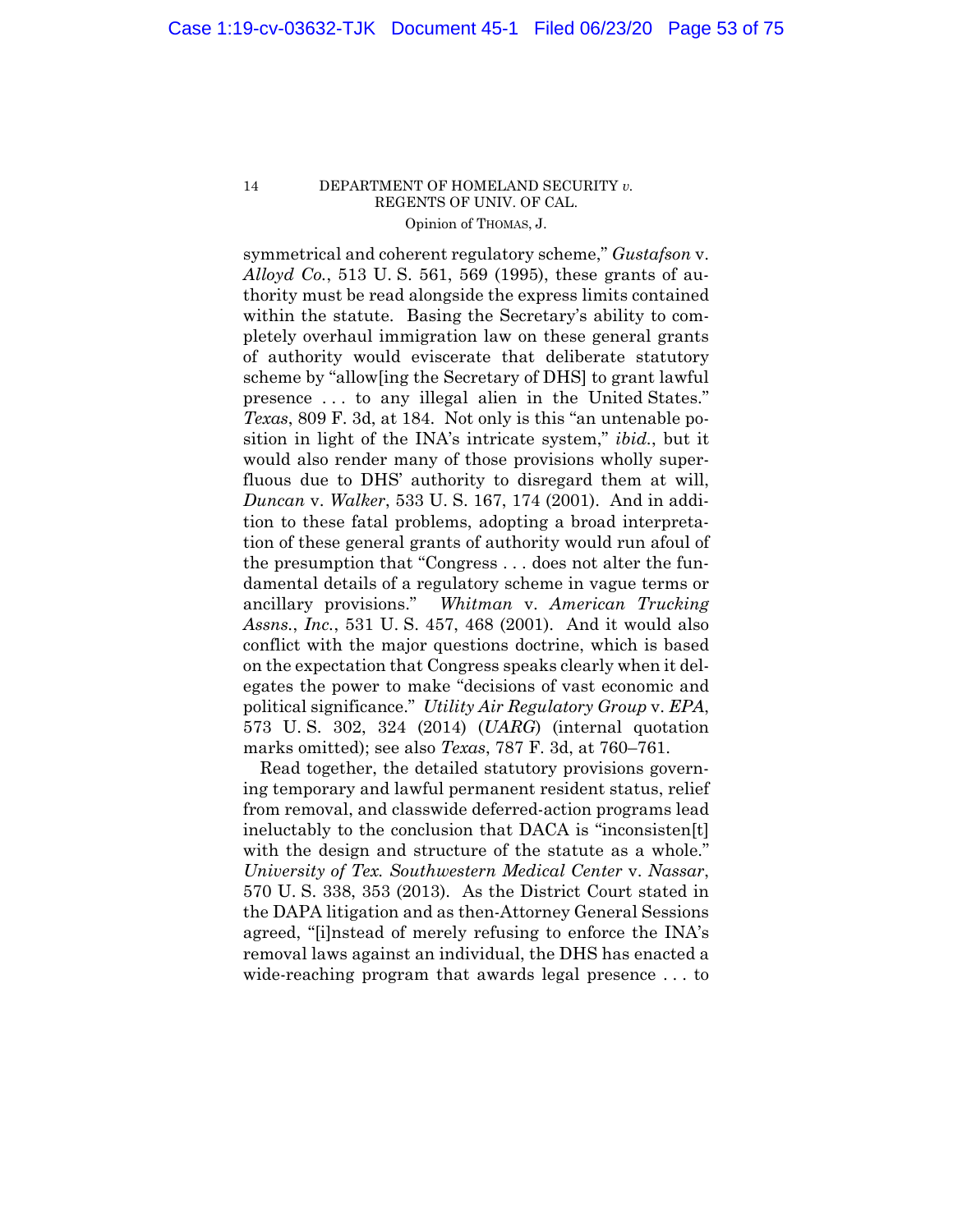#### Opinion of THOMAS, J.

individuals Congress has deemed deportable or removable." *Texas* v. *United States*, 86 F. Supp. 3d 591, 654 (SD Tex. 2015). The immigration statutes contain a level of granular specificity that is exceedingly rare in the modern administrative state. It defies all logic and common sense to conclude that a statutory scheme detailed enough to provide conditional lawful presence to groups as narrowly defined as "alien entrepreneurs," §1186b, is simultaneously capacious enough for DHS to grant lawful presence to almost two million illegal aliens with the stroke of a Cabinet secretary's pen.

B

Then-Attorney General Sessions concluded that the initial DACA program suffered from the "same legal . . . defects" as DAPA and expanded DACA, finding that, like those programs, DACA was implemented without statutory authority. App. 877–878. Not only was this determination correct, but it is also dispositive for purposes of our review. "It is axiomatic that an administrative agency's power . . . is limited to the authority granted by Congress." *Bowen* v. *Georgetown Univ. Hospital*, 488 U. S. 204, 208 (1988). DHS had no authority here to create DACA, and the unlawfulness of that program is a sufficient justification for its rescission.

The majority opts for a different path, all but ignoring DACA's substantive legal defect. See *ante*, at 18–19. On the majority's understanding of APA review, DHS was required to provide additional policy justifications in order to rescind an action that it had no authority to take. This rule "has no basis in our jurisprudence, and support for [it] is conspicuously absent from the Court's opinion." *Massachusetts* v. *EPA*, 549 U. S. 497, 536 (2007) (ROBERTS, C. J., dissenting).

The lack of support for the majority's position is hardly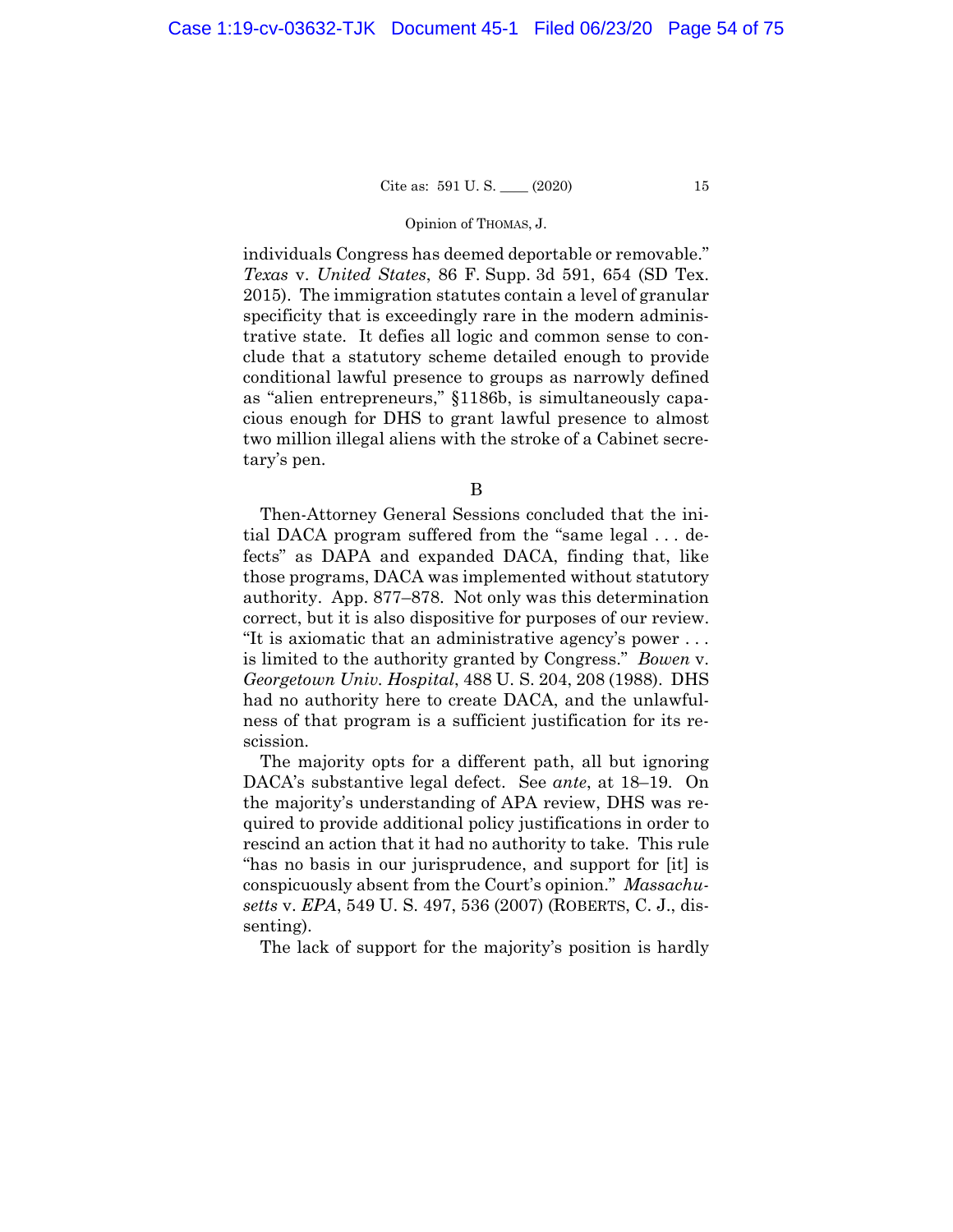## Opinion of THOMAS, J. 16 DEPARTMENT OF HOMELAND SECURITY *v.*  REGENTS OF UNIV. OF CAL.

surprising in light of our Constitution's separation of powers. No court can compel Executive Branch officials to exceed their congressionally delegated powers by continuing a program that was void *ab initio*. Cf. *Clinton* v. *City of New York*, 524 U. S. 417 (1998); *INS* v. *Chadha*, 462 U. S. 919 (1983); see also *EPA* v. *EME Homer City Generation*, *L. P.*, 572 U. S. 489, 542, n. 5 (2014) (Scalia, J., dissenting); *Public Citizen* v. *Department of Justice*, 491 U. S. 440, 487 (1989) (Kennedy, J., concurring in judgment). In reviewing agency action, our role is to ensure that Executive Branch officials do not transgress the proper bounds of their authority, *Arlington*, 569 U. S., at 327 (ROBERTS, C. J., dissenting), not to perpetuate a decision to unlawfully wield power in direct contravention of the enabling statute's clear limits, see *UARG*, 573 U. S., at 327–328; *Barnhart* v. *Sigmon Coal Co.*, 534 U. S. 438, 462 (2002).

Under our precedents, DHS can only exercise the authority that Congress has chosen to delegate to it. See *UARG*, 573 U. S., at 327. In implementing DACA, DHS under the Obama administration arrogated to itself power it was not given by Congress. Thus, every action taken by DHS under DACA is the unlawful exercise of power. Now, under the Trump administration, DHS has provided the most compelling reason to rescind DACA: The program was unlawful and would force DHS to continue acting unlawfully if it carried the program forward.

## III

The majority's demanding review of DHS' decisionmaking process is especially perverse given that the 2012 memorandum flouted the APA's procedural requirements—the very requirements designed to prevent arbitrary decisionmaking. Even if DHS were authorized to create DACA, it could not do so without undertaking an administrative rulemaking. The fact that DHS did not engage in this process likely provides an independent basis for rescinding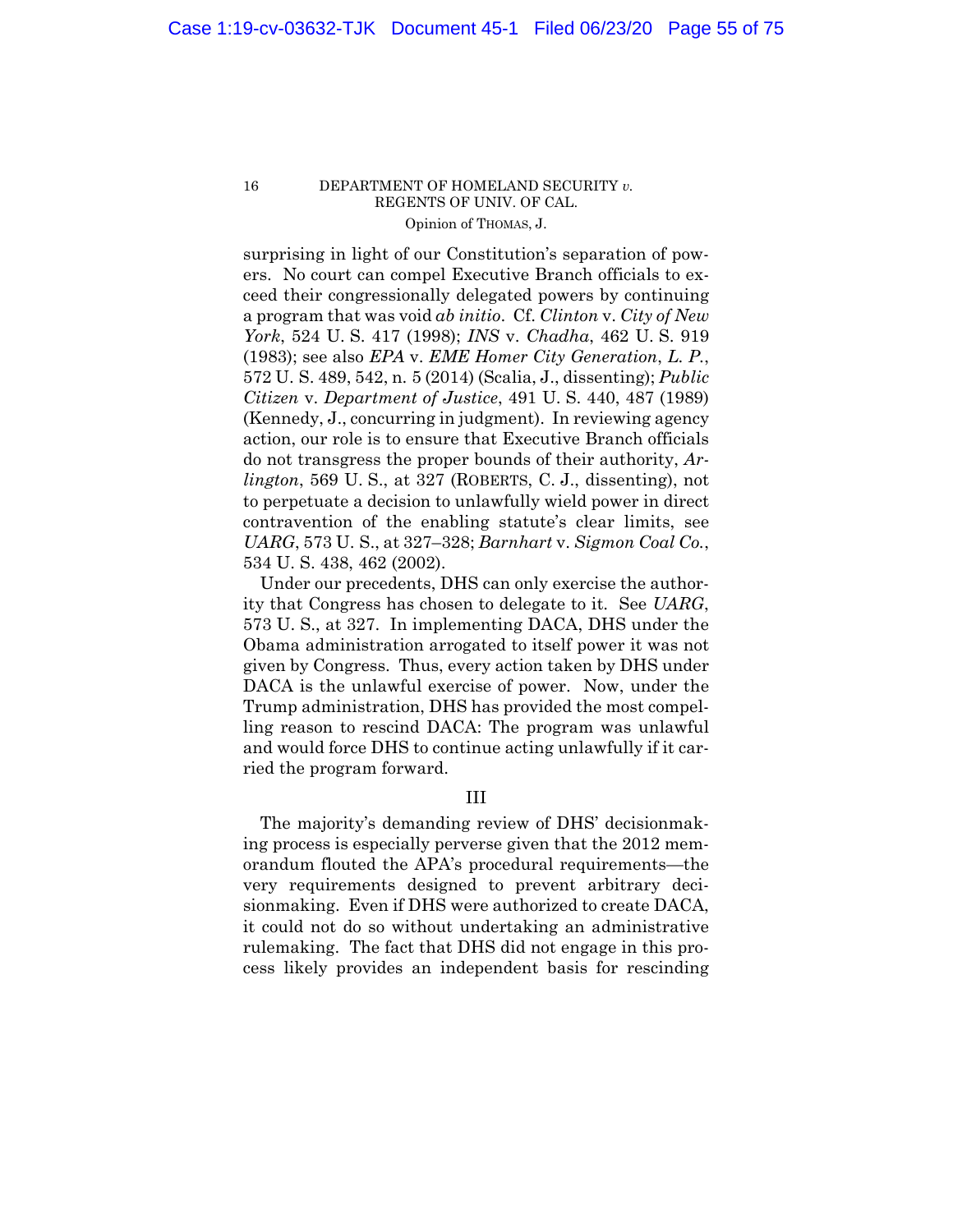#### Opinion of THOMAS, J.

DACA. But at the very least, this procedural defect compounds the absurdity of the majority's position in these cases.

As described above, DACA fundamentally altered the immigration laws. It created a new category of aliens who, as a class, became exempt from statutory removal procedures, and it gave those aliens temporary lawful presence. Both changes contravened statutory limits. DACA is thus what is commonly called a substantive or legislative rule.8 As the name implies, our precedents state that legislative rules are those that "have the force and effect of law." *Chrysler Corp.* v. *Brown*, 441 U. S. 281, 295 (1979) (internal quotation marks omitted).

Our precedents allow the vast majority of legislative rules to proceed through so-called "informal" notice and comment rulemaking. See *United States* v. *Florida East Coast R. Co.*, 410 U. S. 224, 237–238 (1973).9 But under our precedents, an agency must engage in certain procedures mandated by the APA before its rule carries legal force. *Kisor* v. *Wilkie*, 588 U. S. \_\_\_, \_\_\_ (2019) (plurality opinion) (slip op., at 23) ("[A] legislative rule,  $\dots$  to be valid[,] must go through notice and comment"); *id.*, at \_\_\_ (GORSUCH, J., concurring in judgment) (slip op., at 17) (same); *Perez* v. *Mortgage Bankers Assn.*, 575 U. S. 92, 96 (2015); cf. *Azar* v. *Allina Health Services*, 587 U. S. \_\_\_, \_\_\_ (2019) (slip op., at 1) (same with respect to materially identical procedures under the Medicare Act). These procedures specify that the agency "shall" publish a notice of proposed rulemaking in

<sup>&</sup>lt;sup>8</sup>The majority tacitly acknowledges as much, as it must. See *ante*, at 11–12. Otherwise, the majority would have to accept that DACA was nothing more than a policy of prosecutorial discretion, which would make its rescission unreviewable. See *Heckler* v. *Chaney*, 470 U. S. 821, 831 (1985).<br><sup>9</sup>As I have previously pointed out, "the APA actually contemplated a

 much more formal process for most rulemaking." *Perez* v. *Mortgage Bankers Assn.*, 575 U. S. 92, 128, n. 5 (2015) (opinion concurring in judgment).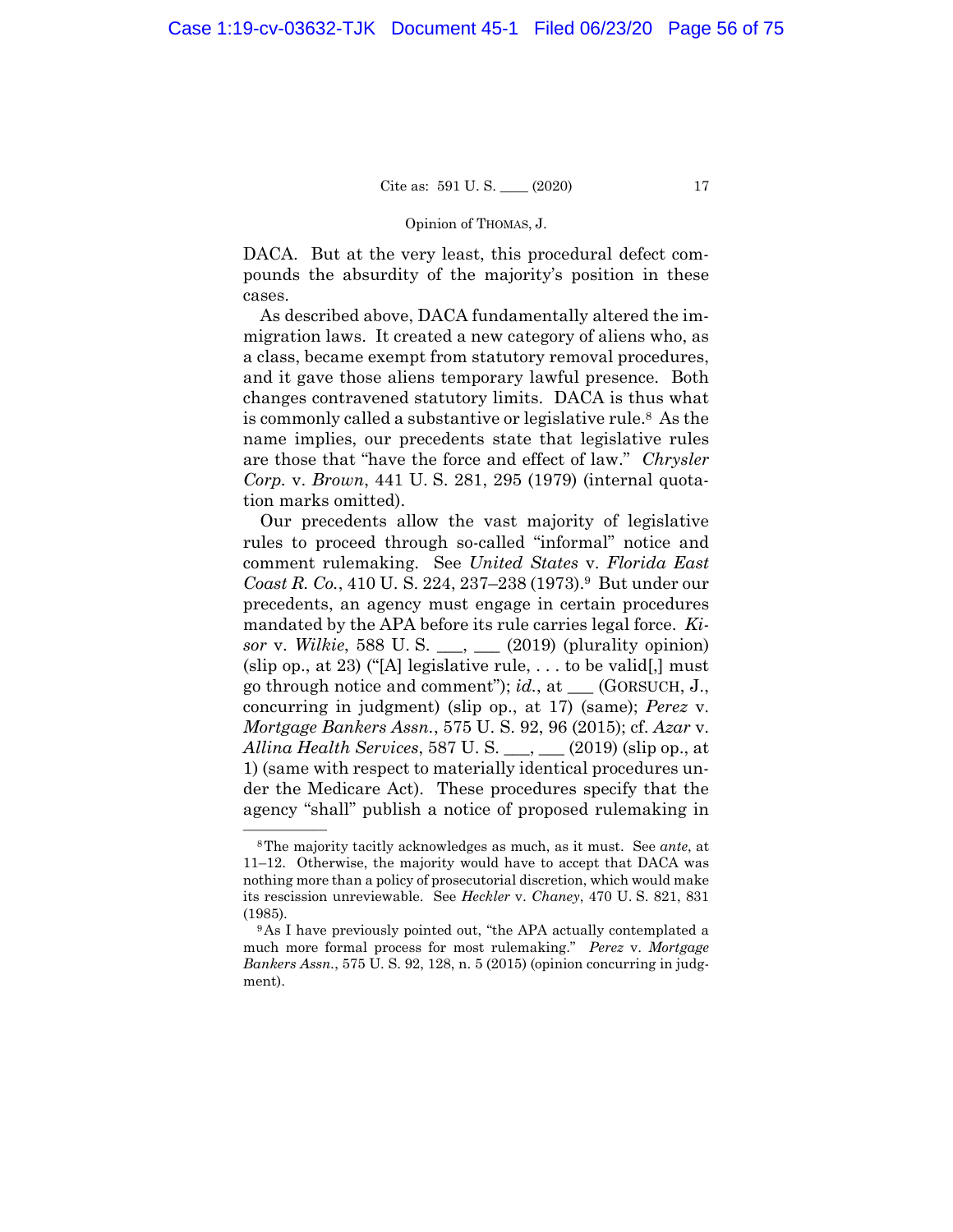## Opinion of THOMAS, J. 18 DEPARTMENT OF HOMELAND SECURITY *v.*  REGENTS OF UNIV. OF CAL.

the Federal Register, justify the rule by reference to legal authority, describe "the subjects and issues involved" in the rule, and allow interested parties to submit comments. 5 U. S. C. §§553(b)–(c); see also *Kisor*, 588 U. S., at \_\_\_ (opinion of GORSUCH, J.) (slip op., at 17). As we have recognized recently, use of the word "shall" indicates that these procedures impose mandatory obligations on the agency before it can adopt a valid binding regulation. See *Maine Community Health Options* v. *United States*, 590 U. S. \_\_\_, \_\_\_ (2020) (slip op., at 12). After undergoing notice and comment, the agency then publishes the final rule, which must "articulate a satisfactory explanation for [the] action including a rational connection between the facts found and the choice made." *Motor Vehicle Mfrs. Assn. of United States*, *Inc.* v. *State Farm Mut. Automobile Ins. Co.*, 463 U. S. 29, 43 (1983) (internal quotation marks omitted). Only after completing this process is the legislative rule a valid law. See *Kisor*, 588 U. S., at \_\_\_ (opinion of GORSUCH, J.) (slip op., at 17).10

Because DACA has the force and effect of law, DHS was required to observe the procedures set out in the APA if it wanted to promulgate a legislative rule. It is undisputed, however, that DHS did not do so. It provided no opportunity for interested parties to submit comments regarding the effect that the program's dramatic and very significant change in immigration law would have on various aspects of society. It provided no discussion of economic considerations or national security interests. Nor did it provide any substantial policy justifications for treating young people

 rule without notice and comment if good cause exists to do so. 5 U. S. C.  $10$ The APA also provides certain exceptions from notice and comment rulemaking. For example, an agency may promulgate a legally binding §553(b)(B). This text would become a nullity if the agency could achieve the same effect by simply dispensing with notice and comment procedures altogether.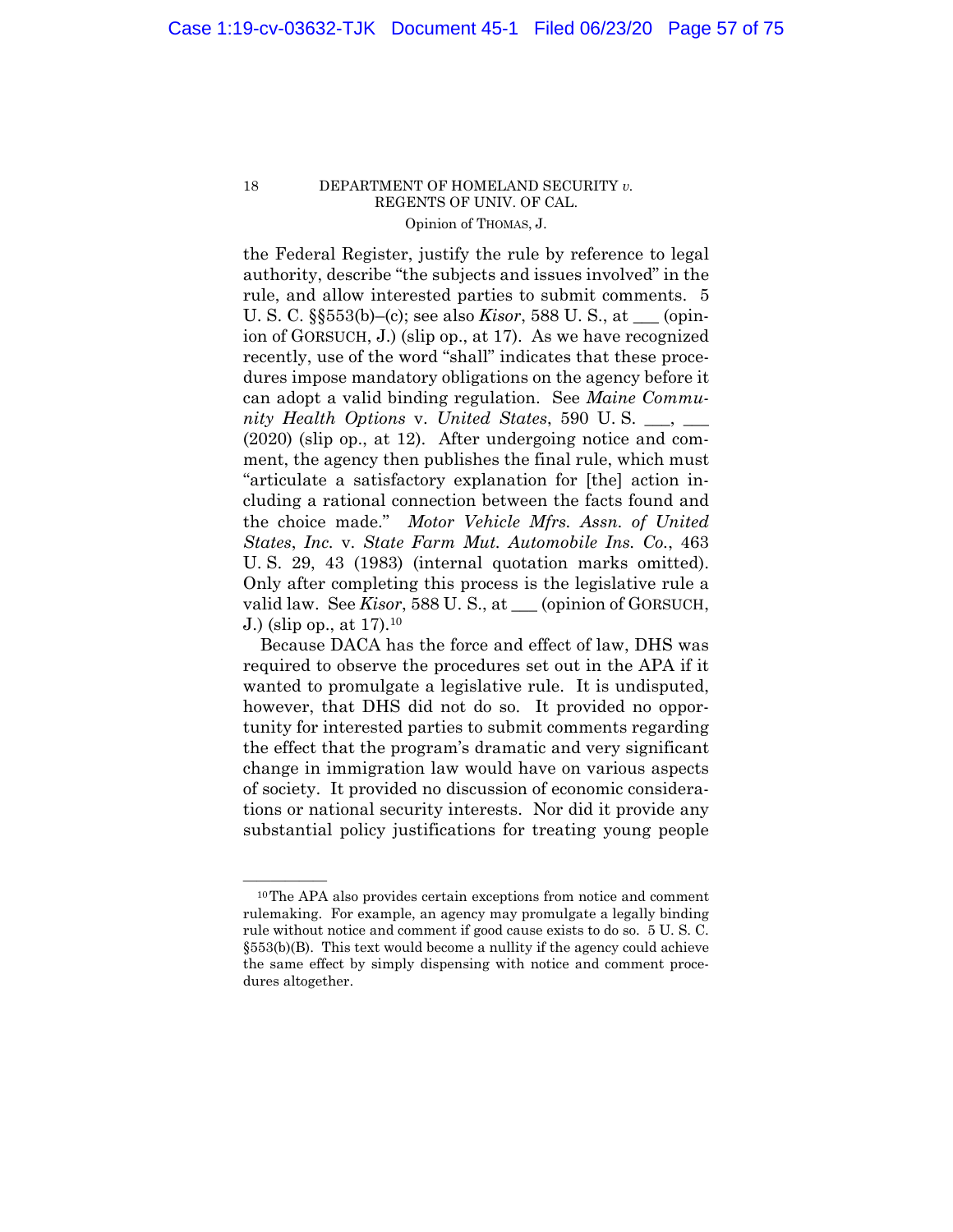#### Opinion of THOMAS, J.

brought to this country differently from other classes of aliens who have lived in the country without incident for many years. And, it did not invoke any law authorizing DHS to create such a program beyond its inexplicable assertion that DACA was consistent with existing law. Because DHS failed to engage in the statutorily mandated process, DACA never gained status as a legally binding regulation that could impose duties or obligations on third parties. See *id.*, at \_\_\_ (plurality opinion) (slip op., at 23); *id.*, at  $\equiv$  (opinion of GORSUCH, J.) (slip op., at 17).

Given this state of affairs, it is unclear to me why DHS needed to provide any explanation whatsoever when it decided to rescind DACA. Nothing in the APA suggests that DHS was required to spill *any* ink justifying the rescission of an invalid legislative rule, let alone that it was required to provide policy justifications beyond acknowledging that the program was simply unlawful from the beginning. And, it is well established that we do not remand for an agency to correct its reasoning when it was required by law to take or abstain from an action. See *Morgan Stanley Capital Group Inc.* v. *Public Util. Dist. No. 1 of Snohomish Cty.*, 554 U. S. 527, 544–545 (2008). Here, remand would be futile, because no amount of policy explanation could cure the fact that DHS lacked statutory authority to enact DACA in the first place.

Instead of recognizing this, the majority now requires the rescinding Department to treat the invalid rule as though it were legitimate. As just explained, such a requirement is not supported by the  $APA$ .<sup>11</sup> It is also absurd, as evidenced by its application to DACA in these cases. The majority insists that DHS was obligated to discuss its choices regarding benefits and forbearance in great detail, even

<sup>&</sup>lt;sup>11</sup> Thus, it is not that the APA "*should* not" be construed to support the majority's result, *ante*, at 26 (emphasis added), it is that the APA does not and *cannot* support that result.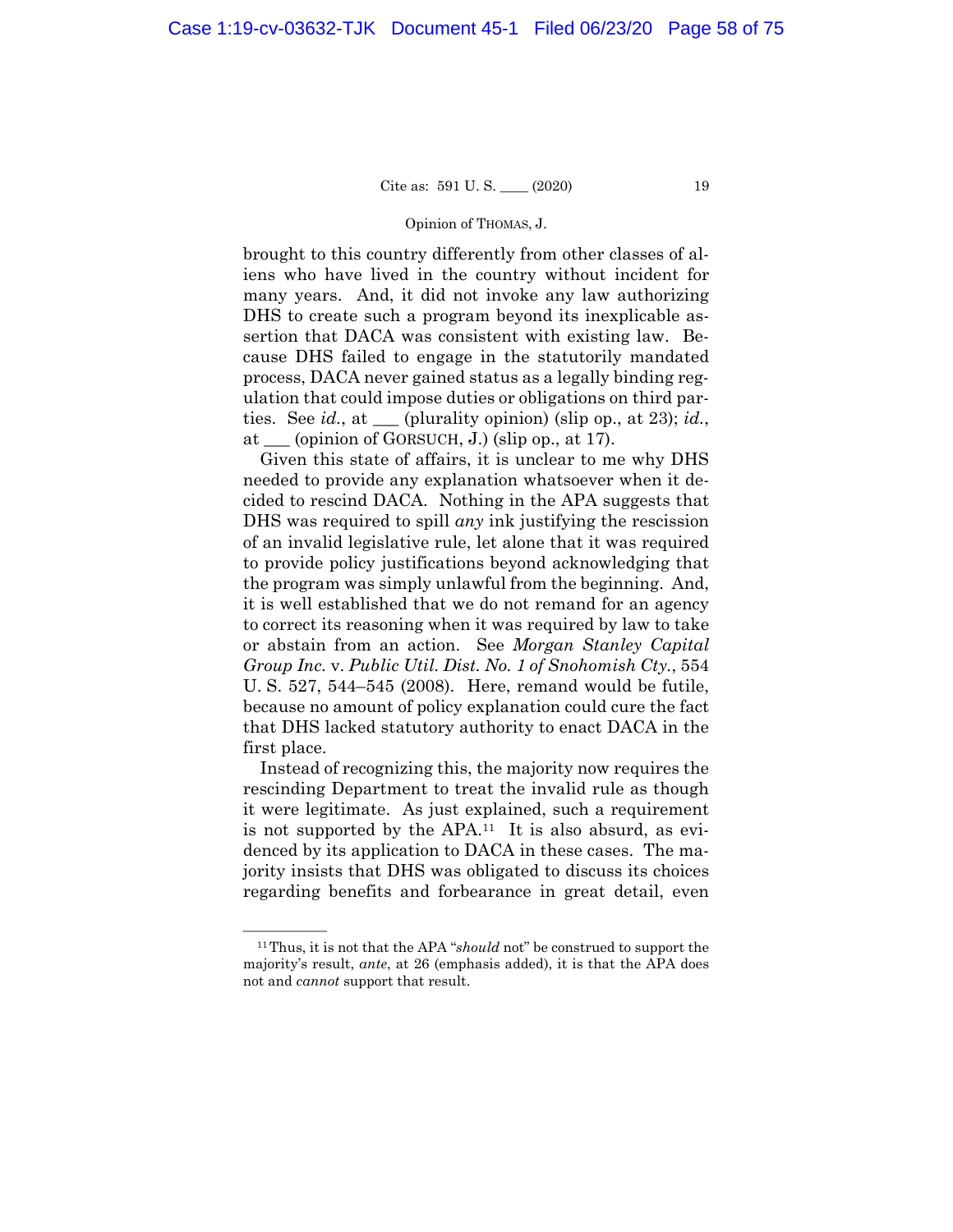## Opinion of THOMAS, J. 20 DEPARTMENT OF HOMELAND SECURITY *v.*  REGENTS OF UNIV. OF CAL.

though no such detailed discussion accompanied DACA's issuance. And, the majority also requires DHS to discuss reliance interests at length, even though deferred action traditionally does not take reliance interests into account and DHS was not forced to explain its treatment of reliance interests in the first instance by going through notice and comment. See *infra*, at 23–24. The majority's demand for such an explanation here simply makes little sense.

At bottom, of course, none of this matters, because DHS *did* provide a sufficient explanation for its action. DHS' statement that DACA was ultra vires was more than sufficient to justify its rescission.12 By requiring more, the majority has distorted the APA review process beyond recognition, further burdening all future attempts to rescind unlawful programs. Plaintiffs frequently bring successful challenges to agency actions by arguing that the agency has impermissibly dressed up a legislative rule as a policy statement and must comply with the relevant procedures before functionally binding regulated parties. See, *e.g.*, *Mendoza*  v. *Perez*, 754 F. 3d 1002 (CADC 2014); *Natural Resources Defense Council* v. *EPA*, 643 F. 3d 311 (CADC 2011); *National Family Planning & Reproductive Health Assn.*, *Inc.*  v. *Sullivan*, 979 F. 2d 227 (CADC 1992). But going forward, when a rescinding agency inherits an invalid legislative rule that ignored virtually every rulemaking requirement of the APA, it will be obliged to overlook that reality. Instead of simply terminating the program because it did not go through the requisite process, the agency will be compelled to treat an invalid legislative rule as though it were legitimate.13

 $^{12}$ I express no view on what other reasons would justify an agency's decision to rescind a procedurally unlawful action. I merely point out that correctly concluding that the program was illegal is sufficient. 13 In my view, even if DACA were permitted under the federal immi-

gration laws and had complied with the APA, it would still violate the Constitution as an impermissible delegation of legislative power. See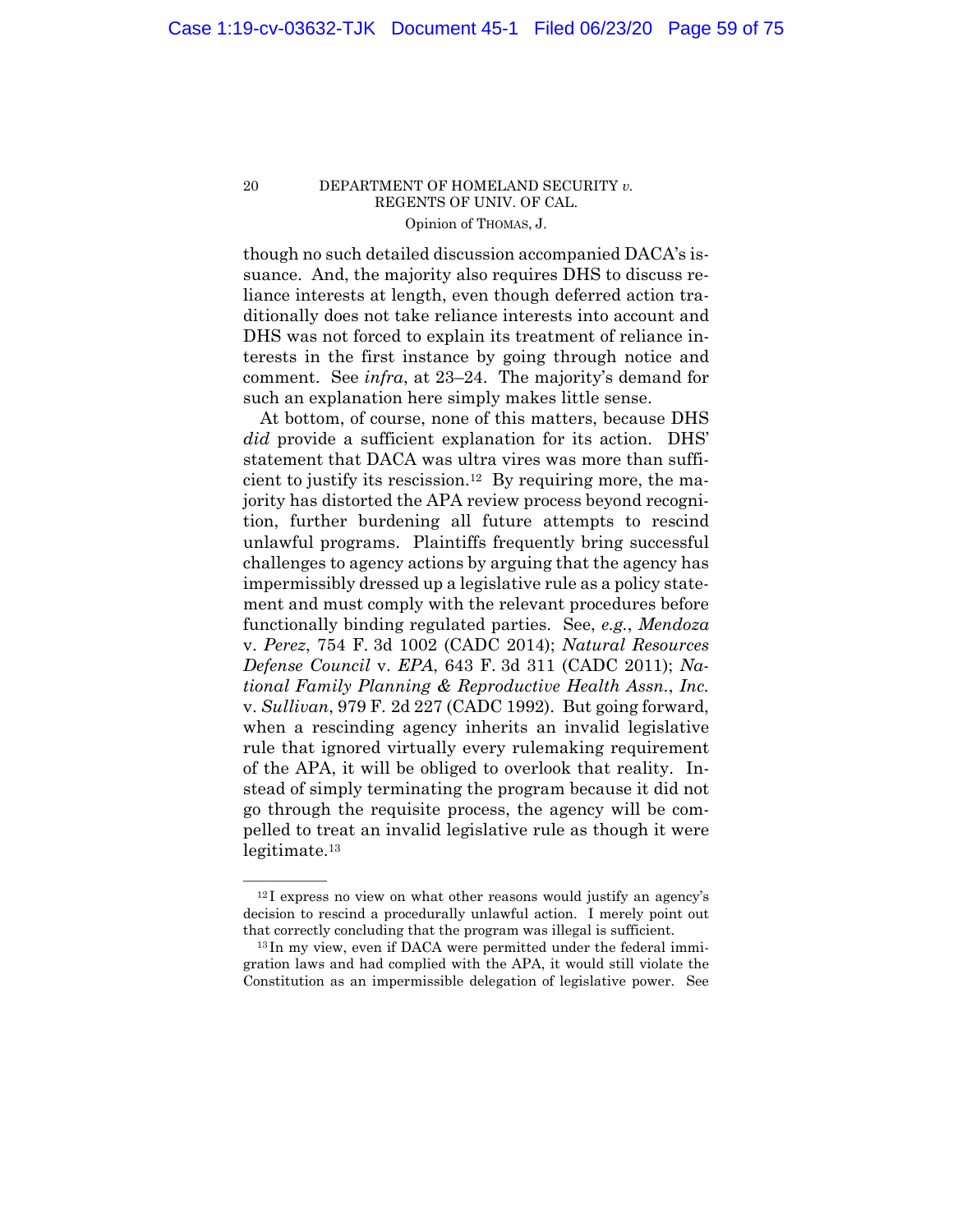#### Opinion of THOMAS, J.

### IV

Even if I were to accept the majority's premise that DACA's rescission required additional policy justifications, the majority's reasons for setting aside the agency's decision still fail.

A

First, the majority claims that the Fifth Circuit discussed only the legality of the 2014 memorandum's conferral of benefits, not its "forbearance component"—*i.e.*, the decision not to place DACA recipients into removal proceedings. *Ante*, at 20. The majority, therefore, claims that, notwithstanding the then-Attorney General's legal conclusion, then-Acting Secretary Duke was required to consider revoking DACA recipients' lawful presence and other attendant benefits while continuing to defer their removal. *Ante*, at 22–23. Even assuming the majority correctly characterizes the Fifth Circuit's opinion, it cites no authority for the proposition that arbitrary and capricious review *requires* an agency to dissect an unlawful program piece by piece, scrutinizing each separate element to determine whether it would independently violate the law, rather than just to rescind the entire program.14

——————

*Department of Transportation* v. *Association of American Railroads*, 575 U. S. 43, 77 (2015) (THOMAS, J., concurring in judgment). Putting aside this constitutional concern, however, the notice and comment process at least attempts to provide a "surrogate political process" that takes some of the sting out of the inherently undemocratic and unaccountable rulemaking process. Asimow, Interim-Final Rules: Making Haste Slowly, 51 Admin. L. Rev. 703, 708 (1999).<br><sup>14</sup>The majority's interpretation of the Fifth Circuit's opinion is highly

questionable. Because a grant of deferred action renders DACA recipients eligible for certain benefits and work authorization, it is far from clear that the Department could separate DACA's "forbearance component" from the major benefits it conferred without running into yet another APA problem. The majority points to the fact that, under the Patient Protection and Affordable Care Act of 2010, relevant regulations exclude those receiving deferred action through DACA from coverage.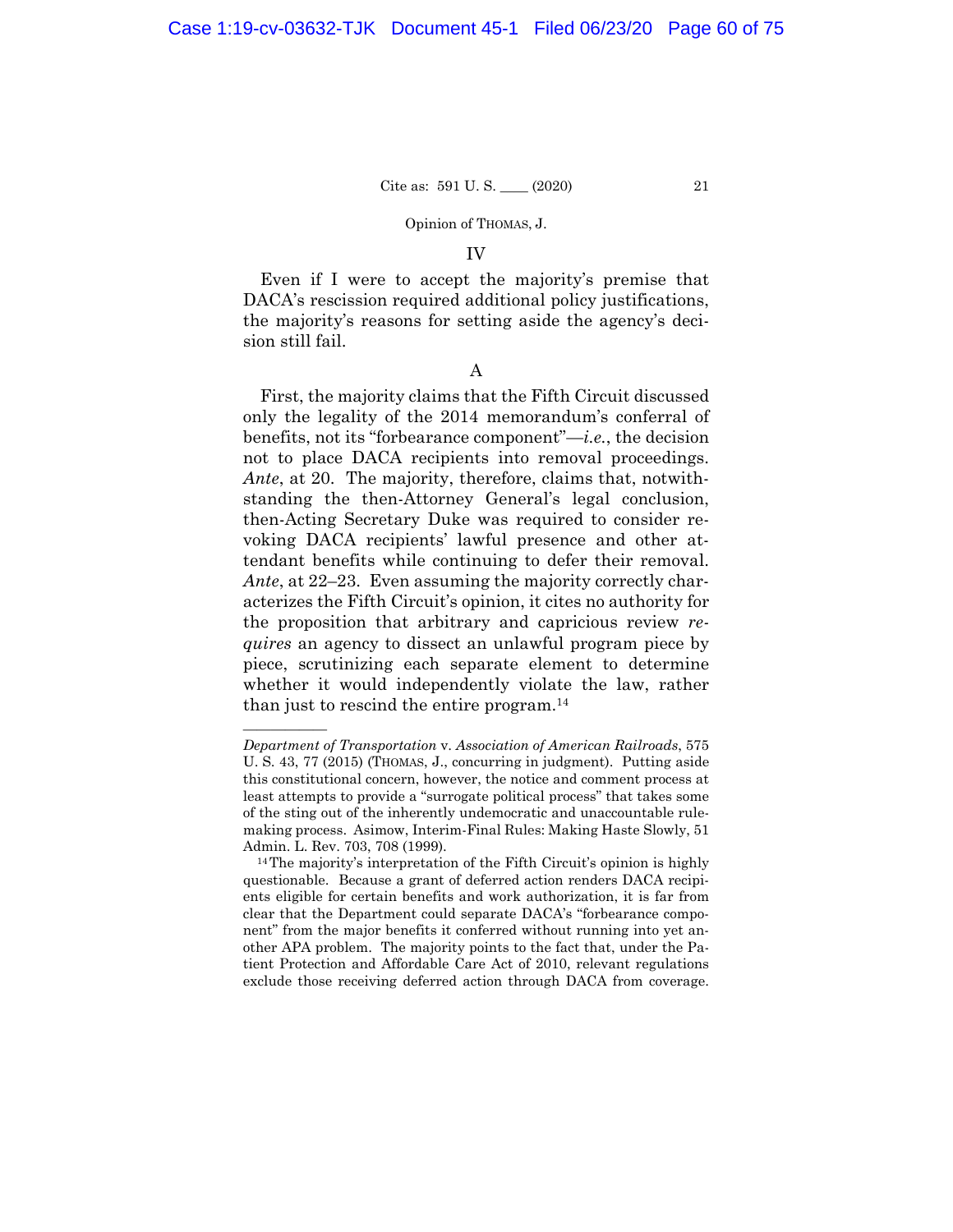——————

## Opinion of THOMAS, J. 22 DEPARTMENT OF HOMELAND SECURITY *v.*  REGENTS OF UNIV. OF CAL.

The then-Attorney General reviewed the thorough decisions of the District Court and the Fifth Circuit. Those courts exhaustively examined the INA's text and structure, the relevant provisions of other federal immigration statutes, the historical practice of deferred action, and the general grants of statutory authority to set immigration policy. Both decisions concluded that DAPA and expanded DACA violated the carefully crafted federal immigration scheme, that such violations could not be justified through reference to past exercises of deferred action, and that the general grants of statutory authority did not give DHS the power to enact such a sweeping nonenforcement program. Based on the reasoning of those decisions, then-Attorney General Sessions concluded that DACA was likewise implemented without statutory authority. He directed DHS to restore the rule of law. DHS followed the then-Attorney General's legal analysis and rescinded the program. This legal conclusion more than suffices to supply the "reasoned analysis" necessary to rescind an unlawful program. *State Farm*, 463 U. S., at 42.

The majority has no answer except to suggest that this approach is inconsistent with *State Farm*. See *ante*, at 21– 22. But in doing so, the majority ignores the fact that, unlike the typical "prior policy" contemplated by the Court in

*Ante*, at 19, n. 5. But that misses the point. Those regulations were promulgated before "anyone with deferred action under the DACA process applie[d]" for those benefits. See 77 Fed. Reg. 52616 (2012). By contrast, DACA recipients have been eligible for and have received Medicare, Social Security, and work authorization for years. DHS therefore is not writing on a blank slate. Under the majority's rule, DHS would need to amend all relevant regulations and explain why *all* recipients of deferred action who have previously received such benefits may no longer receive them. Alternatively and perhaps more problematically, it would need to provide a reason why other recipients of deferred action should continue to qualify, while DACA recipients should not. It thus seems highly likely that the majority's proposed course of action would be subject to serious arbitrary and capricious challenges.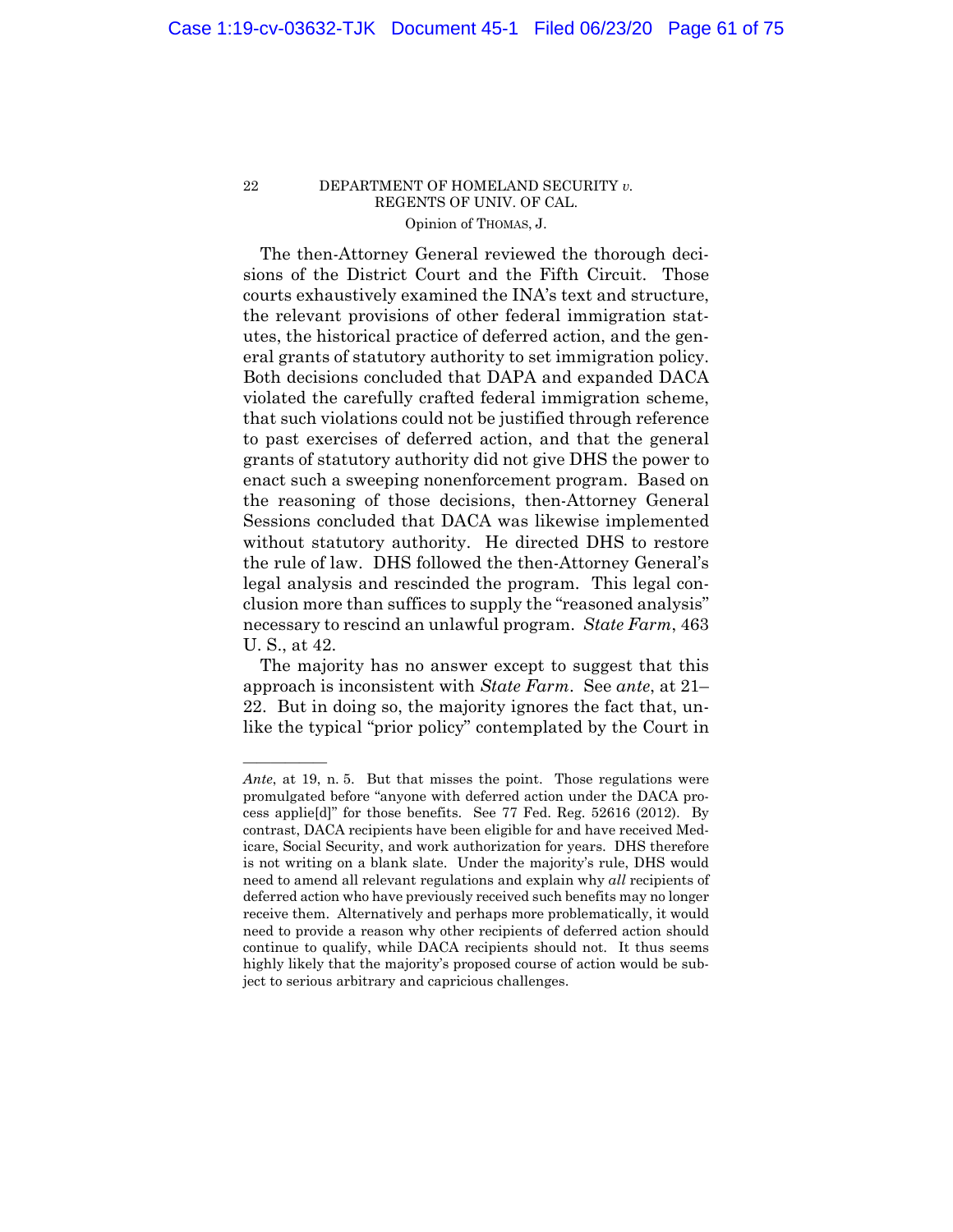#### Opinion of THOMAS, J.

 agency must do when it has inherited an unlawful program. *State Farm*, DACA is unlawful. Neither *State Farm* nor any other decision cited by the majority addresses what an It is perhaps for this reason that, rather than responding with authority of its own, the majority simply opts to excise the "unlawful policy" aspect from its discussion.

## B

Second, the majority claims that DHS erred by failing to take into account the reliance interests of DACA recipients. *Ante*, at 23–26. But reliance interests are irrelevant when assessing whether to rescind an action that the agency lacked statutory authority to take. No amount of reliance could ever justify continuing a program that allows DHS to wield power that neither Congress nor the Constitution gave it. Any such decision would be "not in accordance with law" or "in excess of statutory . . . authority." 5 U. S. C. §§706(2)(A), (C). Accordingly, DHS would simply be engaging in yet another exercise of unlawful power if it used reliance interests to justify continuing the initially unlawful program, and a court would be obligated to set aside that action.15

Even if reliance interests were sometimes relevant when rescinding an ultra vires action, the rescission still would not be arbitrary and capricious here. Rather, as the majority does not dispute, the rescission is consistent with how deferred action has always worked. As a general matter, deferred action creates no rights—it exists at the Government's discretion and can be revoked at any time. See App.

 $15$ The majority contends that this argument does not carry force because the rescission implemented a winddown period during which recipients would continue to receive benefits. But whether DHS' decision to wind down DACA was lawful is a separate question from whether DHS was required to consider reliance interests before discontinuing an unlawful program.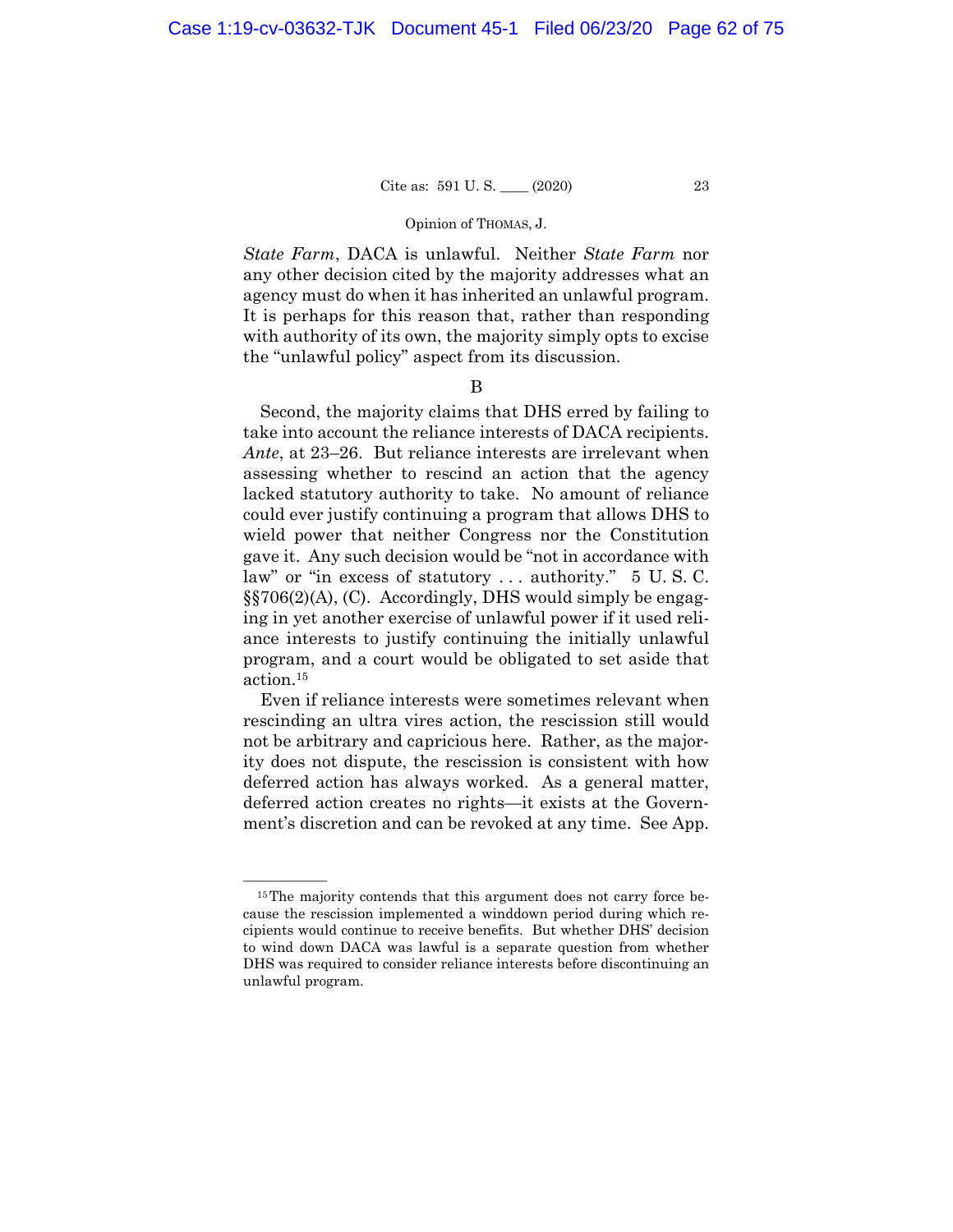## Opinion of THOMAS, J. 24 DEPARTMENT OF HOMELAND SECURITY *v.*  REGENTS OF UNIV. OF CAL.

to Pet. for Cert. in No. 18–587, at 104a (DACA and expanded DACA); 8 CFR §214.11(j)(3) (T visas); §214.14(d)(2) (U visas); 62 Fed. Reg. 63249, 63253 (1997) (discussing Exec. Order No. 12711 for certain citizens of the People's Republic of China). The Government has made clear time and again that, because "deferred action is not an immigration status, no alien has the right to deferred action. It is used solely in the discretion of the [Government] and confers no protection or benefit upon an alien." DHS Immigration and Customs Enforcement Office of Detention and Removal, Detention and Deportation Officers' Field Manual §20.8 (Mar. 27, 2006); see also Memorandum from D. Meissner, Comm'r, INS, to Regional Directors et al., pp. 11–12 (Nov. 17, 2000); Memorandum from W. Yates, Assoc. Director of Operations, DHS, Citizenship and Immigration Servs., to Director, Vt. Serv. Center, p. 5 (2003). Thus, contrary to the majority's unsupported assertion, *ante*, at 23, this longstanding administrative treatment of deferred action provides strong evidence and authority for the proposition that an agency need not consider reliance interests in this context.16

Finally, it is inconceivable to require DHS to study reliance interests before rescinding DACA considering how the program was previously defended. DHS has made clear since DACA's inception that it would not consider such reliance interests. Contemporaneous with the DACA memo, DHS stated that "DHS can terminate or renew deferred action at any time at the agency's discretion." Consideration

 v. *American-Arab Anti-Discrimination Comm.*, 525 U. S. 471, 484 (1999). any attempts to undo it will require years of litigation and time-consuming  $^{16}$ The majority's approach will make it far more difficult to change deferred-action programs going forward, which is hardly in keeping with this Court's own understanding that deferred action is an "exercise in administrative discretion" used for administrative "convenience." *Reno*  Agencies will likely be less willing to grant deferred action knowing that rulemakings.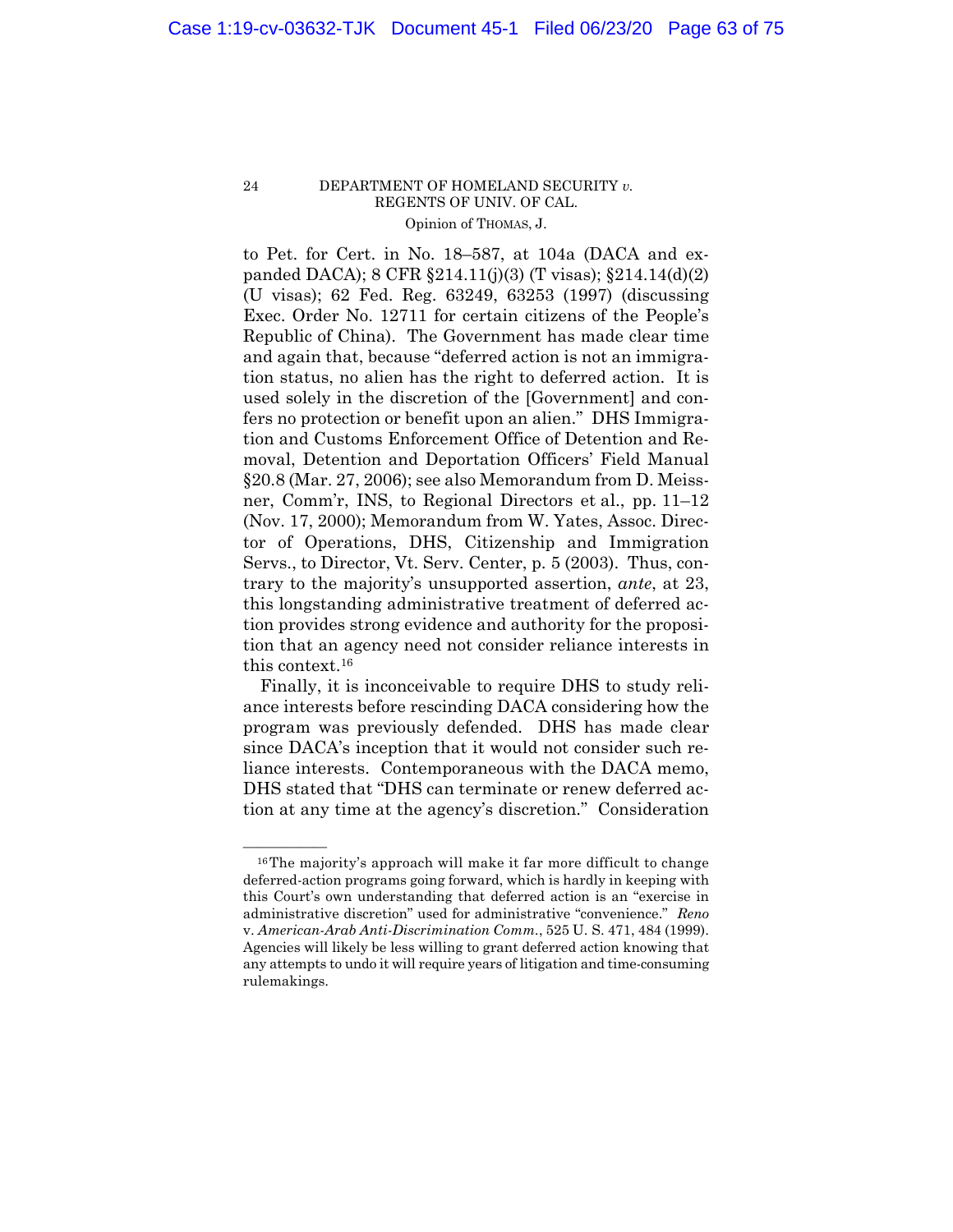#### Opinion of THOMAS, J.

of Deferred Action for Childhood Arrivals Process, 89 Interpreter Releases 1557, App. 4, p. 2 (Aug. 20, 2012). In fact, DHS repeatedly argued in court that the 2014 memorandum was a valid exercise of prosecutorial discretion in part *because* deferred action created no rights on which recipients could rely. Before the Fifth Circuit, DHS stated that "DHS may revoke or terminate deferred action and begin removal proceedings at any time at its discretion." Brief for Appellants in *Texas* v. *United States*, No. 15–40238, p. 7; see also *id.*, at 45–46. And before this Court, in that same litigation, DHS reiterated that "DHS has absolute discretion to revoke deferred action unilaterally, without notice or process." Brief for United States in *United States* v. *Texas*, O. T. 2015, No. 15–674, p. 5; see also *id.*, at 37. If that treatment of reliance interests was incorrect, it provides yet one more example of a deficiency in DACA's issuance, not its rescission.

\* \* \*

President Trump's Acting Secretary of Homeland Security inherited a program created by President Obama's Secretary that was implemented without statutory authority and without following the APA's required procedures. Then-Attorney General Sessions correctly concluded that this ultra vires program should be rescinded. These cases could—and should—have ended with a determination that his legal conclusion was correct.

Instead, the majority today concludes that DHS was required to do far more. Without grounding its position in either the APA or precedent, the majority declares that DHS was required to overlook DACA's obvious legal deficiencies and provide additional policy reasons and justifications before restoring the rule of law. This holding is incorrect, and it will hamstring all future agency attempts to undo actions that exceed statutory authority. I would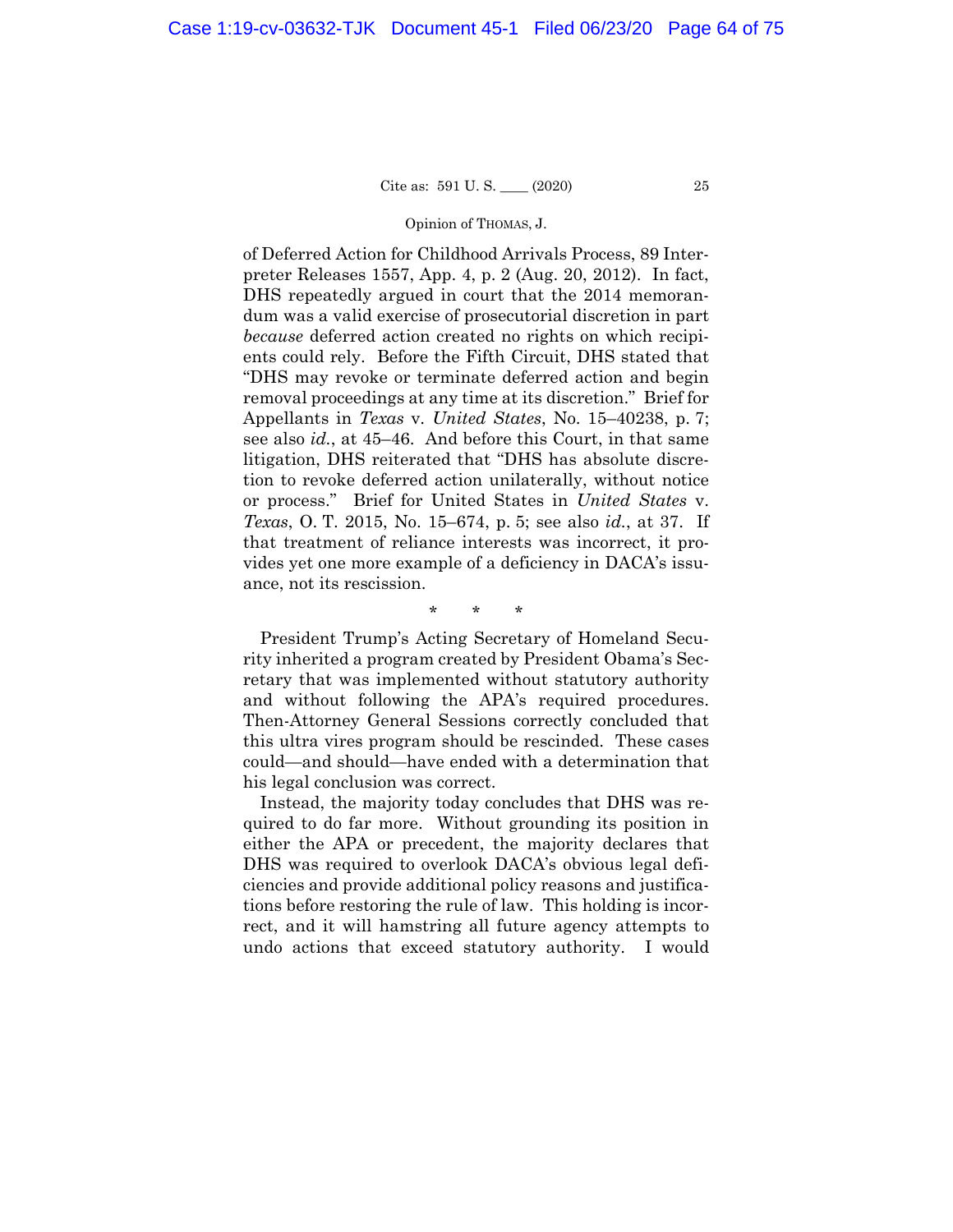## Opinion of THOMAS, J. 26 DEPARTMENT OF HOMELAND SECURITY *v.*  REGENTS OF UNIV. OF CAL.

therefore reverse the judgments below and remand with instructions to dissolve the nationwide injunctions.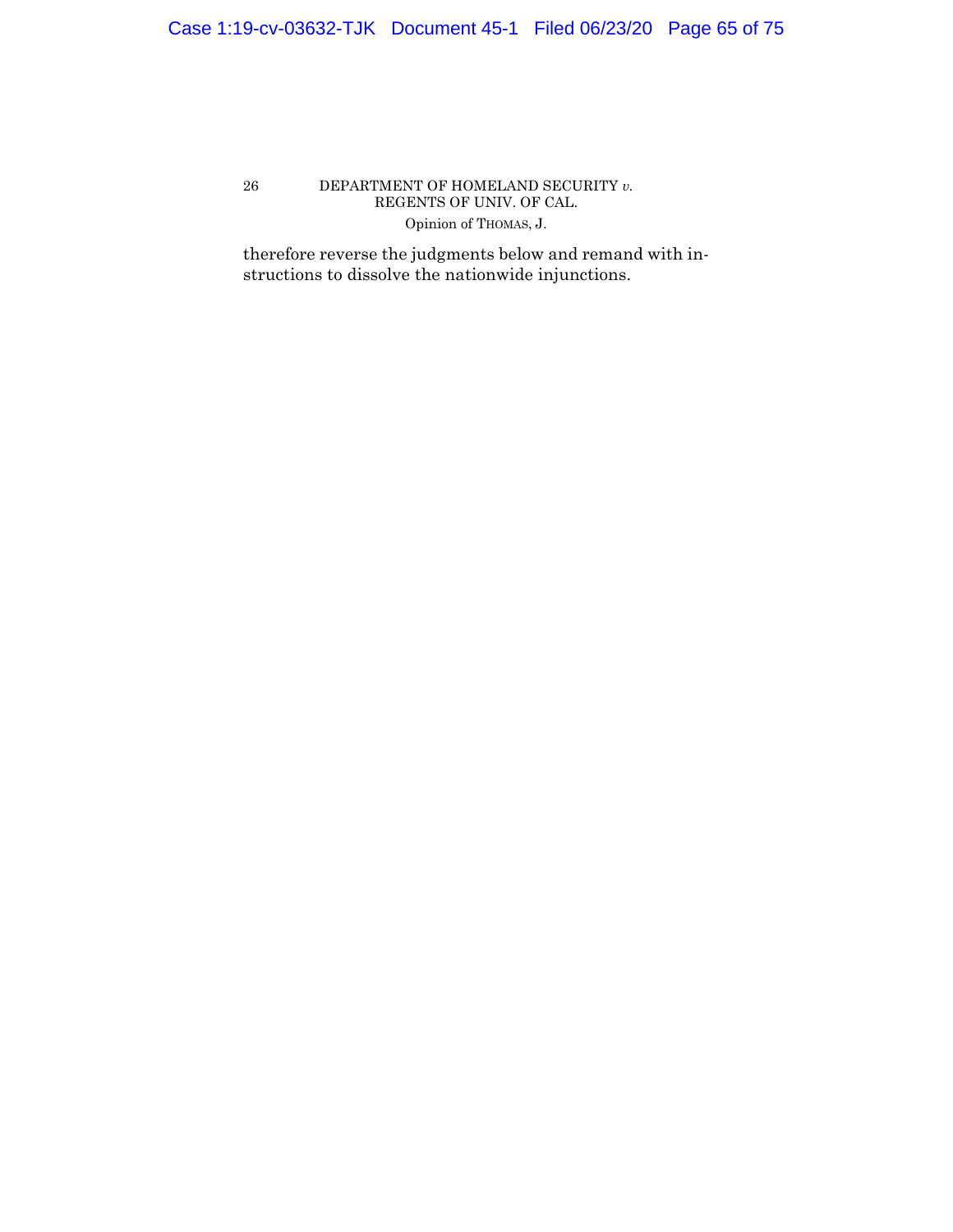Opinion of ALITO, J.

## $\frac{1}{2}$  ,  $\frac{1}{2}$  ,  $\frac{1}{2}$  ,  $\frac{1}{2}$  ,  $\frac{1}{2}$  ,  $\frac{1}{2}$  ,  $\frac{1}{2}$ **SUPREME COURT OF THE UNITED STATES**

 $\frac{1}{2}$  ,  $\frac{1}{2}$  ,  $\frac{1}{2}$  ,  $\frac{1}{2}$  ,  $\frac{1}{2}$  ,  $\frac{1}{2}$ Nos. 18–587, 18–588, and 18–589

## DEPARTMENT OF HOMELAND SECURITY, ET AL., PETITIONERS

18–587 *v.* 

### REGENTS OF THE UNIVERSITY OF CALIFORNIA, ET AL.

ON WRIT OF CERTIORARI TO THE UNITED STATES COURT OF APPEALS FOR THE NINTH CIRCUIT

# DONALD J. TRUMP, PRESIDENT OF THE UNITED STATES, ET AL., PETITIONERS 18–588 *v.*  NATIONAL ASSOCIATION FOR THE ADVANCEMENT OF COLORED PEOPLE, ET AL.; AND

ON WRIT OF CERTIORARI BEFORE JUDGMENT TO THE UNITED STATES COURT OF APPEALS FOR THE DISTRICT OF COLUMBIA CIRCUIT

# CHAD WOLF, ACTING SECRETARY OF HOMELAND SECURITY, ET AL., PETITIONERS

18–589 *v.*  MARTIN JONATHAN BATALLA VIDAL, ET AL.

ON WRIT OF CERTIORARI BEFORE JUDGMENT TO THE UNITED STATES COURT OF APPEALS FOR THE SECOND CIRCUIT

[June 18, 2020]

 JUSTICE ALITO, concurring in the judgment in part and dissenting in part.

Anyone interested in the role that the Federal Judiciary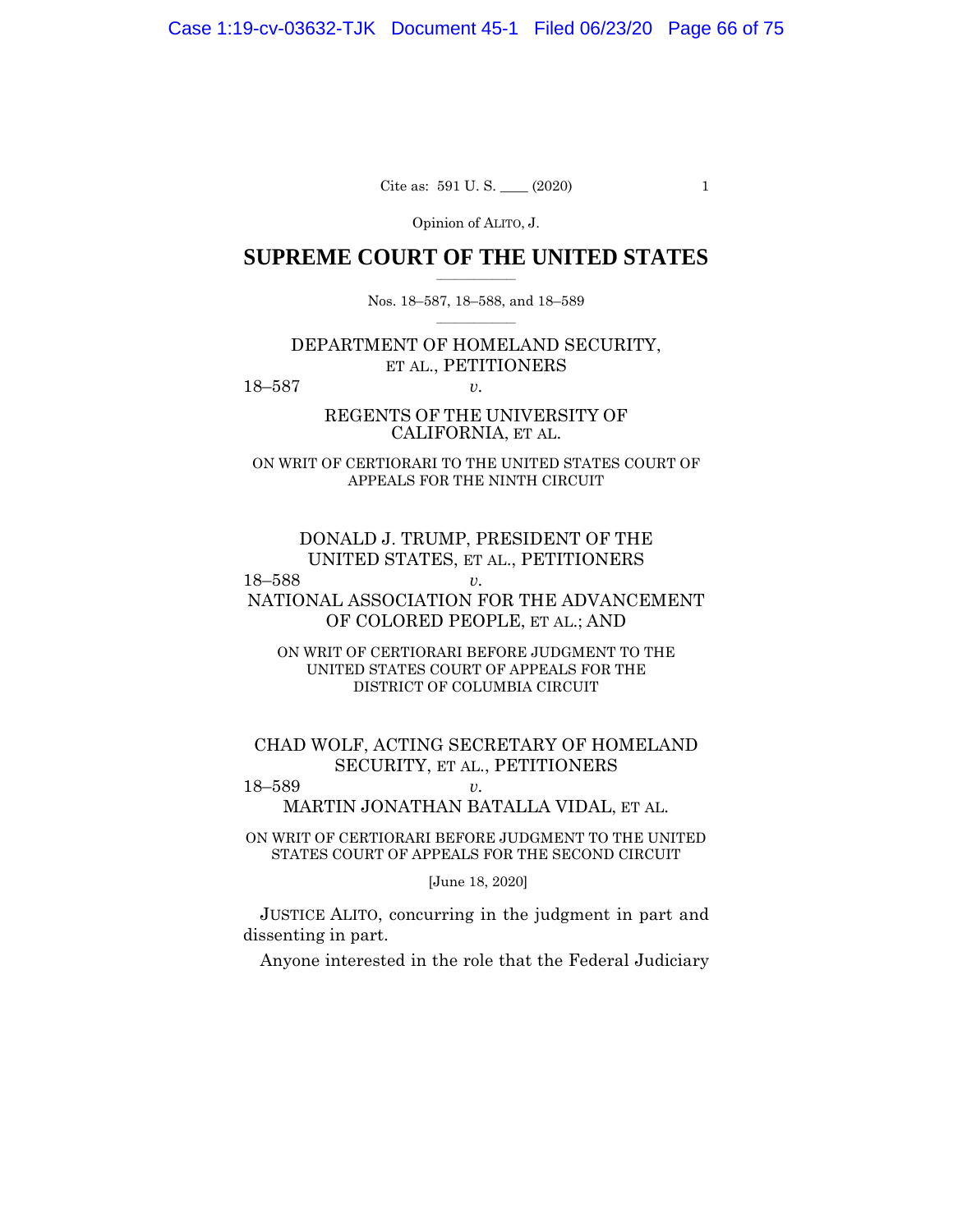## 2 DEPARTMENT OF HOMELAND SECURITY *v.*  REGENTS OF UNIV. OF CAL. Opinion of ALITO, J.

 that from occurring during an entire Presidential term. now plays in our constitutional system should consider what has happened in these cases. Early in the term of the current President, his administration took the controversial step of attempting to rescind the Deferred Action for Childhood Arrivals (DACA) program. Shortly thereafter, one of the nearly 700 federal district court judges blocked this rescission, and since then, this issue has been mired in litigation. In November 2018, the Solicitor General filed petitions for certiorari, and today, the Court still does not resolve the question of DACA's rescission. Instead, it tells the Department of Homeland Security to go back and try again. What this means is that the Federal Judiciary, without holding that DACA cannot be rescinded, has prevented Our constitutional system is not supposed to work that way.

 I join JUSTICE THOMAS's opinion. DACA presents a delicate political issue, but that is not our business. As JUSTICE THOMAS explains, DACA was unlawful from the start, and that alone is sufficient to justify its termination. But even if DACA were lawful, we would still have no basis for overturning its rescission. First, to the extent DACA represented a lawful exercise of prosecutorial discretion, its rescission represented an exercise of that same discretion, and it would therefore be unreviewable under the Administrative Procedure Act. 5 U. S. C. §701(a)(2); see *Heckler* v. *Chaney*, 470 U. S. 821, 831–832 (1985). Second, to the extent we could review the rescission, it was not arbitrary and capricious for essentially the reasons explained by JUSTICE KAVANAUGH. See *post*, at 4–6 (opinion concurring in the judgment in part and dissenting in part).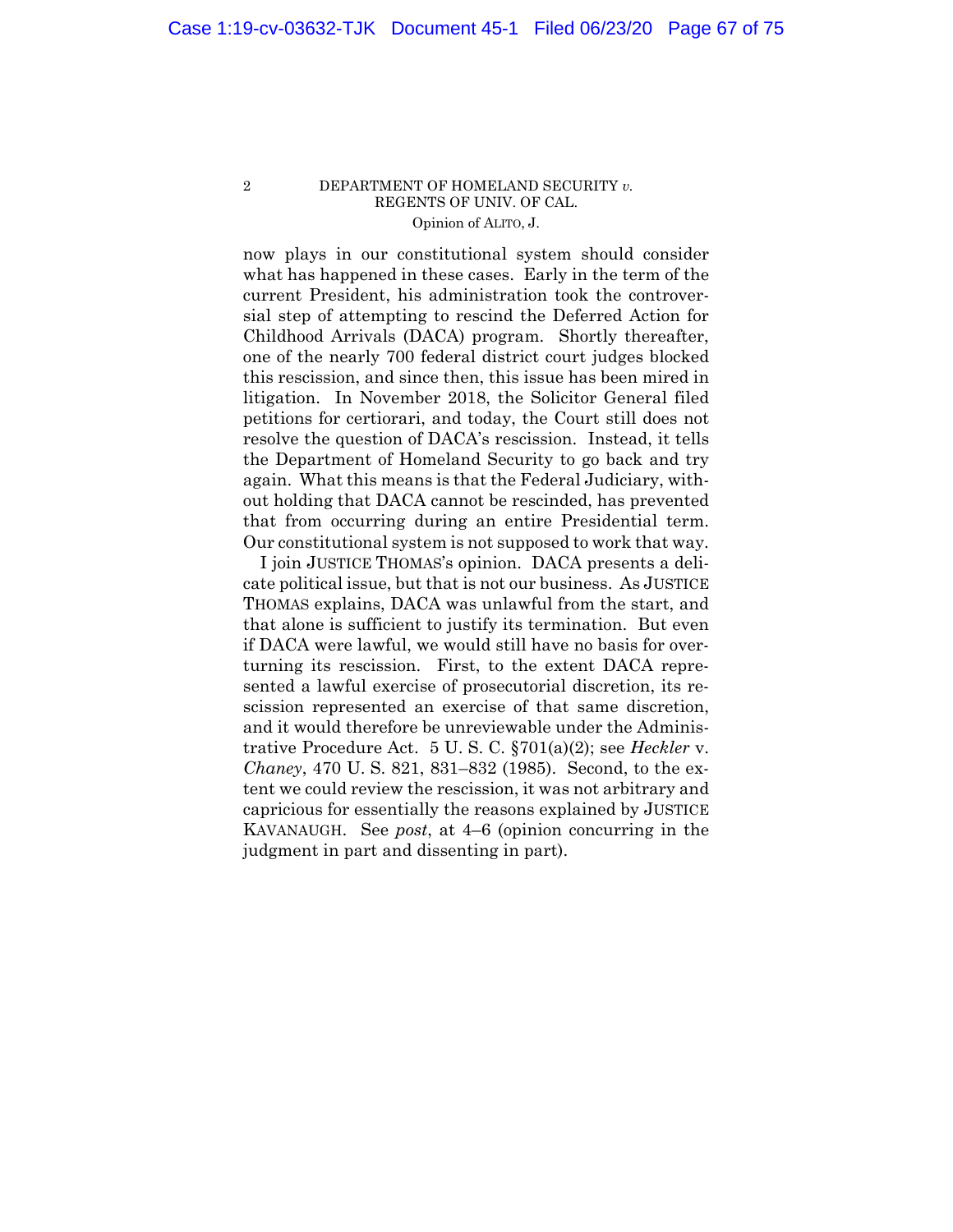Opinion of KAVANAUGH, J.

## **SUPREME COURT OF THE UNITED STATES**  $\overline{\phantom{a}}$  , where  $\overline{\phantom{a}}$

Nos. 18–587, 18–588, and 18–589  $\overline{\phantom{a}}$  , where  $\overline{\phantom{a}}$ 

## DEPARTMENT OF HOMELAND SECURITY, ET AL., PETITIONERS

18–587 *v.*

## REGENTS OF THE UNIVERSITY OF CALIFORNIA, ET AL.

ON WRIT OF CERTIORARI TO THE UNITED STATES COURT OF APPEALS FOR THE NINTH CIRCUIT

# DONALD J. TRUMP, PRESIDENT OF THE UNITED STATES, ET AL., PETITIONERS 18–588 *v.* NATIONAL ASSOCIATION FOR THE ADVANCEMENT OF COLORED PEOPLE, ET AL.; AND

ON WRIT OF CERTIORARI BEFORE JUDGMENT TO THE UNITED STATES COURT OF APPEALS FOR THE DISTRICT OF COLUMBIA CIRCUIT

# CHAD WOLF, ACTING SECRETARY OF HOMELAND SECURITY, ET AL., PETITIONERS

18–589 *v.* MARTIN JONATHAN BATALLA VIDAL, ET AL.

ON WRIT OF CERTIORARI BEFORE JUDGMENT TO THE UNITED STATES COURT OF APPEALS FOR THE SECOND CIRCUIT

[June 18, 2020]

 JUSTICE KAVANAUGH, concurring in the judgment in part and dissenting in part.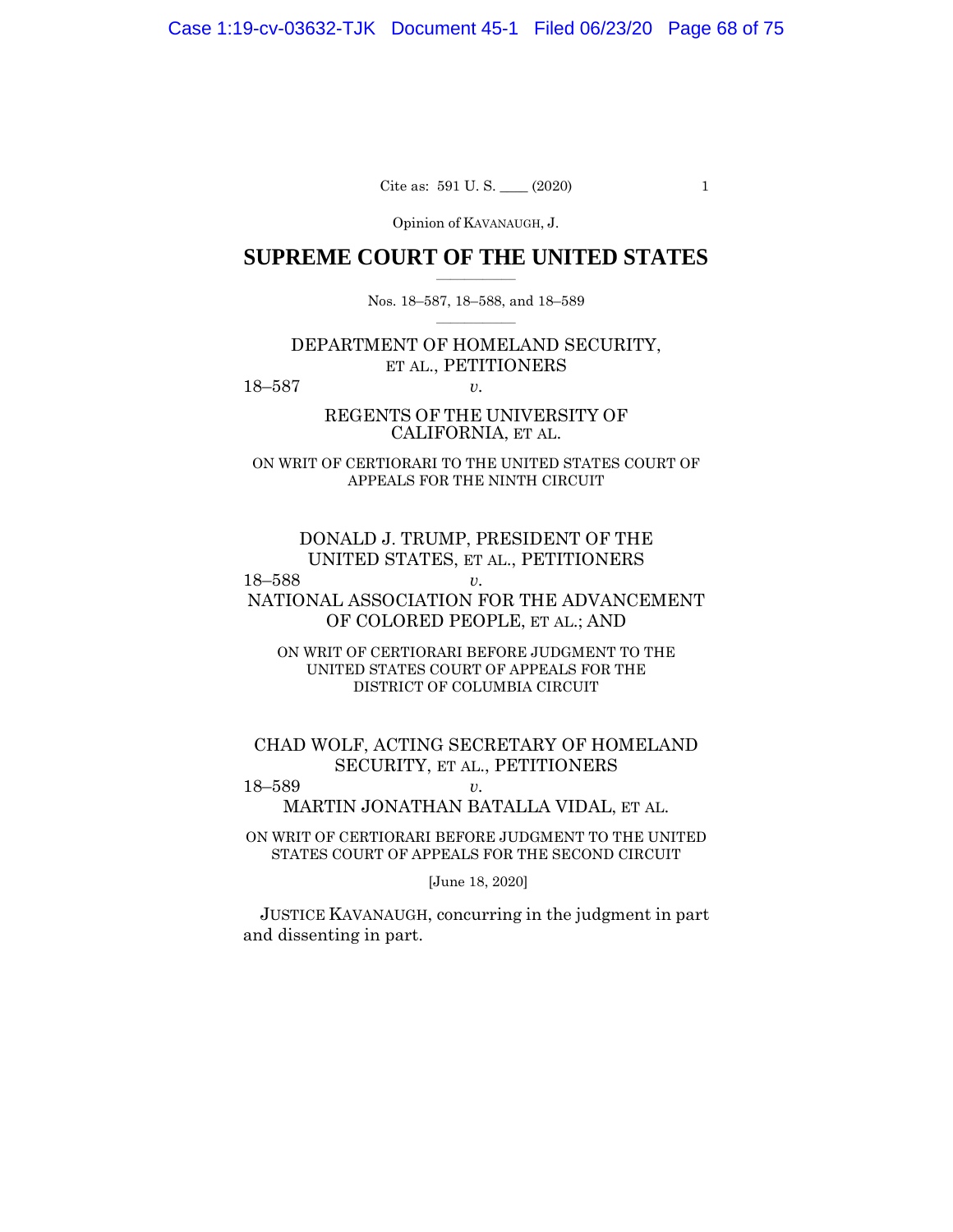## 2 DEPARTMENT OF HOMELAND SECURITY *v.* REGENTS OF UNIV. OF CAL. Opinion of KAVANAUGH, J.

For the last 20 years, the country has engaged in consequential policy, religious, and moral debates about the legal status of millions of young immigrants who, as children, were brought to the United States and have lived here ever since. Those young immigrants do not have legal status in the United States under current statutory law. They live, go to school, and work here with uncertainty about their futures. Despite many attempts over the last two decades, Congress has not yet enacted legislation to afford legal status to those immigrants.

In 2012, exercising its view of the Executive's prosecutorial discretion under Article II and the immigration laws, President Obama's administration unilaterally instituted a program known as Deferred Action for Childhood Arrivals, or DACA. Under DACA, eligible young immigrants may apply for and receive deferred action. They must renew their DACA status every two years. Under the program, the Executive Branch broadly forbears from enforcing certain immigration removal laws against DACA recipients. And by virtue of the forbearance, DACA recipients also become eligible for work authorization and other benefits.

Since 2017, President Trump's administration has sought to rescind DACA based on its different and narrower understanding of the Executive's prosecutorial discretion under Article II and the immigration laws. In its view, the Executive Branch legally may not, and as a policy matter should not, *unilaterally* forbear from enforcing the immigration laws against such a large class of individuals. The current administration has stated that it instead wants to work with Congress to enact comprehensive legislation that would address the legal status of those immigrants together with other significant immigration issues.

The question before the Court is whether the Executive Branch acted lawfully in ordering rescission of the ongoing DACA program. To begin with, all nine Members of the Court accept, as do the DACA plaintiffs themselves, that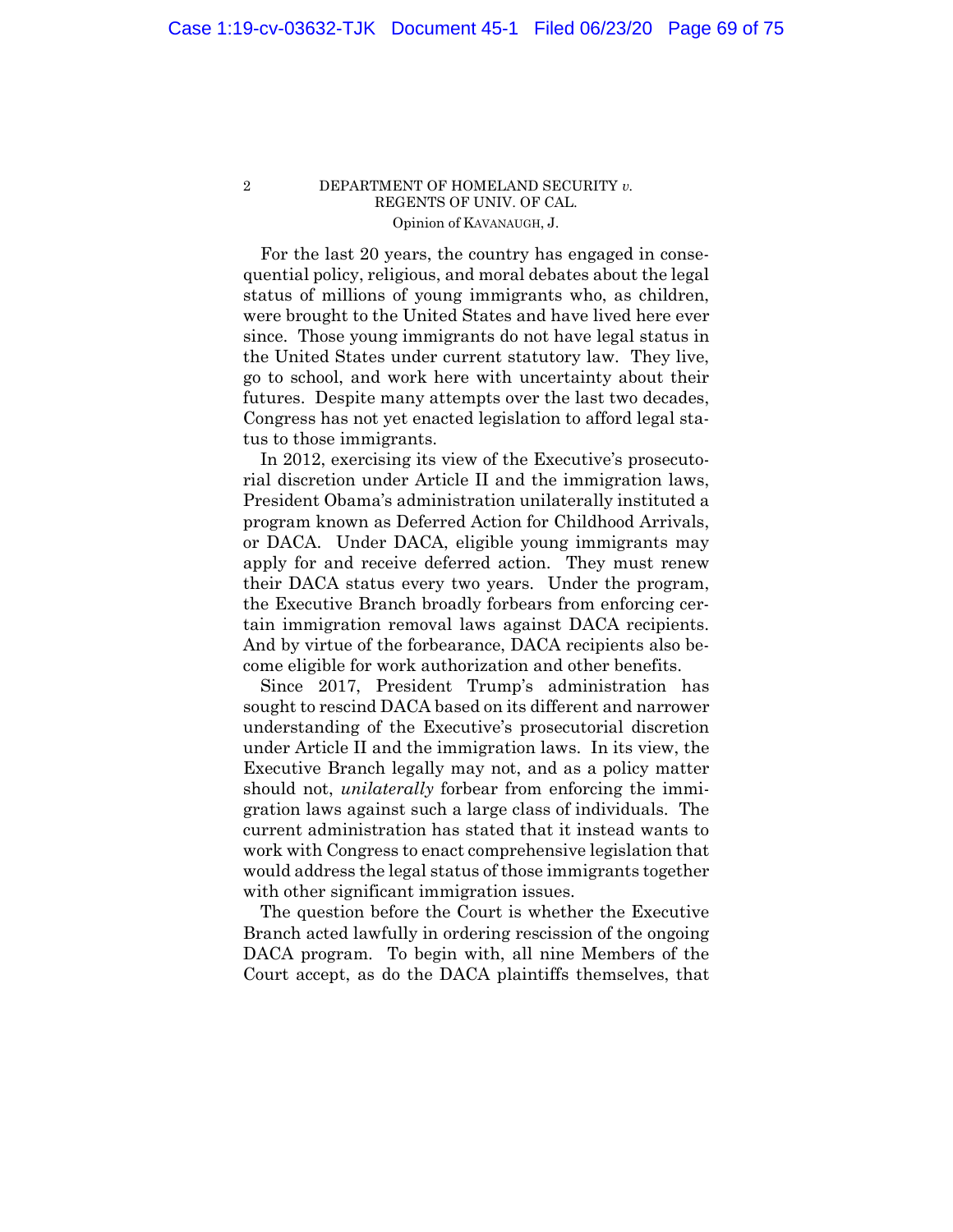#### Opinion of KAVANAUGH, J.

the Executive Branch possesses the legal authority to rescind DACA and to resume pre-DACA enforcement of the immigration laws enacted by Congress. Having previously adopted a policy of prosecutorial discretion and nonenforcement with respect to a particular class of offenses or individuals, the Executive Branch has the legal authority to rescind such a policy and resume enforcing the law enacted by Congress. The Executive Branch's exercise of that rescission authority is subject to constitutional constraints and may also be subject to statutory constraints. The narrow legal dispute here concerns a statutory constraint namely, whether the Executive Branch's action to rescind DACA satisfied the general arbitrary-and-capricious standard of the Administrative Procedure Act, or APA.

The APA's arbitrary-and-capricious standard requires that agency action be reasonable and reasonably explained. As the Court has long stated, judicial review under that standard is deferential to the agency. The Court may not substitute its policy judgment for that of the agency. The Court simply ensures that the agency has acted within a broad zone of reasonableness and, in particular, has reasonably considered the relevant issues and reasonably explained the decision. See *FCC* v. *Fox Television Stations, Inc.*, 556 U. S. 502 (2009); *Motor Vehicle Mfrs. Assn. of United States, Inc.* v. *State Farm Mut. Automobile Ins. Co.*, 463 U. S. 29 (1983).

The Executive Branch explained its decision to rescind DACA in two sequential memorandums by successive Secretaries of Homeland Security: the 2017 Duke Memorandum and the 2018 Nielsen Memorandum. The Duke Memorandum focused on DACA's perceived legal flaws. The Court today finds the Duke Memorandum insufficient under the APA's arbitrary-and-capricious standard.

But regardless of whether the Court is correct about the Duke Memorandum, the Nielsen Memorandum more fully explained the Department's legal reasons for rescinding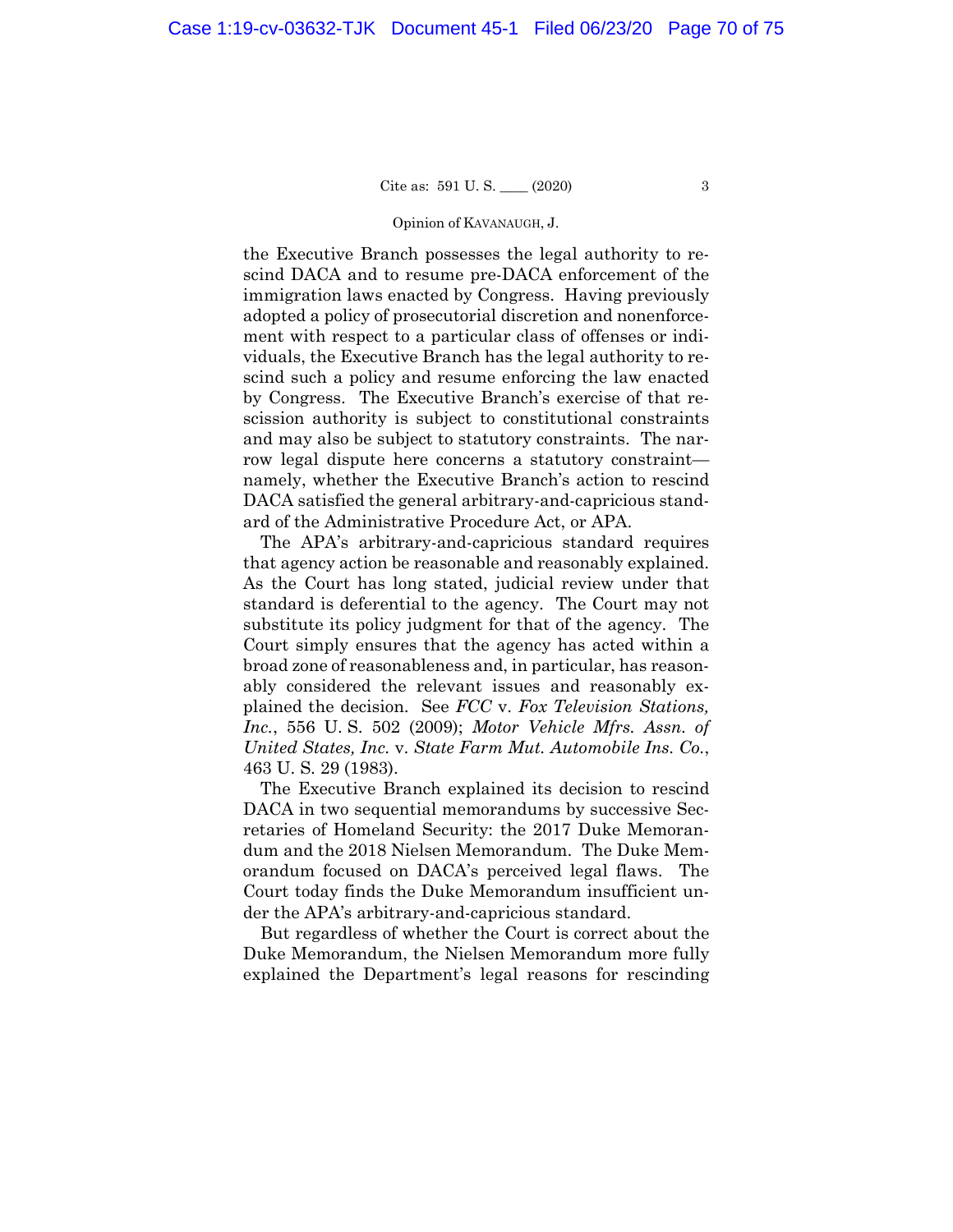## 4 DEPARTMENT OF HOMELAND SECURITY *v.* REGENTS OF UNIV. OF CAL. Opinion of KAVANAUGH, J.

DACA, and clarified that even if DACA were lawful, the Department would still rescind DACA for a variety of policy reasons. The Nielsen Memorandum also expressly addressed the reliance interests of DACA recipients. The question under the APA's deferential arbitrary-and-capricious standard is not whether we agree with the Department's decision to rescind DACA. The question is whether the Nielsen Memorandum reasonably explained the decision to rescind DACA. Under ordinary application of the arbitrary-and-capricious standard, the Nielsen Memorandum—with its alternative and independent rationales and its discussion of reliance—would pass muster as an explanation for the Executive Branch's action.

The Nielsen Memorandum was issued nine months after the Duke Memorandum. Under the Administrative Procedure Act, the Nielsen Memorandum is itself a "rule" setting forth "an agency statement of general . . . applicability and future effect designed to implement . . . policy." 5 U. S. C. §551(4). Because it is a rule, the Nielsen Memorandum constitutes "agency action." §551(13). As the Secretary of Homeland Security, Secretary Nielsen had the authority to decide whether to stick with Secretary Duke's decision to rescind DACA, or to make a different decision. Like Secretary Duke, Secretary Nielsen chose to rescind DACA, and she provided additional explanation. Her memorandum was akin to common forms of agency action that follow earlier agency action on the same subject—for example, a supplemental or new agency statement of policy, or an agency order with respect to a motion for rehearing or reconsideration. Courts often consider an agency's additional explanations of policy or additional explanations made, for example, on agency rehearing or reconsideration, or on remand from a court, even if the agency's bottom-line decision itself does not change.

Yet the Court today jettisons the Nielsen Memorandum by classifying it as a *post hoc* justification for rescinding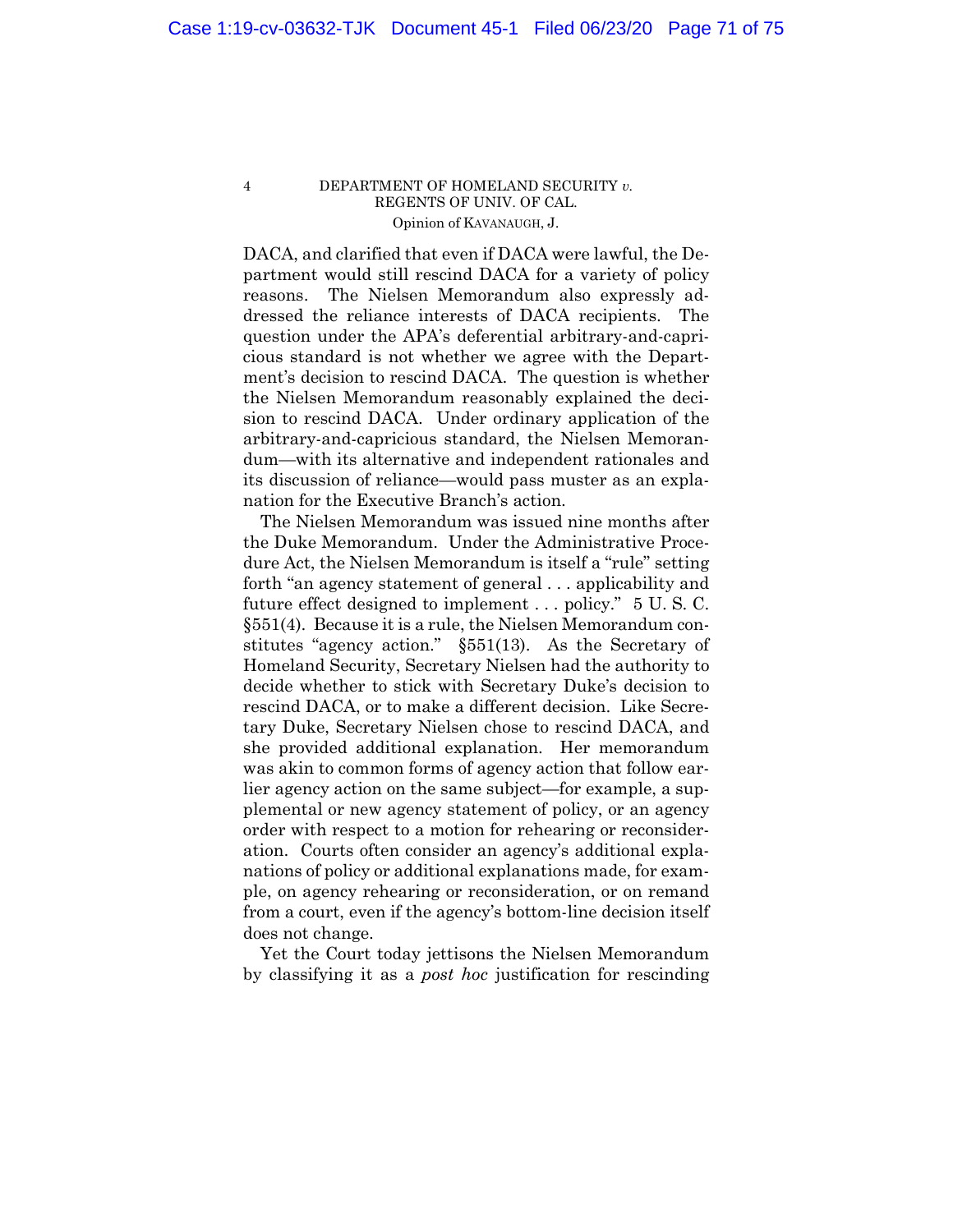#### Opinion of KAVANAUGH, J.

DACA. *Ante*, at 14–16. Under our precedents, however, the *post hoc* justification doctrine merely requires that courts assess agency action based on the official explanations of the agency decisionmakers, and not based on after-the-fact explanations advanced *by agency lawyers during litigation* (or by judges). See, *e.g., State Farm*, 463 U. S., at 50 ("courts may not accept appellate counsel's *post hoc* rationalizations for agency action"); *FPC* v. *Texaco Inc.*, 417 U. S. 380, 397 (1974) (same); *NLRB* v. *Metropolitan Life Ins. Co.*, 380 U. S. 438, 443–444 (1965) (same); *Burlington Truck Lines, Inc.* v. *United States*, 371 U. S. 156, 168–169 (1962) (same). As the D. C. Circuit has explained, the *post hoc* justification doctrine "is not a time barrier which freezes an agency's exercise of its judgment after an initial decision has been made and bars it from further articulation of its reasoning. It is a rule directed at reviewing courts which forbids judges to uphold agency action on the basis of rationales offered by anyone other than the proper decisionmakers." *Alpharma, Inc.* v. *Leavitt*, 460 F. 3d 1, 6 (2006) (Garland, J.) (internal quotation marks omitted).

Indeed, the ordinary judicial remedy for an agency's insufficient explanation is to remand for further explanation by the relevant agency personnel. It would make little sense for a court to exclude official explanations by agency personnel such as a Cabinet Secretary simply because the explanations are purportedly *post hoc*, and then to turn around and remand for further explanation by those same agency personnel. Yet that is the upshot of the Court's application of the *post hoc* justification doctrine today. The Court's refusal to look at the Nielsen Memorandum seems particularly mistaken, moreover, because the Nielsen Memorandum shows that the Department, back in 2018, considered the policy issues that the Court today says the Department did not consider. *Ante,* at 20–26.

To be sure, cases such as *Overton Park* and *Camp* v. *Pitts*  suggest that courts reviewing certain agency *adjudications*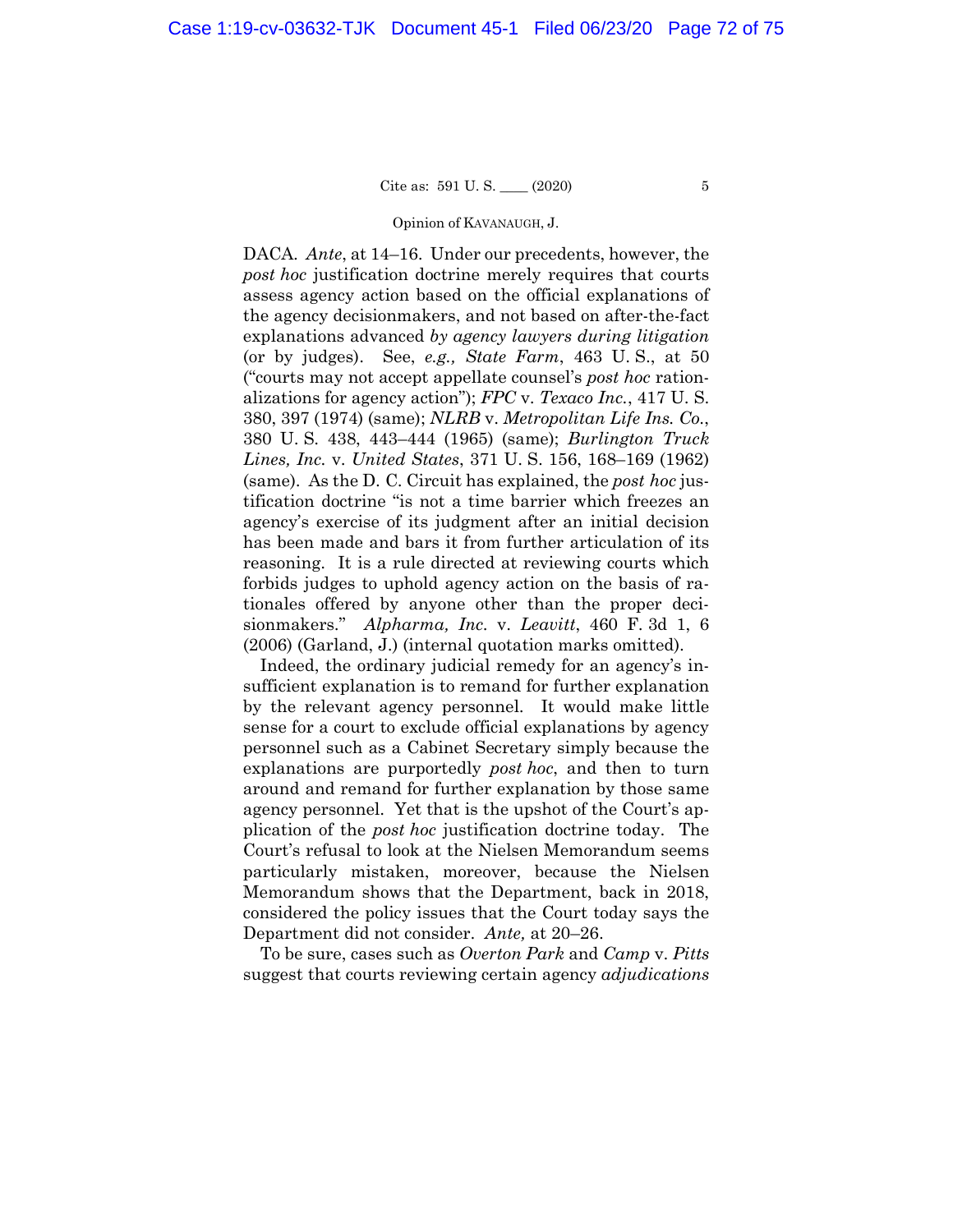## 6 DEPARTMENT OF HOMELAND SECURITY *v.* REGENTS OF UNIV. OF CAL. Opinion of KAVANAUGH, J.

may in some circumstances decline to examine an after-thefact agency explanation. See *Camp* v. *Pitts*, 411 U. S. 138, 142–143 (1973) (*per curiam*); *Citizens to Preserve Overton Park, Inc.* v. *Volpe*, 401 U. S. 402, 419–421 (1971). But agency adjudications are "concerned with the determination of past and present rights and liabilities," Attorney General's Manual on the Administrative Procedure Act 14 (1947), and implicate the due process interests of the individual parties to the adjudication. Judicial review of an adjudication therefore ordinarily focuses on what happened during the agency's adjudication process of deciding that individual case.

Even if certain agency adjudications have a slightly more stringent restriction on *post hoc* explanations, the APA is "based upon a dichotomy between rule making and adjudication," *ibid*., and this case involves an ongoing agency rule that has future effect—the rescission of DACA. The Nielsen Memorandum implements and explains the rescission of DACA. I am aware of no case from this Court, and the Court today cites none, that has employed the *post hoc* justification doctrine to exclude an agency's official explanation of an agency rule. For purposes of arbitrary-and-capricious review, it does not matter whether the latest official explanation was two years ago or three years ago. What matters is whether the explanation was reasonable and followed the requisite procedures. In my view, the Court should consider the Nielsen Memorandum in deciding whether the Department's rescission of DACA satisfies the APA's arbitrary-and-capricious standard.

Because the Court excludes the Nielsen Memorandum, the Court sends the case back to the Department of Homeland Security for further explanation. Although I disagree with the Court's decision to remand, the only practical consequence of the Court's decision to remand appears to be some delay. The Court's decision seems to allow the Department on remand to relabel and reiterate the substance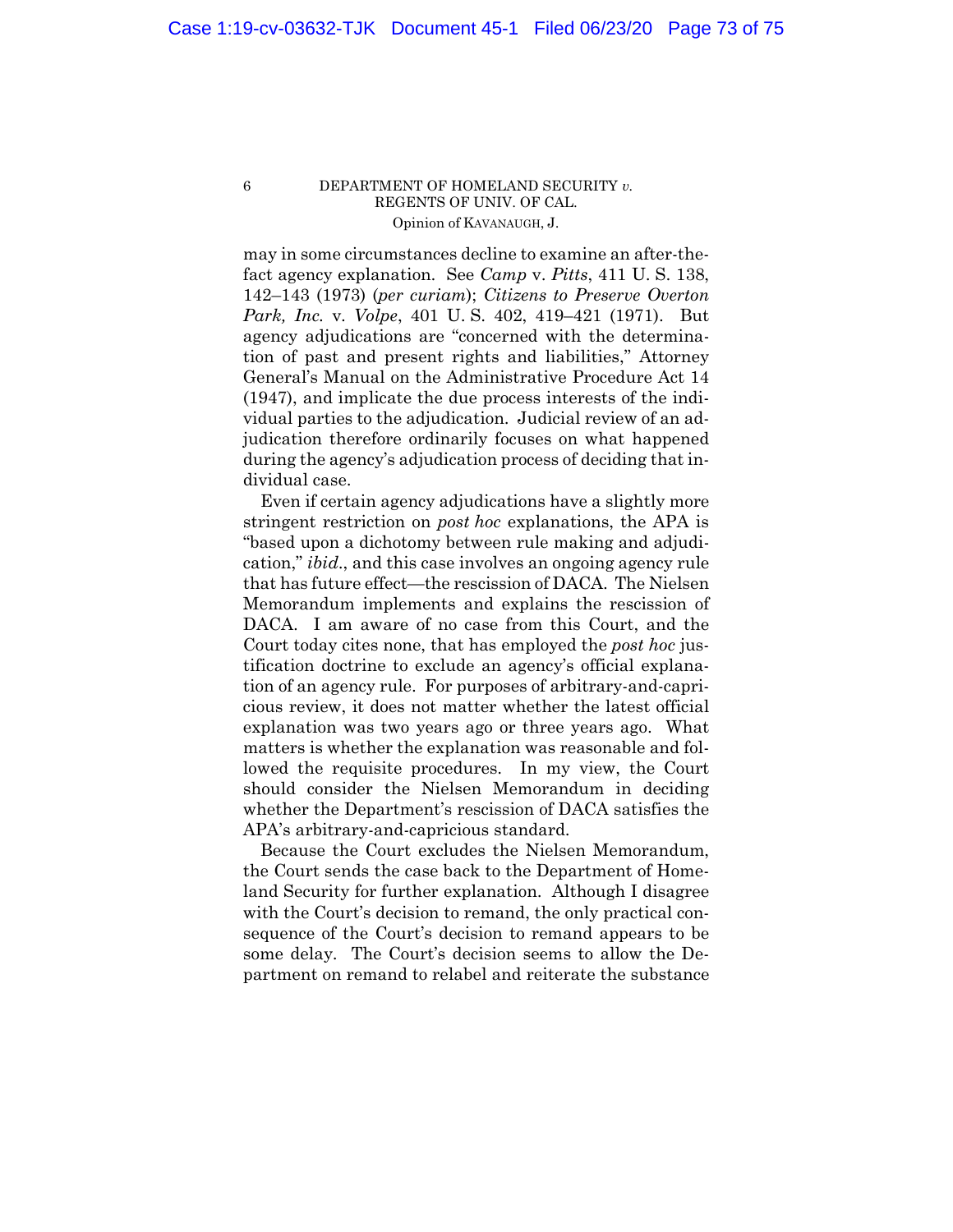Cite as: 591 U.S. \_\_\_\_ (2020) 7

## Opinion of KAVANAUGH, J.

of the Nielsen Memorandum, perhaps with some elaboration as suggested in the Court's opinion. *Ante,* at 23–26.\*

\* \* \*

The Court's resolution of this narrow APA issue of course cannot eliminate the broader uncertainty over the status of the DACA recipients. That uncertainty is a result of Congress's inability thus far to agree on legislation, which in turn has forced successive administrations to improvise, thereby triggering many rounds of relentless litigation with the prospect of more litigation to come. In contrast to those necessarily short-lived and stopgap administrative measures, the Article I legislative process could produce a sturdy and enduring solution to this issue, one way or the other, and thereby remove the uncertainty that has persisted for years for these young immigrants and the Na-

——————

<sup>\*</sup>Because I conclude that the Executive Branch satisfied the APA's arbitrary-and-capricious standard, I need not consider whether its prosecutorial enforcement policy was "committed to agency discretion by law" and therefore not subject to APA arbitrary-and-capricious review in the first place. 5 U. S. C. §701(a)(2). Several judges have advanced arguments suggesting that DACA—at least to the extent it was simply an exercise of forbearance authority—and the repeal of DACA are decisions about whether and to what extent to exercise prosecutorial discretion against a class of offenses or individuals, and are therefore unreviewable under the APA as "committed to agency discretion by law." *Ibid.*; see *Casa De Maryland* v. *United States Dept. of Homeland Security*, 924 F. 3d 684, 709–715 (CA4 2019) (Richardson, J., concurring in part and dissenting in part); *Regents of Univ. Cal.* v. *United States Dept. of Homeland Security*, 908 F. 3d 476, 521–523 (CA9 2018) (Owens, J., concurring in judgment); see also *Texas* v. *United States*, 809 F. 3d 134, 196–202 (CA5 2015) (King, J., dissenting); *Texas* v. *United States*, 787 F. 3d 733, 770– 776 (CA5 2015) (Higginson, J., dissenting); cf. *Heckler* v. *Chaney*, 470 U. S. 821, 831–835 (1985); *ICC* v. *Locomotive Engineers*, 482 U. S. 270, 277–284 (1987); *United States* v. *Nixon*, 418 U. S. 683, 693 (1974) ("the Executive Branch has exclusive authority and absolute discretion to decide whether to prosecute a case"); *In re Aiken County*, 725 F. 3d 255, 262–264 (CADC 2013).